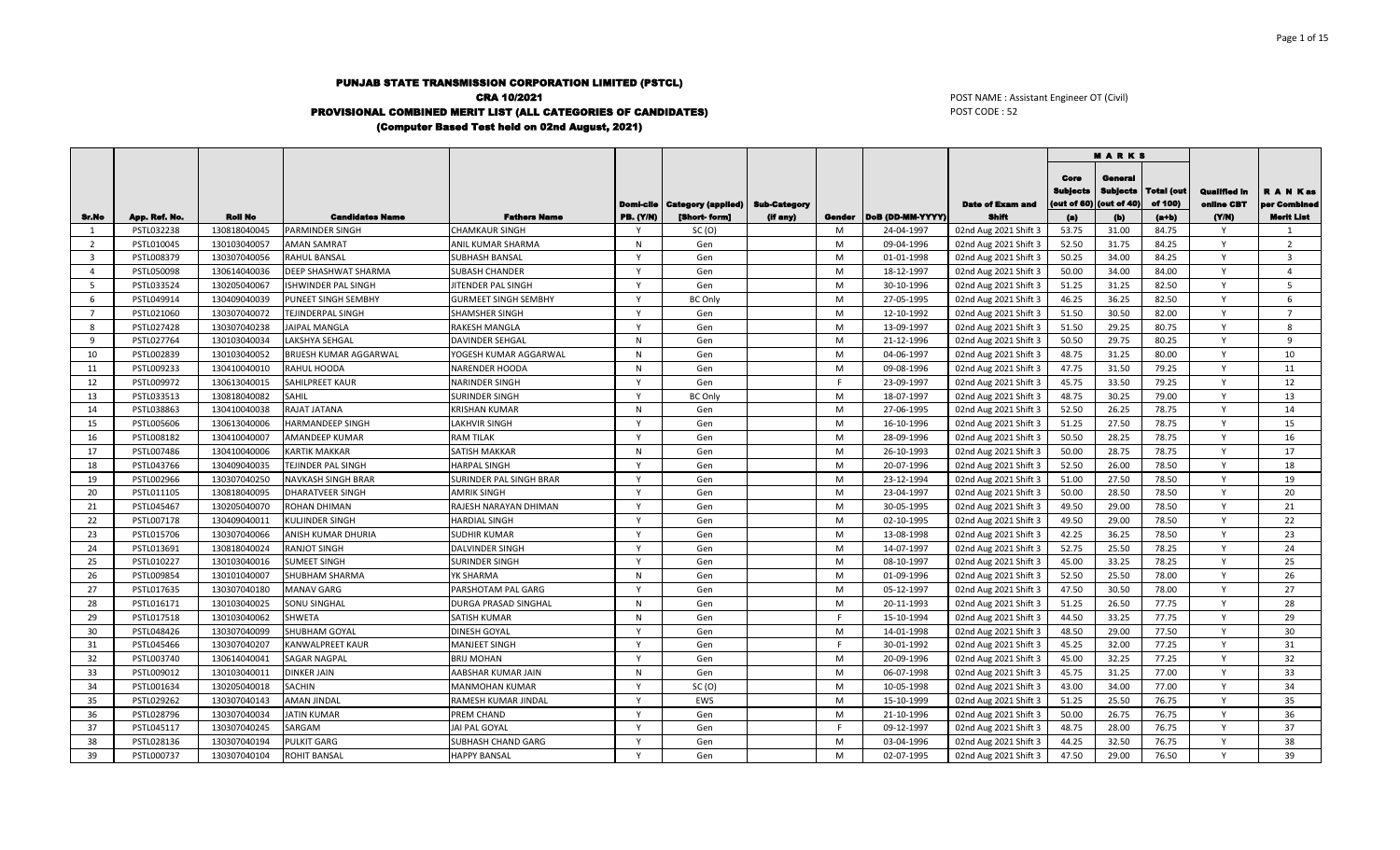|       |               |                |                            |                           |                              |                    |              |        |                  |                         |                                       | <b>MARKS</b>                             |                       |                                   |                               |
|-------|---------------|----------------|----------------------------|---------------------------|------------------------------|--------------------|--------------|--------|------------------|-------------------------|---------------------------------------|------------------------------------------|-----------------------|-----------------------------------|-------------------------------|
|       |               |                |                            |                           | Domi-cile                    | Category (appiled) | Sub-Category |        |                  | <b>Date of Exam and</b> | Core<br>Sublects<br>(out of $\bf{60}$ | Genera<br><b>Subjects</b><br>(out of 40) | Total (out<br>of 100) | <b>Qualified in</b><br>online CBT | <b>RANKas</b><br>per Combined |
| Sr.No | App. Ref. No. | <b>Roll No</b> | <b>Candidates Name</b>     | <b>Fathers Name</b>       | <b>PB. (Y/N)</b>             | [Short-form]       | (If any)     | Gonder | DoB (DD-MM-YYYY) | Shifi                   | (a)                                   | (b)                                      | $(a+b)$               | (YM)                              | Merit List                    |
| 40    | PSTL014608    | 130818040096   | <b>GAUTAM JINDAL</b>       | <b>RAVI PARKASH</b>       |                              | Gen                |              | M      | 17-03-1996       | 02nd Aug 2021 Shift 3   | 45.00                                 | 31.50                                    | 76.50                 |                                   | 40                            |
| 41    | PSTL013051    | 130307040124   | VISHAVJEET SINGH           | <b>NAVJOT SINGH</b>       | $\mathbf{v}$                 | Gen                |              | M<br>M | 31-08-1996       | 02nd Aug 2021 Shift 3   | 47.50<br>46.25                        | 28.75                                    | 76.25                 | <b>Y</b>                          | 41<br>42                      |
| 42    | PSTL027602    | 130307040081   | VISHAL SINGLA              | PALA RAM                  | Y                            | Gen                |              |        | 11-09-1996       | 02nd Aug 2021 Shift 3   |                                       | 30.00                                    | 76.25                 | Y                                 |                               |
| 43    | PSTL036566    | 130818040050   | <b>MANDEEP SINGH ARORA</b> | <b>HARJIT SINGH ARORA</b> | $\mathsf{Y}$                 | Gen                |              | M      | 09-09-1997       | 02nd Aug 2021 Shift 3   | 46.25                                 | 30.00                                    | 76.25                 | Y                                 | 43                            |
| 44    | PSTL032631    | 130818040046   | KARANVEER SINGH            | DAVINDER SINGH            | $\mathsf{Y}$                 | Gen                |              | M      | 29-05-1997       | 02nd Aug 2021 Shift 3   | 43.75                                 | 32.50                                    | 76.25                 | Y                                 | 44                            |
| 45    | PSTL010192    | 130409040013   | <b>GAURAV KANT PATHAK</b>  | PARMATMA NAND PATHAK      | $\mathsf{Y}$                 | Gen                |              | M<br>F | 26-09-1995       | 02nd Aug 2021 Shift 3   | 45.25                                 | 30.75                                    | 76.00                 | Y                                 | 45                            |
| 46    | PSTL001042    | 130307040216   | SOPHIA UPPAL               | <b>SUSHIL UPPAL</b>       | Y                            | Gen                |              |        | 10-01-1996       | 02nd Aug 2021 Shift 3   | 51.25                                 | 24.50                                    | 75.75                 | $\mathsf{Y}$                      | 46<br>47                      |
| 47    | PSTL033800    | 130103040070   | <b>SUKHJEET SINGH</b>      | <b>JATINDER SINGH</b>     | $\mathsf{Y}$                 | <b>BC Only</b>     |              | M      | 26-12-1997       | 02nd Aug 2021 Shift 3   | 50.50                                 | 25.00                                    | 75.50                 | Y                                 |                               |
| 48    | PSTL010801    | 130614040013   | <b>IASPREET SINGH</b>      | <b>MOHAN SINGH</b>        | Y                            | Gen                |              | M<br>M | 02-08-1995       | 02nd Aug 2021 Shift 3   | 46.50                                 | 29.00                                    | 75.50                 | Y                                 | 48<br>49                      |
| 49    | PSTL015193    | 130307040263   | ANKIT GOYAL                | <b>MAHESH KUMAR</b>       | Y                            | Gen                |              | M      | 23-02-1998       | 02nd Aug 2021 Shift 3   | 52.75                                 | 22.50                                    | 75.25                 | Y                                 |                               |
| 50    | PSTL003733    | 130103040006   | PUNEET KUMAR SABHARWAL     | SUSHIL KUMAR SABHARWAL    | Y                            | Gen                |              |        | 28-10-1997       | 02nd Aug 2021 Shift 3   | 50.50                                 | 24.75                                    | 75.25                 | Y                                 | 50                            |
| 51    | PSTL020625    | 130307040234   | BHUVNESH KUMAR             | <b>EIKAM CHAND</b>        |                              | Gen                |              | M      | 16-08-1997       | 02nd Aug 2021 Shift 3   | 49.00                                 | 26.25                                    | 75.25                 |                                   | 51                            |
| 52    | PSTL009778    | 130307040059   | SUKHRIPPEN PAL SINGH       | <b>SURINDER PAL SINGH</b> | Y                            | <b>BC Only</b>     |              | M      | 17-10-1997       | 02nd Aug 2021 Shift 3   | 44.00                                 | 31.25                                    | 75.25                 | Y                                 | 52                            |
| 53    | PSTL046300    | 130101040038   | <b>IATIN GARG</b>          | SANJEEV KUMAR             | Y<br>$\mathsf{Y}$            | Gen                |              | M      | 22-12-1998       | 02nd Aug 2021 Shift 3   | 49.25                                 | 25.75                                    | 75.00                 | Y                                 | 53                            |
| 54    | PSTL008883    | 130307040114   | ARVIND BALANA              | <b>BHAJAN LAL ARORA</b>   |                              | Gen                |              | M      | 07-05-1997       | 02nd Aug 2021 Shift 3   | 46.25                                 | 28.75                                    | 75.00                 | Y                                 | 54                            |
| 55    | PSTL000248    | 130205040045   | RAJINDER SINGH             | <b>JAIL SINGH</b>         | $\mathsf{Y}$<br>$\mathsf{Y}$ | SC(0)              |              | M      | 30-11-1996       | 02nd Aug 2021 Shift 3   | 45.25                                 | 29.75                                    | 75.00                 | Y                                 | 55                            |
| 56    | PSTL037575    | 130307040092   | HARMANJEET SINGH           | RAJWINDER SINGH           |                              | Gen                |              | M      | 08-06-1996       | 02nd Aug 2021 Shift 3   | 45.00                                 | 30.00                                    | 75.00                 | Y                                 | 56                            |
| 57    | PSTL019362    | 130307040133   | DEEPESH GOYAL              | <b>RAKESH KUMAR</b>       | $\mathsf{v}$                 | Gen                |              | M      | 21-08-1997       | 02nd Aug 2021 Shift 3   | 43.75                                 | 31.25                                    | 75.00                 | Y                                 | 57                            |
| 58    | PSTL011329    | 130307040122   | AKASHDEEP SINGH            | <b>GURNAM SINGH</b>       | V                            | <b>BC Only</b>     |              | M      | 04-08-1995       | 02nd Aug 2021 Shift 3   | 49.00                                 | 25.75                                    | 74.75                 | Y                                 | 58                            |
| 59    | PSTL001261    | 130307040165   | <b>NAYAAB MITTAL</b>       | <b>CHANDER SHEKHAR</b>    | <b>V</b>                     | Gen                |              | M      | 06-10-1995       | 02nd Aug 2021 Shift 3   | 45.25                                 | 29.50                                    | 74.75                 | Υ                                 | 59                            |
| 60    | PSTL023719    | 130409040055   | VIKRANT THAKUR             | <b>SANDEEP THAKUR</b>     | Y                            | Gen                |              | M      | 05-06-1997       | 02nd Aug 2021 Shift 3   | 50.25                                 | 24.25                                    | 74.50                 |                                   | 60                            |
| 61    | PSTL017151    | 130307040130   | ATTEYJEET SINGH            | <b>SOHANJEET SINGH</b>    | <b>Y</b>                     | SC(0)              |              | M      | 17-12-1996       | 02nd Aug 2021 Shift 3   | 40.50                                 | 34.00                                    | 74.50                 | Y                                 | 61                            |
| 62    | PSTL004382    | 130103040055   | VALBHA RISHI               | <b>DHARAM BIR RISHI</b>   | N                            | Gen                |              |        | 02-12-1990       | 02nd Aug 2021 Shift 3   | 40.25                                 | 34.25                                    | 74.50                 | Y                                 | 62                            |
| 63    | PSTL009737    | 130410040011   | KARANDEEP SINGH KAMBOJ     | <b>KULDIP SINGH</b>       | N                            | Gen                |              | M      | 08-07-1997       | 02nd Aug 2021 Shift 3   | 49.25                                 | 24.75                                    | 74.00                 | Y                                 | 63                            |
| 64    | PSTL006128    | 130307040170   | ANMOLDEEP SINGH            | <b>GURINDER SINGH</b>     | $\mathsf{Y}$                 | <b>BC Only</b>     |              | M      | 18-02-1995       | 02nd Aug 2021 Shift 3   | 46.75                                 | 27.00                                    | 73.75                 | Y                                 | 64                            |
| 65    | PSTL049355    | 130409040038   | PANKUSH NANDA              | LILIBE BHARTI NANDA       | $\mathsf{Y}$                 | Gen                |              | M      | 28-02-1994       | 02nd Aug 2021 Shift 3   | 46.25                                 | 27.50                                    | 73.75                 | Y                                 | 65                            |
| 66    | PSTL032827    | 130307040086   | PARESH GOYAL               | <b>CHUNNI LAL</b>         | $\mathsf{Y}$                 | Gen                |              | M      | 21-10-1995       | 02nd Aug 2021 Shift 3   | 46.25                                 | 27.50                                    | 73.75                 | Y                                 | 66                            |
| 67    | PSTL015518    | 130307040021   | PUNEET GOYAL               | D.R. GOYAL                | Y                            | Gen                |              | M      | 01-11-1994       | 02nd Aug 2021 Shift 3   | 43.75                                 | 30.00                                    | 73.75                 | Y                                 | 67                            |
| 68    | PSTL043299    | 130307040204   | SAHIL GARG                 | <b>MOHINDER PAUL</b>      | <b>V</b>                     | Gen                |              | M      | 09-07-1998       | 02nd Aug 2021 Shift 3   | 43.75                                 | 30.00                                    | 73.75                 | Y                                 | 68                            |
| 69    | PSTL021896    | 130205040032   | DAVINDERPAL SINGH          | <b>GURMEET SINGH</b>      | Y                            | <b>BC Only</b>     |              | M      | 03-07-1995       | 02nd Aug 2021 Shift 3   | 40.75                                 | 33.00                                    | 73.75                 | Y                                 | 69                            |
| 70    | PSTL011649    | 130101040008   | RAMIT THAKUR               | <b>KULDEEP CHAND</b>      | N                            | Gen                |              | M      | 19-11-1993       | 02nd Aug 2021 Shift 3   | 52.50                                 | 21.00                                    | 73.50                 | Y                                 | 70                            |
| 71    | PSTL050071    | 130410040048   | CHANNPREET SINGH           | <b>BALWINDER SINGH</b>    | $\mathsf{Y}$                 | Gen                |              | M      | 16-12-1995       | 02nd Aug 2021 Shift 3   | 50.00                                 | 23.50                                    | 73.50                 | Y                                 | 71                            |
| 72    | PSTL036565    | 130818040049   | JASKARAN BIR SINGH         | JAGJIT SINGH              | $\mathsf{Y}$                 | Gen                |              | M      | 13-01-1997       | 02nd Aug 2021 Shift 3   | 49.25                                 | 24.25                                    | 73.50                 | Y                                 | 72                            |
| 73    | PSTL028795    | 130307040033   | <b>ASHISH GOYAL</b>        | RAJESH KUMAR              | Y                            | Gen                |              | M      | 22-11-1996       | 02nd Aug 2021 Shift 3   | 48.75                                 | 24.75                                    | 73.50                 | Y                                 | 73                            |
| 74    | PSTL024716    | 130614040026   | SAHIL DOGRA                | <b>BALDEV RAJ DOGRA</b>   | Y                            | Gen                |              | M      | 26-03-1994       | 02nd Aug 2021 Shift 3   | 46.50                                 | 27.00                                    | 73.50                 | Y                                 | 74                            |
| 75    | PSTL010572    | 130307040119   | <b>VISHAL KUMAR</b>        | <b>AJAY KUMAR</b>         | Y                            | Gen                |              | M      | 10-04-1997       | 02nd Aug 2021 Shift 3   | 48.50                                 | 24.75                                    | 73.25                 | Y                                 | 75                            |
| 76    | PSTL004477    | 130307040220   | HARSH GOYAL                | ASHOK KUMAR GOYAL         | <b>V</b>                     | Gen                |              | M      | 08-02-1998       | 02nd Aug 2021 Shift 3   | 45.25                                 | 28.00                                    | 73.25                 |                                   | 76                            |
| 77    | PSTL016017    | 130307040067   | ARUN GOYAL                 | SHRI RAM GOYAL            | V                            | <b>BC Only</b>     |              | M      | 12-03-2000       | 02nd Aug 2021 Shift 3   | 45.25                                 | 28.00                                    | 73.25                 | Y                                 | 77                            |
| 78    | PSTL003513    | 130410040055   | MOHAMMAD FIROZ KHAN        | <b>ISUB KHAN</b>          | <b>V</b>                     | Gen                |              | M      | 22-01-1994       | 02nd Aug 2021 Shift 3   | 44.75                                 | 28.50                                    | 73.25                 | Y                                 | 78                            |
| 79    | PSTL014420    | 130103040022   | DEEPAK KUMAR               | <b>VINOD KUMAR</b>        | N                            | Gen                |              | M      | 13-01-2000       | 02nd Aug 2021 Shift 3   | 50.00                                 | 23.00                                    | 73.00                 | Y                                 | 79                            |
| 80    | PSTL038976    | 130409040063   | SAHIL WARAICH              | <b>JASWANT SINGH</b>      |                              | Gen                |              | M      | 06-11-1996       | 02nd Aug 2021 Shift 3   | 46.25                                 | 26.75                                    | 73.00                 | Y                                 | 80                            |
| 81    | PSTL003108    | 130614040006   | SHUBHAM DOGRA              | RAJESH DOGRA              | $\mathsf{Y}$                 | Gen                |              | M      | 18-09-1994       | 02nd Aug 2021 Shift 3   | 49.25                                 | 23.50                                    | 72.75                 | Y                                 | 81                            |
| 82    | PSTL036188    | 130409040030   | IAYANT                     | <b>JAI DYAL</b>           | $\mathsf{Y}$                 | Gen                |              | M      | 27-08-1996       | 02nd Aug 2021 Shift 3   | 45.50                                 | 27.25                                    | 72.75                 | Y                                 | 82                            |
| 83    | PSTL050324    | 130307040101   | RAJINDER KUMAR             | <b>AMRIT PAL</b>          | Y                            | Gen                |              | M      | 01-09-1995       | 02nd Aug 2021 Shift 3   | 40.25                                 | 32.50                                    | 72.75                 | Y                                 | 83                            |
| 84    | PSTL009466    | 130307040225   | <b>DEEPAK KUMAR</b>        | <b>JAGJIWAN KUMAR</b>     | Y                            | Gen                |              | M      | 13-11-1997       | 02nd Aug 2021 Shift 3   | 50.00                                 | 22.50                                    | 72.50                 | Y                                 | 84                            |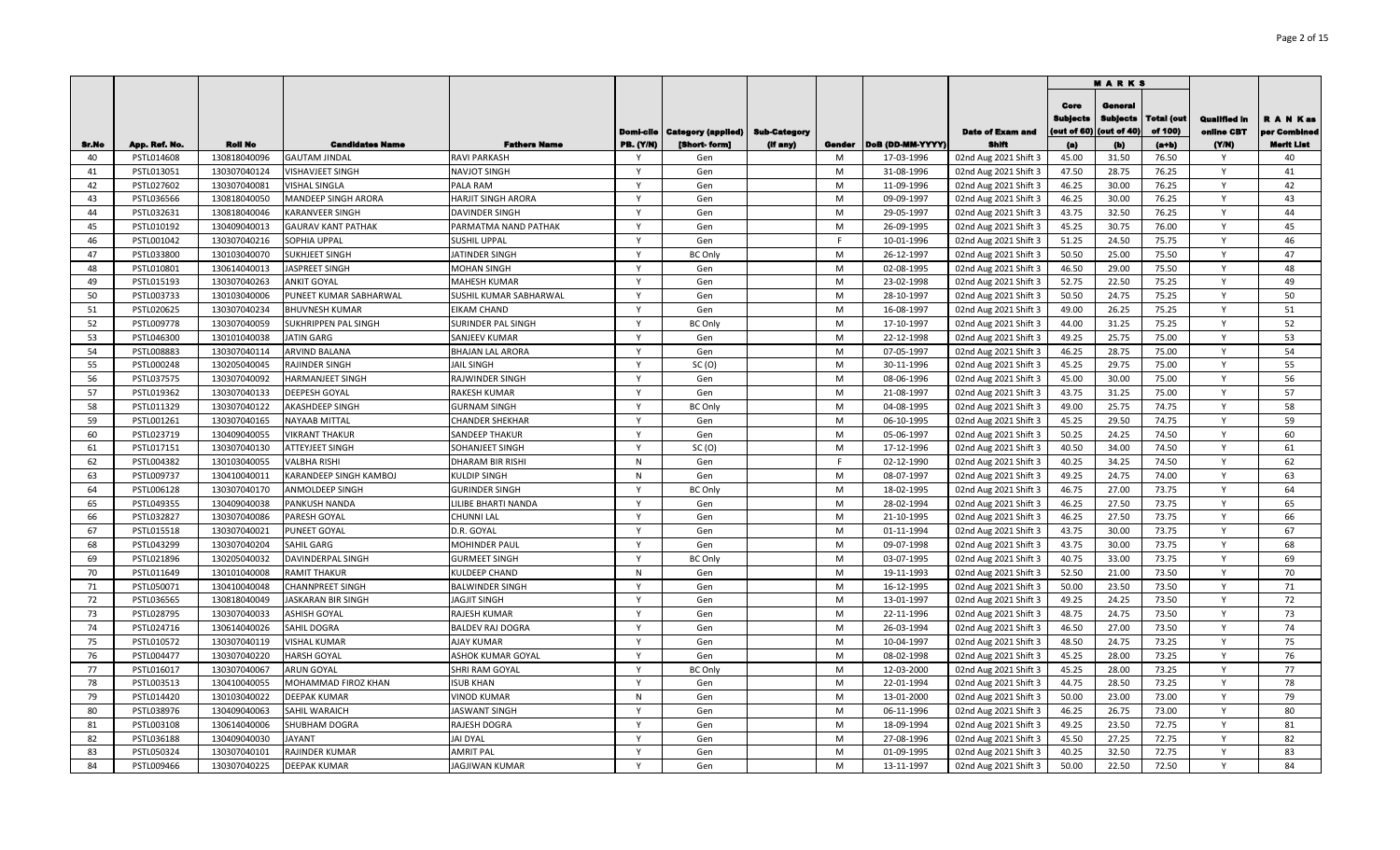|            |                          |                              |                                               |                                     |                  |                                          |          |        |                          |                                                |                                       | <b>MARKS</b>                              |                              |                                   |                               |
|------------|--------------------------|------------------------------|-----------------------------------------------|-------------------------------------|------------------|------------------------------------------|----------|--------|--------------------------|------------------------------------------------|---------------------------------------|-------------------------------------------|------------------------------|-----------------------------------|-------------------------------|
|            |                          |                              |                                               |                                     | Domi-cile        | <b>Category (applied)   Sub-Category</b> |          |        |                          | <b>Date of Exam and</b>                        | Core<br><b>Sublects</b><br>out of 60) | General<br><b>Subjects</b><br>(out of 40) | <b>Total (out</b><br>of 100) | <b>Qualified In</b><br>online CBT | <b>RANKas</b><br>per Combined |
| Sr.No      | App. Ref. No.            | <b>Roll No</b>               | <b>Candidates Name</b>                        | <b>Fathers Name</b>                 | <b>PB.</b> (Y/N) | [Short-form]                             | (If any) | Gender | DoB (DD-MM-YYYY)         | Shift                                          | (a)                                   | (b)                                       | $(a+b)$                      | (Y/N)                             | <b>Merit List</b>             |
| 85         | PSTL046655               | 130307040284                 | SHUBHAM KUMAR SINGLA                          | SUBHASH CHNAD SINGLA                |                  | Gen                                      |          | M      | 19-09-1994               | 02nd Aug 2021 Shift 3                          | 48.75                                 | 23.75                                     | 72.50                        | <sup>V</sup>                      | 85                            |
| 86         | PSTL056704               | 130307040289                 | Navneet Singh                                 | Jaswinder Singh Gill                |                  | Gen                                      |          | M      | 01-06-1996               | 02nd Aug 2021 Shift 3                          | 51.25                                 | 21.00                                     | 72.25                        | Y                                 | 86                            |
| 87         | PSTL030626               | 130307040083                 | <b>HARPREET SINGH</b>                         | <b>GURJINDER SINGH</b>              | $\mathsf{Y}$     | Gen                                      |          | M      | 16-02-1998               | 02nd Aug 2021 Shift 3                          | 46.25                                 | 25.75                                     | 72.00                        | Y                                 | 87                            |
| 88         | PSTL048532               | 130307040211                 | <b>SUKHPREET SINGH</b>                        | <b>LABH SINGH</b>                   | Y                | Gen                                      |          | M      | 04-05-1996               | 02nd Aug 2021 Shift 3                          | 45.25                                 | 26.75                                     | 72.00                        | $\mathsf{Y}$                      | 88                            |
| 89         | PSTL022286               | 130101040025                 | PRANAV KHANNA                                 | RAJESH KHANNA                       | Y                | Gen                                      |          | M      | 08-09-1994               | 02nd Aug 2021 Shift 3                          | 53.50                                 | 18.25                                     | 71.75                        | Y                                 | 89                            |
| 90         | PSTL006737               | 130409040049                 | VISHAWJIT SINGH GILL                          | JAGRAJ SINGH GILL                   | Y                | Gen                                      |          | M      | 18-03-1999               | 02nd Aug 2021 Shift 3                          | 46.50                                 | 25.25                                     | 71.75                        | Y                                 | 90                            |
| 91         | PSTL019167               | 130307040186                 | JAGWINDER SINGH                               | RANDHIR SINGH                       | $\mathsf{v}$     | Gen                                      |          | M      | 06-03-1997               | 02nd Aug 2021 Shift 3                          | 46.25                                 | 25.50                                     | 71.75                        | Y                                 | 91                            |
| 92         | PSTL030528               | 130613040036                 | <b>BHUPINDERJIT SINGH</b>                     | KULWINDER SINGH                     | Y                | Gen                                      |          | M      | 07-03-1998               | 02nd Aug 2021 Shift 3                          | 40.75                                 | 31.00                                     | 71.75                        | Y                                 | 92                            |
| 93         | PSTL017757               | 130818040098                 | <b>SAHIL MANHOTRA</b>                         | <b>JANAK SINGH</b>                  | Y                | Gen                                      |          | M      | 21-08-1997               | 02nd Aug 2021 Shift 3                          | 47.75                                 | 23.75                                     | 71.50                        | Y                                 | 93                            |
| 94         | PSTL007131               | 130307040254                 | <b>DEEPAK KUMAR GOYAL</b>                     | JOGINDERPAL GOYAL                   | Y                | EWS                                      |          | M      | 13-09-1998               | 02nd Aug 2021 Shift 3                          | 41.25                                 | 30.25                                     | 71.50                        | Y                                 | 94                            |
| 95         | PSTL012774               | 130307040123                 | YOGESH KUMAR                                  | <b>HEM RAJ</b>                      | Y                | Gen                                      |          | M      | 30-06-1996               | 02nd Aug 2021 Shift 3                          | 48.75                                 | 22.50                                     | 71.25                        | Y                                 | 95                            |
| 96         | PSTL012007               | 130307040228                 | <b>NIKHIL KUMAR</b>                           | <b>VIJAY PAL</b>                    | Y<br>Y           | Gen                                      |          | M      | 04-03-1996               | 02nd Aug 2021 Shift 3                          | 45.50                                 | 25.75                                     | 71.25                        | Y                                 | 96                            |
| 97         | PSTL041932               | 130307040096                 | LUCKY                                         | SHIVNARAIN                          |                  | Gen                                      |          | M      | 17-05-1996               | 02nd Aug 2021 Shift 3                          | 42.50                                 | 28.75                                     | 71.25                        | Y                                 | 97                            |
| 98         | PSTL002480               | 130103040003                 | JASMEET SINGH ISSAR                           | <b>HARJEET SINGH</b>                | N<br>N           | Gen                                      |          | M<br>F | 10-03-1998               | 02nd Aug 2021 Shift 3                          | 42.50                                 | 28.75                                     | 71.25                        | Y<br>Y                            | 98<br>99                      |
| 99         | PSTL005503               | 130614040042                 | SONAKSHI ASOTRA                               | <b>SURINDER NATH</b>                |                  | Gen                                      |          | M      | 23-10-1994               | 02nd Aug 2021 Shift 3                          | 41.75                                 | 29.25                                     | 71.00                        | <b>V</b>                          | 100                           |
| 100<br>101 | PSTL036496<br>PSTL034416 | 130307040242<br>130101040034 | <b>MOHIT BANSAL</b><br><b>GURINDER SINGH</b>  | SANJEEV BANSAL<br>JASPAL SINGH      |                  | Gen<br>Gen                               |          | M      | 30-08-1993<br>18-07-1996 | 02nd Aug 2021 Shift 3                          | 47.75<br>46.25                        | 23.00<br>24.50                            | 70.75<br>70.75               | Y                                 | 101                           |
|            |                          | 130818040094                 |                                               |                                     |                  |                                          |          | M      | 07-08-1996               | 02nd Aug 2021 Shift 3                          | 43.75                                 | 27.00                                     | 70.75                        | Y                                 | 102                           |
| 102<br>103 | PSTL009701<br>PSTL008487 | 130103040010                 | KHUSHDEEP SINGH<br><b>VINAY KUMAR BADHWAR</b> | SUKHDEV SINGH<br><b>KIRAN KUMAR</b> |                  | Gen<br>Gen                               |          | M      | 20-03-1996               | 02nd Aug 2021 Shift 3<br>02nd Aug 2021 Shift 3 | 41.50                                 | 29.25                                     | 70.75                        | Y                                 | 103                           |
| 104        | PSTL003379               | 130307040219                 | <b>ANUBHAV SINGLA</b>                         | <b>RAMESH KUMAR SINGLA</b>          | <b>Y</b>         | Gen                                      |          | M      | 24-11-1997               | 02nd Aug 2021 Shift 3                          | 43.25                                 | 27.25                                     | 70.50                        | Y                                 | 104                           |
| 105        | PSTL017590               | 130409040021                 | <b>BHIM SAIN</b>                              | KARAMCHAND SACHDEVA                 | N                | Gen                                      |          | M      | 20-06-1993               | 02nd Aug 2021 Shift 3                          | 42.50                                 | 28.00                                     | 70.50                        | Y                                 | 105                           |
| 106        | PSTL028032               | 130103040035                 | <b>GURPREET SINGH</b>                         | <b>GURDIAL SINGH</b>                | Y                | Gen                                      |          | M      | 13-09-1999               | 02nd Aug 2021 Shift 3                          | 47.50                                 | 22.50                                     | 70.00                        | Y                                 | 106                           |
| 107        | PSTL017595               | 130410040017                 | <b>AMIT KUMAR</b>                             | <b>TARSEM KUMAR</b>                 | N                | Gen                                      |          | M      | 23-04-1994               | 02nd Aug 2021 Shift 3                          | 46.50                                 | 23.50                                     | 70.00                        | Y                                 | 107                           |
| 108        | PSTL048867               | 130101040040                 | <b>VISHAL SINGLA</b>                          | <b>MANGAT RAI</b>                   | Y                | Gen                                      |          | M      | 22-09-1996               | 02nd Aug 2021 Shift 3                          | 46.25                                 | 23.75                                     | 70.00                        | Y                                 | 108                           |
| 109        | PSTL003237               | 130307040218                 | <b>JATIN GARG</b>                             | <b>SUSHIL KUMAR</b>                 | $\mathsf{v}$     | EWS                                      |          | M      | 22-05-1996               | 02nd Aug 2021 Shift 3                          | 43.75                                 | 26.25                                     | 70.00                        | Y                                 | 109                           |
| 110        | PSTL000628               | 130818040058                 | <b>SANCHIT GUPTA</b>                          | <b>JATINDER MOHAN</b>               | Y                | Gen                                      |          | M      | 19-02-1996               | 02nd Aug 2021 Shift 3                          | 42.50                                 | 27.50                                     | 70.00                        | Y                                 | 110                           |
| 111        | PSTL018841               | 130307040182                 | <b>DIXIT BANSAL</b>                           | <b>ASHOK KUMAR</b>                  | Y                | Gen                                      |          | M      | 02-02-1998               | 02nd Aug 2021 Shift 3                          | 47.50                                 | 22.25                                     | 69.75                        | Y                                 | 111                           |
| 112        | PSTL026260               | 130818040040                 | <b>HIMANSHU GARG</b>                          | <b>GURMEET GARG</b>                 | Y                | Gen                                      |          | M      | 18-10-1995               | 02nd Aug 2021 Shift 3                          | 45.25                                 | 24.50                                     | 69.75                        | Y                                 | 112                           |
| 113        | PSTL019322               | 130307040132                 | RAJJAT SINGLA                                 | RAJESH KUMAR                        | Y                | Gen                                      |          | M      | 16-06-1997               | 02nd Aug 2021 Shift 3                          | 42.00                                 | 27.75                                     | 69.75                        | Y                                 | 113                           |
| 114        | PSTL025923               | 130613040035                 | RAJINDER KUMAR                                | <b>KEWAL KRISHAN</b>                | Y                | SC(0)                                    |          | M      | 11-02-1996               | 02nd Aug 2021 Shift 3                          | 44.75                                 | 24.75                                     | 69.50                        | Y                                 | 114                           |
| 115        | PSTL048343               | 130103040076                 | <b>ABHAY KANWAR</b>                           | AJAY KANWAR                         | Y                | Gen                                      |          | M      | 11-02-1992               | 02nd Aug 2021 Shift 3                          | 32.00                                 | 37.50                                     | 69.50                        | Y                                 | 115                           |
| 116        | PSTL021165               | 130101040021                 | RAJDEEP SINGH SAMRAO                          | <b>GURMEET SINGH</b>                | Y                | Gen                                      |          | M      | 21-10-1996               | 02nd Aug 2021 Shift 3                          | 46.50                                 | 22.75                                     | 69.25                        | Y                                 | 116                           |
| 117        | PSTL043564               | 130409040034                 | HIMANSHU JUNEJA                               | NARENDER KUMAR JUNEJA               | N                | Gen                                      |          | M      | 27-07-1995               | 02nd Aug 2021 Shift 3                          | 45.75                                 | 23.50                                     | 69.25                        | Y                                 | 117                           |
| 118        | PSTL010079               | 130205040025                 | SUKHWINDER PAL SINGH                          | <b>KAMAL RAJ</b>                    | Y                | SC(0)                                    |          | M      | 04-12-1995               | 02nd Aug 2021 Shift 3                          | 45.00                                 | 24.25                                     | 69.25                        | $\mathsf{Y}$                      | 118                           |
| 119        | PSTL037616               | 130410040037                 | YOGESH DANG                                   | <b>ASHOK KUMAR</b>                  |                  | Gen                                      |          | M      | 07-01-1997               | 02nd Aug 2021 Shift 3                          | 47.50                                 | 21.50                                     | 69.00                        |                                   | 119                           |
| 120        | PSTL009603               | 130307040010                 | SIMRAT SINGH SIDHU                            | HARPREET SINGH SIDHU                |                  | Gen                                      |          | M      | 15-01-1996               | 02nd Aug 2021 Shift 3                          | 46.25                                 | 22.75                                     | 69.00                        | Y                                 | 120                           |
| 121        | PSTL001072               | 130409040002                 | <b>SUNIL KASWAN</b>                           | <b>KULDEEP SINGH</b>                | N                | Gen                                      |          | M      | 19-11-1993               | 02nd Aug 2021 Shift 3                          | 45.00                                 | 24.00                                     | 69.00                        | Y                                 | 121                           |
| 122        | PSTL003547               | 130409040046                 | <b>VIJAY KUMAR</b>                            | PREM SINGH                          |                  | SC(0)                                    |          | M      | 02-02-1997               | 02nd Aug 2021 Shift 3                          | 44.75                                 | 24.25                                     | 69.00                        | Y                                 | 122                           |
| 123        | PSTL017676               | 130410040018                 | MOHIT KUMAR JINDAL                            | <b>RAKESH KUMAR</b>                 | Y                | EWS                                      |          | M      | 05-08-1997               | 02nd Aug 2021 Shift 3                          | 41.00                                 | 28.00                                     | 69.00                        | Y                                 | 123                           |
| 124        | PSTL025875               | 130307040237                 | <b>SOURAV KUMAR</b>                           | <b>ASHOK KUMAR SINGLA</b>           | $\mathsf{Y}$     | Gen                                      |          | M      | 12-01-1995               | 02nd Aug 2021 Shift 3                          | 48.75                                 | 20.00                                     | 68.75                        | $\mathsf{Y}$                      | 124                           |
| 125        | PSTL027605               | 130307040139                 | <b>ADITYA KANSAL</b>                          | <b>SUKHWINDER PAL</b>               | $\mathsf{Y}$     | Gen                                      |          | M      | 05-06-1997               | 02nd Aug 2021 Shift 3                          | 45.00                                 | 23.75                                     | 68.75                        | Y                                 | 125                           |
| 126        | PSTL032691               | 130205040037                 | <b>DUVINDER KUMAR</b>                         | <b>TILAK RAJ</b>                    | Y                | <b>BC Only</b>                           |          | M      | 04-02-1996               | 02nd Aug 2021 Shift 3                          | 38.75                                 | 30.00                                     | 68.75                        | Y                                 | 126                           |
| 127        | PSTL027010               | 130101040029                 | <b>UDAY SHARMA</b>                            | PAWAN KUMAR SHARMA                  | $\mathsf{Y}$     | Gen                                      |          | M      | 25-09-1994               | 02nd Aug 2021 Shift 3                          | 36.50                                 | 32.25                                     | 68.75                        | Y                                 | 127                           |
| 128        | PSTL031228               | 130307040198                 | <b>ANAND SINGH</b>                            | <b>MAHENDER KUMAR</b>               | N                | Gen                                      |          | M      | 01-03-1993               | 02nd Aug 2021 Shift 3                          | 48.75                                 | 19.75                                     | 68.50                        | Y                                 | 128                           |
| 129        | PSTL017075               | 130103040026                 | SURYAKANT BHARDWAJ                            | DHARAM VIR SHARMA                   | N                | Gen                                      |          | M      | 10-10-1994               | 02nd Aug 2021 Shift 3                          | 44.00                                 | 24.50                                     | 68.50                        | $\mathsf{v}$                      | 129                           |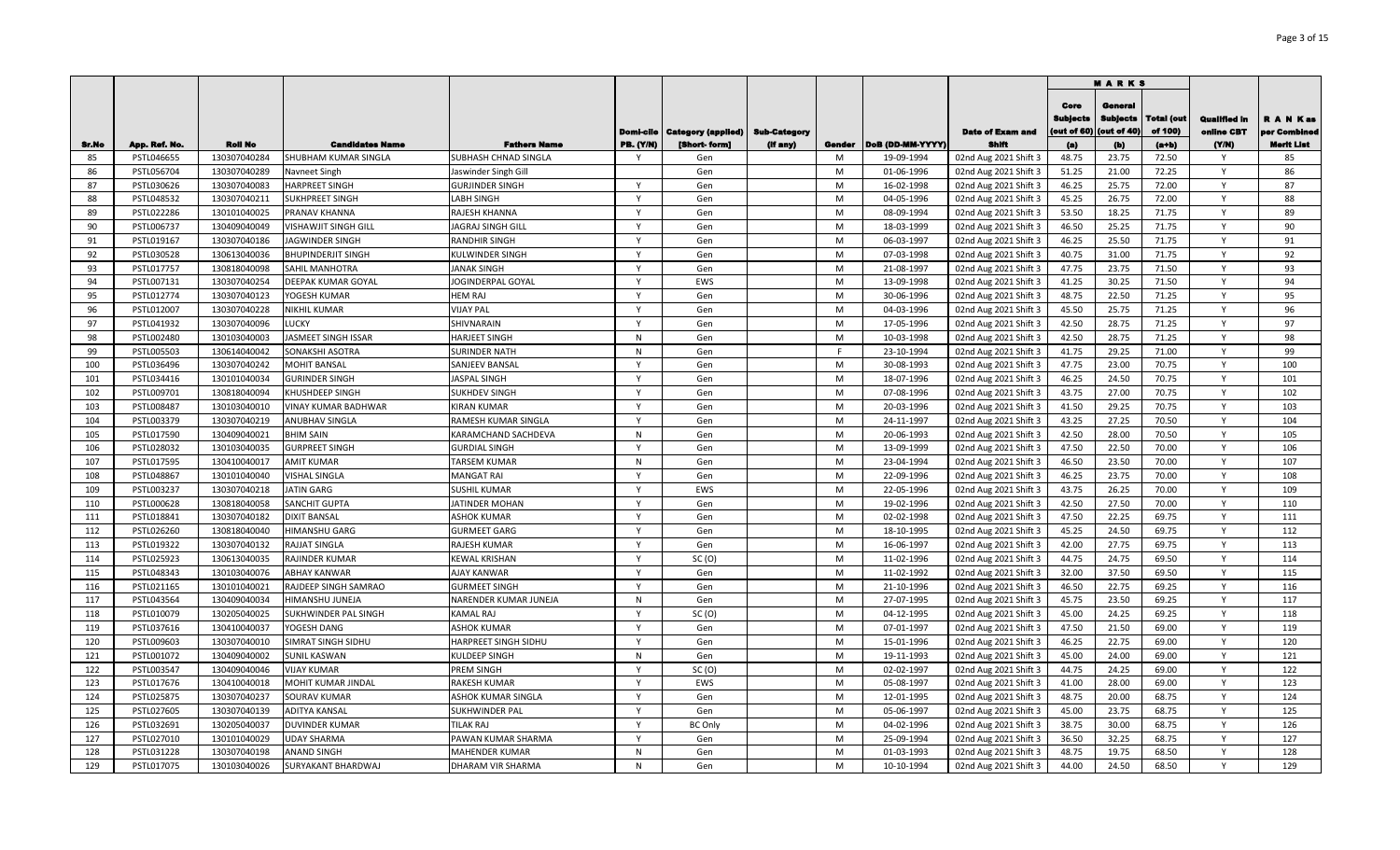|            |                          |                              |                                    |                                                |                   |                           |                     |        |                          |                                                |                                 | <b>MARKS</b>                            |                       |                                   |                           |
|------------|--------------------------|------------------------------|------------------------------------|------------------------------------------------|-------------------|---------------------------|---------------------|--------|--------------------------|------------------------------------------------|---------------------------------|-----------------------------------------|-----------------------|-----------------------------------|---------------------------|
|            |                          |                              |                                    |                                                | Domi-cile         | <b>Category (applied)</b> | <b>Sub-Category</b> |        |                          | <b>Date of Exam and</b>                        | Core<br>Sublects<br>(out of 60) | Genera<br><b>Subjects</b><br>out of 40) | Total (out<br>of 100) | <b>Qualified in</b><br>online CBT | R A N Kas<br>per Combined |
| Sr.No      | App. Ref. No.            | <b>Roll No</b>               | <b>Candidates Name</b>             | <b>Fathers Name</b>                            | PB. (Y/N)         | [Short-form]              | (If any)            | Gender | DoB (DD-MM-YYYY)         | Shifi                                          | (a)                             | (b)                                     | $(a+b)$               | (YM)                              | Merit List                |
| 130        | PSTL008505               | 130205040049                 | <b>MOZAM SINGLA</b>                | RAJ KUMAR SINGLA                               | v                 | Gen                       |                     | M      | 06-08-1997               | 02nd Aug 2021 Shift 3                          | 41.25                           | 27.25                                   | 68.50                 |                                   | 130                       |
| 131<br>132 | PSTL001915               | 130614040003                 | PRIYANKA<br>SHIVAM SACHDEVA        | <b>AMARJIT PAL</b><br><b>GURPREET SINGH</b>    | $\mathbf{v}$      | SC(0)<br>Gen              |                     | M      | 20-10-1998<br>04-03-2000 | 02nd Aug 2021 Shift 3                          | 47.00<br>45.00                  | 21.25<br>23.25                          | 68.25<br>68.25        | Y                                 | 131<br>132                |
| 133        | PSTL011589<br>PSTL000792 | 130307040016<br>130410040053 |                                    | <b>VIPAN KUMAR</b>                             | Y                 | Gen                       |                     | M      | 04-07-1996               | 02nd Aug 2021 Shift 3                          | 44.50                           | 23.75                                   | 68.25                 | Y                                 | 133                       |
| 134        | PSTL032432               | 130307040239                 | <b>SHANU GARG</b><br>SAVEEN        | RAJINDER ARORA                                 | $\mathsf{Y}$      | Gen                       |                     | E      | 17-12-1996               | 02nd Aug 2021 Shift 3                          | 40.75                           | 27.50                                   | 68.25                 | Y                                 | 134                       |
| 135        | PSTL050506               | 130818040086                 | PRABHJOT SINGH                     | THARVINDER SINGH                               | $\mathsf{Y}$      | Gen                       |                     | M      | 19-02-1997               | 02nd Aug 2021 Shift 3<br>02nd Aug 2021 Shift 3 | 40.75                           | 27.50                                   | 68.25                 | $\mathsf{v}$                      | 135                       |
| 136        | PSTL034119               | 130307040278                 | <b>TEGBIR SINGH</b>                | <b>SUSHMINDER SINGH</b>                        | Y                 | Gen                       |                     | M      | 14-11-1995               | 02nd Aug 2021 Shift 3                          | 50.00                           | 17.50                                   | 67.50                 | Y                                 | 136                       |
| 137        | PSTL031779               | 130818040044                 | <b>VIKRAM SINGH</b>                | <b>DALIP SINGH</b>                             | $\mathsf{v}$      | EWS                       |                     | M      | 28-11-1992               | 02nd Aug 2021 Shift 3                          | 48.75                           | 18.75                                   | 67.50                 | $\mathsf{Y}$                      | 137                       |
| 138        | PSTL018884               | 130307040026                 | SHIVAM SINGLA                      | JIWAN KUMAR SINGLA                             | $\mathsf{v}$      | Gen                       |                     | M      | 25-12-1996               |                                                | 45.00                           | 22.50                                   | 67.50                 | Y                                 | 138                       |
| 139        | PSTL003898               | 130205040019                 | <b>ADITYA VIKRMA</b>               | <b>ASHOK KUMAR</b>                             | Y                 | <b>BC Only</b>            |                     | M      | 24-08-1995               | 02nd Aug 2021 Shift 3<br>02nd Aug 2021 Shift 3 | 44.00                           | 23.50                                   | 67.50                 | Y                                 | 139                       |
| 140        | PSTL047233               | 130307040247                 |                                    |                                                | Y                 |                           |                     | M      | 02-09-1996               |                                                | 41.75                           | 25.75                                   | 67.50                 | Y                                 | 140                       |
| 141        | PSTL027806               | 130205040065                 | KARANVIR SINGH MANN<br>YOGESH GARG | <b>GOPAL SINGH MANN</b><br>RAJINDER KUMAR GARG | Y                 | Gen<br>Gen                |                     | M      | 19-04-1995               | 02nd Aug 2021 Shift 3                          | 41.00                           | 26.50                                   | 67.50                 | Y                                 | 141                       |
| 142        | PSTL007088               | 130409040050                 | ANUPAM RANIKESH NAYAL              |                                                | Y                 | Gen                       |                     | M      | 29-01-1994               | 02nd Aug 2021 Shift 3                          | 38.00                           | 29.50                                   | 67.50                 | Y                                 | 142                       |
|            |                          |                              |                                    | YASHWANT SINGH                                 | Y                 |                           |                     |        |                          | 02nd Aug 2021 Shift 3                          |                                 |                                         |                       | Y                                 |                           |
| 143<br>144 | PSTL039572               | 130307040042                 | PREET EKAM SINGH BEDI              | <b>BALJIT SINGH BEDI</b>                       | Y                 | Gen                       |                     | M<br>M | 23-03-1995               | 02nd Aug 2021 Shift 3                          | 32.00<br>47.50                  | 35.50<br>19.50                          | 67.50                 | Y                                 | 143<br>144                |
|            | PSTL004026               | 130614040007                 | ASHISH ANAND                       | <b>RAM SARAN</b>                               | Y                 | SC(0)                     |                     | M      | 21-03-1992               | 02nd Aug 2021 Shift 3                          | 44.50                           |                                         | 67.00                 | Y                                 | 145                       |
| 145<br>146 | PSTL022849               | 130614040025                 | <b>JASKARAN SINGH</b>              | <b>CHARNJIT SINGH</b>                          | Y                 | Gen                       |                     | M      | 06-12-1997               | 02nd Aug 2021 Shift 3                          |                                 | 22.50                                   | 67.00                 | Y                                 | 146                       |
|            | PSTL009989               | 130205040002                 | DEEPAK MAHAJAN                     | <b>SURINDER KUMAR</b>                          | $\mathsf{v}$      | Gen                       |                     | M      | 14-03-1997               | 02nd Aug 2021 Shift 3                          | 43.00                           | 24.00                                   | 67.00                 | Y                                 |                           |
| 147<br>148 | PSTL014644               | 130101040012                 | <b>RISHAV GUPTA</b>                | SUSHIL KUMAR GUPTA                             | Y                 | Gen                       |                     | M      | 14-01-1996               | 02nd Aug 2021 Shift 3                          | 40.50                           | 26.50                                   | 67.00                 | Y                                 | 147<br>148                |
|            | PSTL010230               | 130613040017                 | SHIVAM VASHISHT                    | RAJESH VASHISHT                                | <b>V</b>          | Gen                       |                     |        | 25-01-1997               | 02nd Aug 2021 Shift 3                          | 40.25                           | 26.75                                   | 67.00                 | Y                                 |                           |
| 149        | PSTL039460               | 130307040203                 | JAGMEET SINGH                      | <b>GURDARSHAN SINGH</b>                        |                   | EWS                       |                     | M<br>M | 10-05-1995               | 02nd Aug 2021 Shift 3                          | 44.00                           | 22.75<br>23.50                          | 66.75<br>66.75        | Υ                                 | 149<br>150                |
| 150        | PSTL028617               | 130103040068                 | <b>BALKARAN SINGH</b>              | <b>GURDEEP SINGH</b>                           | N<br>Y            | Gen                       |                     |        | 17-06-1994               | 02nd Aug 2021 Shift 3                          | 43.25                           |                                         |                       |                                   |                           |
| 151        | PSTL015248               | 130307040128                 | <b>HARVINDER SINGH</b>             | <b>HARMAIL SINGH</b>                           | $\mathbf{v}$      | <b>BC Only</b>            |                     | M      | 27-08-1993               | 02nd Aug 2021 Shift 3                          | 41.75                           | 25.00                                   | 66.75                 | Y                                 | 151                       |
| 152        | PSTL030501               | 130205040012                 | DANISHWAR SINGH                    | <b>GURNAM SINGH</b>                            | Y                 | Gen                       |                     | M      | 14-06-1995               | 02nd Aug 2021 Shift 3                          | 40.25                           | 26.50                                   | 66.75                 | Y                                 | 152                       |
| 153        | PSTL009321               | 130103040012                 | <b>UMANG AHUJA</b>                 | <b>ANIL KUMAR</b>                              |                   | Gen                       |                     | M      | 12-01-1995               | 02nd Aug 2021 Shift 3                          | 48.75                           | 17.75                                   | 66.50                 | Y                                 | 153                       |
| 154        | PSTL000279               | 130307040001                 | <b>VIKAS</b>                       | <b>VIJAY KAPOOR</b>                            | Y<br>$\mathsf{Y}$ | EWS                       |                     | M      | 17-09-1995               | 02nd Aug 2021 Shift 3                          | 44.75                           | 21.75                                   | 66.50                 | Y                                 | 154                       |
| 155        | PSTL018173               | 130307040068                 | <b>AKSHIT PHUTELA</b>              | <b>ASHOK KUMAR</b>                             |                   | Gen                       |                     | M      | 31-05-1997               | 02nd Aug 2021 Shift 3                          | 43.75                           | 22.75                                   | 66.50                 | Y                                 | 155                       |
| 156        | PSTL043239               | 130307040154                 | SIMER GROVER                       | <b>KEWAL KRISHAN GROVER</b>                    | Y                 | Gen                       |                     | M      | 11-02-1997               | 02nd Aug 2021 Shift 3                          | 42.50                           | 24.00                                   | 66.50                 | Y                                 | 156                       |
| 157        | PSTL009003               | 130307040223                 | PIYUSH GARG                        | <b>KRISHAN BAHIA</b>                           | $\mathsf{Y}$      | EWS                       |                     | M      | 04-07-1995               | 02nd Aug 2021 Shift 3                          | 40.00                           | 26.50                                   | 66.50                 | Y                                 | 157                       |
| 158        | PSTL028648               | 130103040069                 | NAVDEEP SINGH BIDHAN               | <b>BALJIT</b>                                  | N                 | Gen                       |                     | M      | 02-09-1995               | 02nd Aug 2021 Shift 3                          | 43.75                           | 22.50                                   | 66.25                 | Y                                 | 158                       |
| 159        | PSTL039341               | 130307040202                 | <b>DUNEET SINGH</b>                | <b>DHIAN SINGH</b>                             | Y                 | <b>BC Only</b>            |                     | M      | 05-11-1991               | 02nd Aug 2021 Shift 3                          | 40.75                           | 25.50                                   | 66.25                 | Y                                 | 159                       |
| 160        | PSTL015907               | 130818040097                 | RUPINDER PAL SINGH                 | <b>MAN MOHAN SINGH</b>                         | Y                 | Gen                       |                     | M      | 20-12-1996               | 02nd Aug 2021 Shift 3                          | 38.75                           | 27.50                                   | 66.25                 | Y                                 | 160                       |
| 161        | PSTL050879               | 130410040077                 | <b>ABHISHEK AGGARWAL</b>           | PARDEEP AGGARWAL                               | $\mathsf{Y}$      | Gen                       |                     | M      | 26-03-1997               | 02nd Aug 2021 Shift 3                          | 37.50                           | 28.75                                   | 66.25                 | Y                                 | 161                       |
| 162        | PSTL019041               | 130613040027                 | <b>MUKUL</b>                       | <b>SHAM SUNDER</b>                             | Y                 | Gen                       |                     | M      | 16-10-1998               | 02nd Aug 2021 Shift 3                          | 50.50                           | 15.50                                   | 66.00                 | Y                                 | 162                       |
| 163        | PSTL052522               | 130614040039                 | <b>MANKIRAT SINGH</b>              | <b>GURMEJ SINGH</b>                            | Y                 | Gen                       |                     | M      | 21-12-1998               | 02nd Aug 2021 Shift 3                          | 48.25                           | 17.75                                   | 66.00                 | Y                                 | 163                       |
| 164        | PSTL014809               | 130307040261                 | RISHABH BAJAJ                      | <b>SUBHASH CHANDER</b>                         | $\mathsf{Y}$      | EWS                       |                     | M      | 07-10-1994               | 02nd Aug 2021 Shift 3                          | 45.00                           | 21.00                                   | 66.00                 | Y                                 | 164                       |
| 165        | PSTL004059               | 130410040004                 | <b>GURUSEWAK SINGH</b>             | <b>DARSHAN SINGH</b>                           | $\mathsf{N}$      | Gen                       |                     | M      | 25-03-1993               | 02nd Aug 2021 Shift 3                          | 44.25                           | 21.75                                   | 66.00                 | Y                                 | 165                       |
| 166        | PSTL015631               | 130613040024                 | SURYA SHARMA                       | <b>KIRAN KUMAR</b>                             | <b>V</b>          | Gen                       |                     | M      | 11-01-1998               | 02nd Aug 2021 Shift 3                          | 36.75                           | 29.25                                   | 66.00                 |                                   | 166                       |
| 167        | PSTL012864               | 130307040175                 | <b>MANPREET SINGH</b>              | <b>GURMAIL SINGH</b>                           | N                 | Gen                       |                     | M      | 24-02-1992               | 02nd Aug 2021 Shift 3                          | 46.50                           | 19.25                                   | 65.75                 | Y                                 | 167                       |
| 168        | PSTL009214               | 130307040224                 | <b>GOURAV GARG</b>                 | <b>RAKESH GARG</b>                             | <b>V</b>          | Gen                       |                     | M      | 08-05-1994               | 02nd Aug 2021 Shift 3                          | 40.00                           | 25.75                                   | 65.75                 | Y                                 | 168                       |
| 169        | PSTL015532               | 130410040015                 | ABHINANDAN SHARMA                  | <b>MATI RAJ</b>                                | N                 | Gen                       |                     | M      | 14-07-1996               | 02nd Aug 2021 Shift 3                          | 38.25                           | 27.50                                   | 65.75                 | Y                                 | 169                       |
| 170        | PSTL006526               | 130614040010                 | <b>DILAWAR SINGH</b>               | <b>KULWINDER SINGH</b>                         | <b>Y</b>          | Gen                       |                     | M      | 27-06-1997               | 02nd Aug 2021 Shift 3                          | 47.75                           | 17.75                                   | 65.50                 | Y                                 | 170                       |
| 171        | PSTL018918               | 130818040099                 | <b>AKSHAY SINGH</b>                | <b>NARINDER SINGH</b>                          | $\mathsf{Y}$      | Gen                       |                     | M      | 30-11-1995               | 02nd Aug 2021 Shift 3                          | 41.75                           | 23.75                                   | 65.50                 | $\mathsf{Y}$                      | 171                       |
| 172        | PSTL042257               | 130101040037                 | AMRENDER SINGH                     | <b>MEWA SINGH</b>                              | N                 | Gen                       |                     | M      | 21-12-1998               | 02nd Aug 2021 Shift 3                          | 40.25                           | 25.25                                   | 65.50                 | $\mathsf{Y}$                      | 172                       |
| 173        | PSTL041675               | 130307040094                 | HUSANPREET SINGH DHILLON           | SUKHVINDER SINGH                               | Y                 | Gen                       |                     | M      | 25-04-1993               | 02nd Aug 2021 Shift 3                          | 40.00                           | 25.50                                   | 65.50                 | Y                                 | 173                       |
| 174        | PSTL040353               | 130205040041                 | <b>GAURAV</b>                      | <b>JOGINDER PAL</b>                            | Y                 | <b>BC Only</b>            |                     | M      | 01-12-1992               | 02nd Aug 2021 Shift 3                          | 39.00                           | 26.50                                   | 65.50                 | Y                                 | 174                       |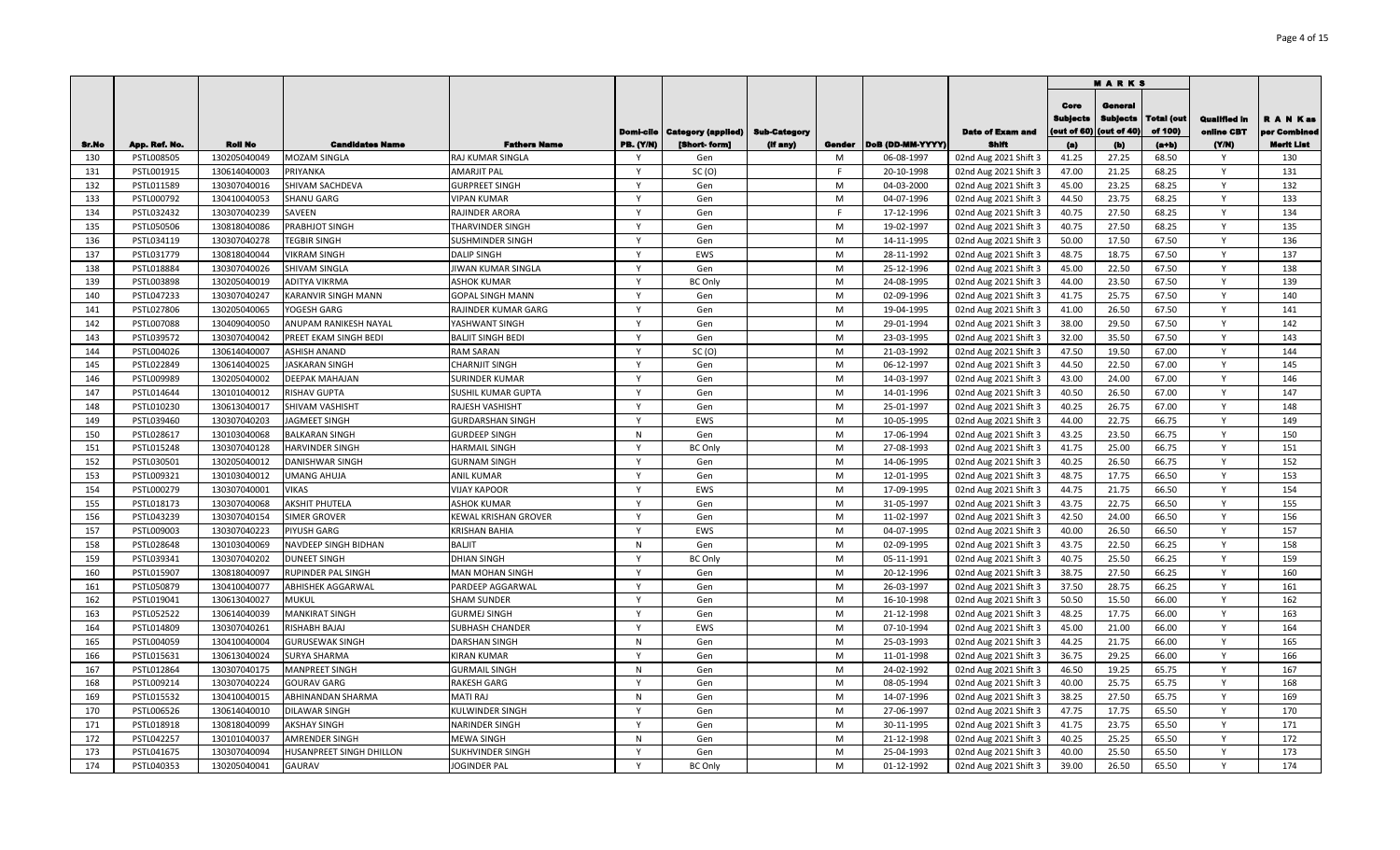|       |               |                |                             |                            |                  |                    |              |        |                  |                         |                                | <b>MARKS</b>                              |                       |                                   |                        |
|-------|---------------|----------------|-----------------------------|----------------------------|------------------|--------------------|--------------|--------|------------------|-------------------------|--------------------------------|-------------------------------------------|-----------------------|-----------------------------------|------------------------|
|       |               |                |                             |                            | <b>Domi-cile</b> | Category (applied) | Sub-Category |        |                  | <b>Date of Exam and</b> | Core<br>Sublects<br>out of 60) | General<br><b>Subjects</b><br>(out of 40) | Total (out<br>of 100) | <b>Qualified in</b><br>online CBT | RANKas<br>per Combinee |
| Sr.No | App. Ref. No. | <b>Roll No</b> | <b>Candidates Name</b>      | <b>Fathers Name</b>        | <b>PB. (Y/N)</b> | [Short-form]       | (if any)     | Gender | DoB (DD-MM-YYYY) | Shift                   | (a)                            | (b)                                       | $(a+b)$               | (YM)                              | <b>Merit List</b>      |
| 175   | PSTL045965    | 130205040014   | <b>ANSHUL SETH</b>          | <b>CHANDER MOHAN</b>       | V                | Gen                |              | M      | 07-02-1996       | 02nd Aug 2021 Shift 3   | 37.00                          | 28.50                                     | 65.50                 | <b>V</b><br>Y                     | 175                    |
| 176   | PSTL006730    | 130205040001   | <b>VISHAL MOURYA</b>        | <b>HARBHAJAN LAL</b>       | $\mathbf{v}$     | SC(0)              |              | M      | 11-01-1995       | 02nd Aug 2021 Shift 3   | 47.25<br>44.25                 | 18.00                                     | 65.25                 | Y                                 | 176<br>177             |
| 177   | PSTL000836    | 130818040059   | <b>AMANDEEP KAUR</b>        | <b>MALKIT SINGH</b>        | Y                | Gen                |              | M      | 09-12-1995       | 02nd Aug 2021 Shift 3   |                                | 21.00                                     | 65.25                 | Y                                 |                        |
| 178   | PSTL004483    | 130307040221   | HARMANJIT SINGH GILL        | <b>TALWINDERJIT SINGH</b>  | $\mathsf{Y}$     | Gen                |              |        | 03-07-1996       | 02nd Aug 2021 Shift 3   | 41.50<br>47.50                 | 23.75<br>17.50                            | 65.25                 | Y                                 | 178<br>179             |
| 179   | PSTL046467    | 130307040155   | SANDEEP BANSAL              | SUBHASH CHANDER            | $\mathsf{Y}$     | Gen                |              | M      | 27-07-1994       | 02nd Aug 2021 Shift 3   |                                |                                           | 65.00                 | $\mathsf{Y}$                      |                        |
| 180   | PSTL017014    | 130205040030   | MITHUL KUMAR                | <b>DALIP RAJ</b>           | $\mathsf{Y}$     | SC(0)              |              | M      | 23-09-1995       | 02nd Aug 2021 Shift 3   | 43.75                          | 21.25                                     | 65.00                 |                                   | 180                    |
| 181   | PSTL018953    | 130307040027   | PARAMPREET SINGH            | <b>HARDEEP SINGH</b>       | $\mathsf{v}$     | <b>BC Only</b>     |              | M      | 16-07-1995       | 02nd Aug 2021 Shift 3   | 42.75                          | 22.25                                     | 65.00                 | Y                                 | 181                    |
| 182   | PSTL021099    | 130307040073   | <b>KARNVEER SINGH</b>       | <b>BALWANT SINGH</b>       |                  | <b>BC Only</b>     |              | M      | 14-02-1998       | 02nd Aug 2021 Shift 3   | 42.75                          | 22.25                                     | 65.00                 | Y                                 | 182                    |
| 183   | PSTL045786    | 130307040246   | <b>GURJOT SINGH BHULLAR</b> | SUDAGER SINGH BHULLAR      | $\mathsf{Y}$     | <b>BC Only</b>     |              | M      | 10-09-1995       | 02nd Aug 2021 Shift 3   | 41.50                          | 23.50                                     | 65.00                 | Y                                 | 183                    |
| 184   | PSTL012208    | 130307040258   | <b>PRINCE GARG</b>          | <b>JAGAN NATH</b>          | Y                | Gen                |              | M      | 22-11-1995       | 02nd Aug 2021 Shift 3   | 38.75                          | 26.25                                     | 65.00                 | Y                                 | 184                    |
| 185   | PSTL009537    | 130307040226   | <b>VIPUL GOYAL</b>          | <b>ASHWANI GOYAL</b>       | $\mathsf{Y}$     | Gen                |              | M      | 02-06-1994       | 02nd Aug 2021 Shift 3   | 45.50                          | 19.25                                     | 64.75                 | Y                                 | 185                    |
| 186   | PSTL028870    | 130307040142   | PAVNEET SINGH               | KANWERJEET SINGH           | Y                | Gen                |              | M      | 31-07-1995       | 02nd Aug 2021 Shift 3   | 44.00                          | 20.75                                     | 64.75                 | Y                                 | 186                    |
| 187   | PSTL003420    | 130101040003   | LAKHSHDEEP                  | <b>LEKH RAJ</b>            | Y                | Gen                |              | M      | 04-08-1998       | 02nd Aug 2021 Shift 3   | 42.75                          | 22.00                                     | 64.75                 | Y                                 | 187                    |
| 188   | PSTL000216    | 130101040002   | PRINCEPAL SINGH             | <b>JAGGAR SINGH</b>        | Y                | SC(0)              |              | M      | 13-01-1995       | 02nd Aug 2021 Shift 3   | 39.25                          | 25.50                                     | 64.75                 | Y                                 | 188                    |
| 189   | PSTL013557    | 130307040125   | SHUBHAM KUMAR               | <b>BHART BHUSHAN</b>       | $\mathsf{Y}$     | EWS                |              | M      | 16-09-1995       | 02nd Aug 2021 Shift 3   | 45.25                          | 19.25                                     | 64.50                 | Y                                 | 189                    |
| 190   | PSTL013269    | 130103040020   | AMANPREET SINGH             | <b>MALKIT SINGH</b>        | Y                | Gen                |              | M      | 01-01-1996       | 02nd Aug 2021 Shift 3   | 42.75                          | 21.75                                     | 64.50                 | Y                                 | 190                    |
| 191   | PSTL055909    | 130614040040   | <b>AMIT TALGOTRA</b>        | PAWAN TALGOTRA             | Y                | <b>BC Only</b>     |              | M      | 27-09-1993       | 02nd Aug 2021 Shift 3   | 42.00                          | 22.50                                     | 64.50                 | Y                                 | 191                    |
| 192   | PSTL038884    | 130307040041   | <b>HARPINDER SINGH</b>      | <b>RAJVEER SINGH</b>       | $\mathsf{v}$     | Gen                |              | M      | 06-11-1994       | 02nd Aug 2021 Shift 3   | 42.00                          | 22.50                                     | 64.50                 | Y                                 | 192                    |
| 193   | PSTL042151    | 130307040282   | HIMANSHU KUMAR              | <b>K R MATHUR</b>          | Y                | Gen                |              | M      | 26-02-1993       | 02nd Aug 2021 Shift 3   | 40.25                          | 24.25                                     | 64.50                 | Y                                 | 193                    |
| 194   | PSTL010612    | 130410040062   | <b>SIMRAN KAUR</b>          | RASHPAL SINGH SANDHU       | <b>V</b>         | Gen                |              |        | 26-03-1997       | 02nd Aug 2021 Shift 3   | 33.00                          | 31.50                                     | 64.50                 | Υ                                 | 194                    |
| 195   | PSTL016756    | 130410040064   | HARPREET SANDHU             | SURINDERPAL SANDHU         | Y                | SC(0)              |              | M      | 13-11-1993       | 02nd Aug 2021 Shift 3   | 45.25                          | 19.00                                     | 64.25                 | Y                                 | 195                    |
| 196   | PSTL001926    | 130409040003   | <b>ATUL KOUSHAL</b>         | <b>HARBANS LAL KOUSHAL</b> | N                | Gen                |              | M      | 03-03-1995       | 02nd Aug 2021 Shift 3   | 45.25                          | 19.00                                     | 64.25                 | Y                                 | 196                    |
| 197   | PSTL015344    | 130307040065   | <b>GURTEJ SINGH</b>         | NIRMAL SINGH               | $\mathsf{v}$     | SC(0)              |              | M      | 21-08-1995       | 02nd Aug 2021 Shift 3   | 41.75                          | 22.50                                     | 64.25                 | Y                                 | 197                    |
| 198   | PSTL044356    | 130307040244   | <b>HARSH DEEP</b>           | <b>NAND LAL</b>            | $\mathsf{Y}$     | SC(0)              |              | M      | 03-10-1999       | 02nd Aug 2021 Shift 3   | 35.25                          | 29.00                                     | 64.25                 | Y                                 | 198                    |
| 199   | PSTL006894    | 130307040253   | KULWINDER SINGH             | <b>BISHAN SINGH</b>        | $\mathsf{Y}$     | EWS                |              | M      | 03-09-1995       | 02nd Aug 2021 Shift 3   | 48.75                          | 15.25                                     | 64.00                 | Y                                 | 199                    |
| 200   | PSTL019066    | 130307040070   | <b>ALOK MODI</b>            | <b>DURGA DASS</b>          | $\mathsf{Y}$     | Gen                |              | M      | 04-10-1995       | 02nd Aug 2021 Shift 3   | 44.25                          | 19.75                                     | 64.00                 | Y                                 | 200                    |
| 201   | PSTL047296    | 130613040052   | HARWINDER SINGH             | <b>SURESH KUMAR</b>        | $\mathsf{Y}$     | SC(0)              |              | M      | 10-02-1995       | 02nd Aug 2021 Shift 3   | 43.25                          | 20.75                                     | 64.00                 | Y                                 | 201                    |
| 202   | PSTL022004    | 130613040030   | HARWINDER SINGH             | <b>SHAMSHER SINGH</b>      | $\mathsf{Y}$     | SC(0)              |              | M      | 18-11-1996       | 02nd Aug 2021 Shift 3   | 39.00                          | 25.00                                     | 64.00                 | Y                                 | 202                    |
| 203   | PSTL010780    | 130409040052   | MANPREET SINGH JAURA        | TIRATH SINGH               | Y                | SC(0)              |              | M      | 30-12-1996       | 02nd Aug 2021 Shift 3   | 46.25                          | 17.50                                     | 63.75                 | Y                                 | 203                    |
| 204   | PSTL015392    | 130613040023   | JATIN SHARMA                | VINOD KUMAR SHARMA         | Y                | Gen                |              | M      | 23-04-1996       | 02nd Aug 2021 Shift 3   | 43.75                          | 20.00                                     | 63.75                 | Y                                 | 204                    |
| 205   | PSTL014833    | 130307040020   | <b>VICRAMJEET SINGH</b>     | <b>GURMEET SINGH</b>       | Y                | EWS                |              | M      | 02-02-1997       | 02nd Aug 2021 Shift 3   | 43.75                          | 20.00                                     | 63.75                 | Y                                 | 205                    |
| 206   | PSTL000892    | 130307040215   | AMIT KUMAR GARG             | <b>SURINDER KUMAR</b>      | $\mathsf{Y}$     | Gen                |              | M      | 29-01-1992       | 02nd Aug 2021 Shift 3   | 40.00                          | 23.75                                     | 63.75                 | Y                                 | 206                    |
| 207   | PSTL000306    | 130818040090   | <b>MANPREET KAUR</b>        | <b>BHAGWANT SINGH</b>      | Y                | Gen                |              | F.     | 30-04-1997       | 02nd Aug 2021 Shift 3   | 37.75                          | 26.00                                     | 63.75                 | Y                                 | 207                    |
| 208   | PSTL010900    | 130818040019   | LOVISH GOYAL                | <b>JIWAN LAL</b>           | Y                | EWS                |              | M      | 16-11-1994       | 02nd Aug 2021 Shift 3   | 36.25                          | 27.50                                     | 63.75                 | Y                                 | 208                    |
| 209   | PSTL056234    | 130103040077   | KIRTI                       | ADARSH KUMAR BHASKAR       | Y                | Gen                |              | F.     | 22-10-1997       | 02nd Aug 2021 Shift 3   | 33.75                          | 30.00                                     | 63.75                 | Y                                 | 209                    |
| 210   | PSTL009689    | 130307040012   | CHIRAG GARG                 | <b>RAMESH KUMAR</b>        | $\mathsf{Y}$     | Gen                |              | M      | 25-05-1995       | 02nd Aug 2021 Shift 3   | 32.75                          | 31.00                                     | 63.75                 | Y                                 | 210                    |
| 211   | PSTL002921    | 130307040109   | PRABHJOT KAUR               | PRITPAL SINGH AULAKH       | <b>V</b>         | Gen                |              |        | 10-11-1996       | 02nd Aug 2021 Shift 3   | 38.00                          | 25.25                                     | 63.25                 |                                   | 211                    |
| 212   | PSTL014134    | 130307040178   | <b>NAVMEET SINGH</b>        | <b>BALDEV SINGH</b>        | V                | Gen                |              | M      | 30-03-1993       | 02nd Aug 2021 Shift 3   | 35.25                          | 28.00                                     | 63.25                 | Υ                                 | 212                    |
| 213   | PSTL042551    | 130307040043   | MANSANJAM SINGH SRA         | UPKARAN PAUL SINGH SRA     | Y                | Gen                |              | M      | 01-06-1998       | 02nd Aug 2021 Shift 3   | 34.75                          | 28.50                                     | 63.25                 | Y                                 | 213                    |
| 214   | PSTL001793    | 130307040106   | MANDEEP JINDAL              | SATISH JINDAL              |                  | Gen                |              | M      | 24-07-1993       | 02nd Aug 2021 Shift 3   | 45.25                          | 17.75                                     | 63.00                 | Υ                                 | 214                    |
| 215   | PSTL050813    | 130410040076   | RAMANJIT SINGH              | <b>MAN SINGH</b>           | <b>Y</b>         | Gen                |              | M      | 17-03-1992       | 02nd Aug 2021 Shift 3   | 40.50                          | 22.50                                     | 63.00                 | $\mathsf{Y}$                      | 215                    |
| 216   | PSTL010229    | 130409040051   | RUPALI                      | <b>ASHOK KUMAR</b>         | $\mathsf{Y}$     | SC(0)              |              |        | 30-05-1996       | 02nd Aug 2021 Shift 3   | 37.00                          | 26.00                                     | 63.00                 | Y                                 | 216                    |
| 217   | PSTL017674    | 130103040064   | ANUJ MEHTA                  | <b>SUSHIL KUMAR</b>        | N                | Gen                |              | M      | 28-02-1997       | 02nd Aug 2021 Shift 3   | 34.50                          | 28.50                                     | 63.00                 | Y                                 | 217                    |
| 218   | PSTL033929    | 130410040071   | ROHIT MEHTA                 | <b>VIPAN KUMAR MEHTA</b>   | $\mathsf{Y}$     | Gen                |              | M      | 17-02-1993       | 02nd Aug 2021 Shift 3   | 45.75                          | 17.00                                     | 62.75                 | Y                                 | 218                    |
| 219   | PSTL021425    | 130307040235   | <b>KAPIL MADAN</b>          | DAVINDER KUMAR MADAN       | Y                | Gen                |              | M      | 13-02-1992       | 02nd Aug 2021 Shift 3   | 41.75                          | 21.00                                     | 62.75                 | Y                                 | 219                    |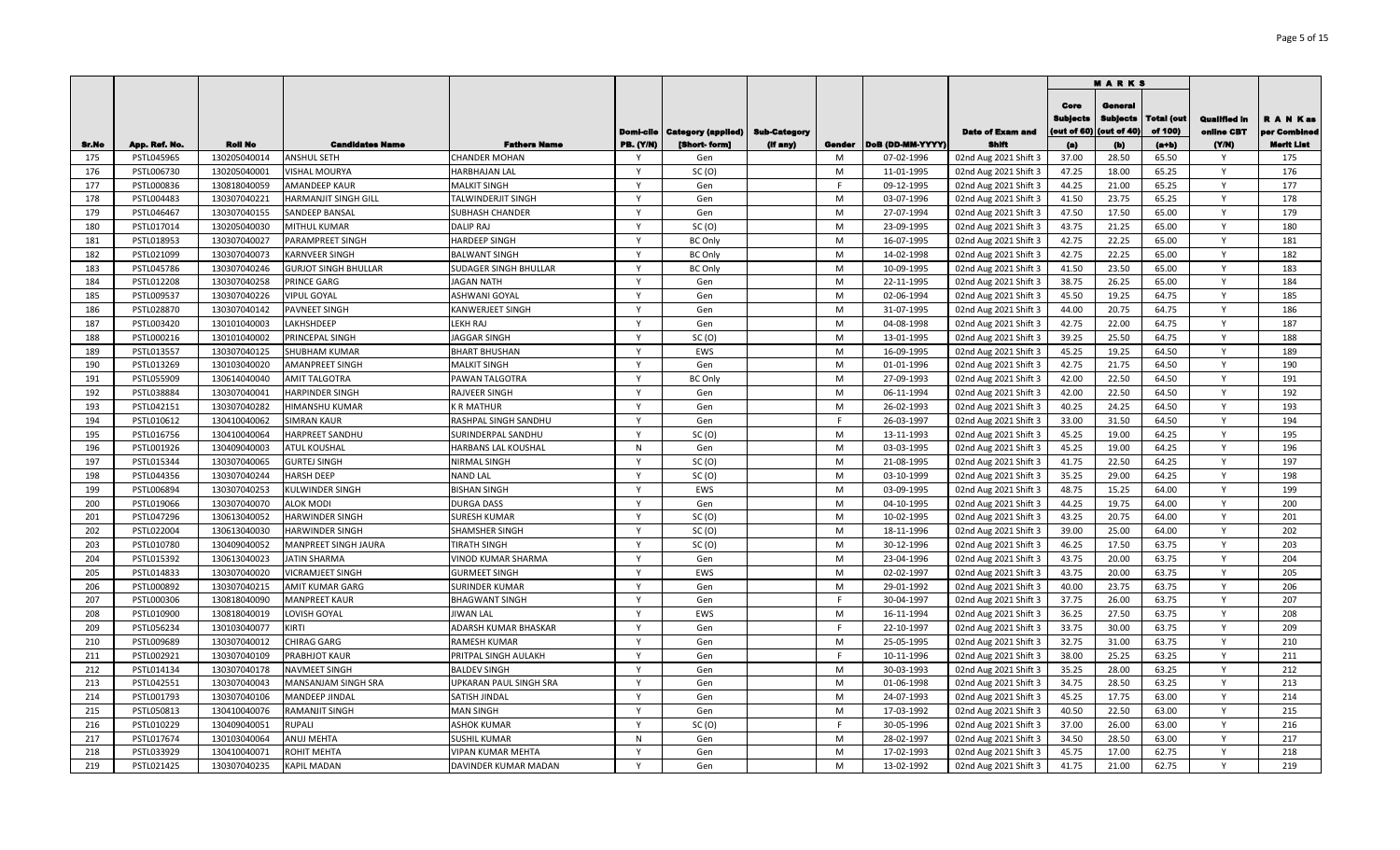|       |               |                |                             |                              |                              |                                         |                     |        |                  |                         |                                | <b>MARKS</b>                              |                              |                                   |                               |
|-------|---------------|----------------|-----------------------------|------------------------------|------------------------------|-----------------------------------------|---------------------|--------|------------------|-------------------------|--------------------------------|-------------------------------------------|------------------------------|-----------------------------------|-------------------------------|
|       |               |                |                             |                              |                              | <b>Domi-cile   Category (applied)  </b> | <b>Sub-Category</b> |        |                  | <b>Date of Exam and</b> | Core<br>Subjects<br>out of 60) | General<br><b>Subjects</b><br>(out of 40) | <b>Total (out</b><br>of 100) | <b>Qualified in</b><br>online CBT | <b>RANKas</b><br>per Combined |
| Sr.No | App. Ref. No. | <b>Roll No</b> | <b>Candidates Name</b>      | <b>Fathers Name</b>          | <b>PB.</b> (Y/N)             | [Short-form]                            | (if any)            | Gender | DoB (DD-MM-YYYY) | Shift                   | (a)                            | (b)                                       | $(a+b)$                      | (YM)                              | Merit List                    |
| 220   | PSTL016351    | 130613040025   | KARANVEER SINGH BHATIA      | <b>GURPREET SINGH BHATIA</b> | - Y                          | Gen                                     |                     | M      | 27-12-1993       | 02nd Aug 2021 Shift 3   | 40.25                          | 22.50                                     | 62.75                        | Y                                 | 220                           |
| 221   | PSTL055605    | 130307040161   | <b>DHANPREET SINGH</b>      | RAM SINGH                    | $\mathsf{v}$                 | Gen                                     |                     | M      | 21-09-1998       | 02nd Aug 2021 Shift 3   | 38.00                          | 24.75                                     | 62.75                        | Y                                 | 221                           |
| 222   | PSTL030120    | 130409040027   | RISHABH RASTOGI             | RAVINDER KUMAR RASTOGI       | N<br>$\mathsf{v}$            | Gen                                     |                     | M      | 16-06-1997       | 02nd Aug 2021 Shift 3   | 37.25                          | 25.50                                     | 62.75                        | $\mathsf{Y}$                      | 222                           |
| 223   | PSTL003359    | 130410040003   | <b>JOBANPREET SINGH</b>     | <b>NIRMAL SINGH</b>          |                              | Gen                                     |                     | M      | 23-10-1992       | 02nd Aug 2021 Shift 3   | 36.00                          | 26.75                                     | 62.75                        | Y                                 | 223                           |
| 224   | PSTL005480    | 130613040005   | <b>GURDEEP SINGH BAMBAL</b> | HARPAL SINGH BAMBAL          | $\mathsf{N}$<br>$\mathsf{v}$ | Gen                                     |                     | M      | 20-01-1998       | 02nd Aug 2021 Shift 3   | 47.50                          | 15.00                                     | 62.50                        | Y                                 | 224                           |
| 225   | PSTL013874    | 130103040021   | <b>JAGWINDER SINGH</b>      | <b>IASBIR SINGH</b>          |                              | Gen                                     |                     | M      | 12-03-1993       | 02nd Aug 2021 Shift 3   | 45.75                          | 16.75                                     | 62.50                        | $\mathsf{Y}$                      | 225                           |
| 226   | PSTL021724    | 130307040187   | <b>DEEPAK GHAI</b>          | <b>VIRENDER KUMAR</b>        | $\mathsf{v}$<br>$\mathsf{v}$ | Gen                                     |                     | M      | 04-09-1993       | 02nd Aug 2021 Shift 3   | 42.75                          | 19.75                                     | 62.50                        | Y                                 | 226                           |
| 227   | PSTL015642    | 130307040022   | HARSHDEEP SINGH             | <b>UDHAM SINGH</b>           | $\mathsf{v}$                 | Gen                                     |                     | M      | 26-01-1999       | 02nd Aug 2021 Shift 3   | 38.75                          | 23.75                                     | 62.50                        | Y                                 | 227                           |
| 228   | PSTL038510    | 130307040201   | DIVIYA DIWAKER              | PARAS KUMAR GARG             |                              | Gen                                     |                     | M      | 21-10-1991       | 02nd Aug 2021 Shift 3   | 37.50                          | 25.00                                     | 62.50                        | Y                                 | 228                           |
| 229   | PSTL034197    | 130307040279   | <b>AARON AMBROSE</b>        | <b>AMBROSE MASIH</b>         | Y                            | <b>BC Only</b>                          |                     | M      | 01-01-1995       | 02nd Aug 2021 Shift 3   | 36.25                          | 26.25                                     | 62.50                        | Y                                 | 229                           |
| 230   | PSTL012750    | 130818040023   | GOURAV                      | <b>VINOD KUMAR</b>           | $\mathsf{Y}$                 | <b>BC Only</b>                          |                     | M      | 24-08-1992       | 02nd Aug 2021 Shift 3   | 45.75                          | 16.50                                     | 62.25                        | Y                                 | 230                           |
| 231   | PSTL008591    | 130613040012   | MANIK AGGARWAL              | RAJESH KUMAR                 | $\mathsf{Y}$                 | Gen                                     |                     | M      | 30-09-1997       | 02nd Aug 2021 Shift 3   | 42.25                          | 20.00                                     | 62.25                        | Y                                 | 231                           |
| 232   | PSTL029207    | 130307040196   | <b>DHARMENDER</b>           | <b>AGDISH RAM</b>            | Y                            | SC(0)                                   |                     | M      | 26-06-1992       | 02nd Aug 2021 Shift 3   | 42.00                          | 20.25                                     | 62.25                        | Y                                 | 232                           |
| 233   | PSTL021085    | 130307040028   | MANVEER SINGH BAHIA         | HARSEWAK SINGH BAHIA         | $\mathsf{Y}$                 | <b>BC Only</b>                          |                     | M      | 27-11-1998       | 02nd Aug 2021 Shift 3   | 37.75                          | 24.50                                     | 62.25                        | Y                                 | 233                           |
| 234   | PSTL016960    | 130614040019   | HARSHDEEP SINGH RAYAT       | <b>BALLAM SINGH RAYAT</b>    | $\mathsf{Y}$                 | Gen                                     |                     | M      | 26-07-1995       | 02nd Aug 2021 Shift 3   | 37.25                          | 25.00                                     | 62.25                        | Y                                 | 234                           |
| 235   | PSTL002447    | 130307040050   | <b>KARAN KAMBOJ</b>         | SATNAM RAI                   | Y                            | <b>BC Only</b>                          |                     | M      | 01-07-1992       | 02nd Aug 2021 Shift 3   | 36.75                          | 25.50                                     | 62.25                        | Y                                 | 235                           |
| 236   | PSTL035660    | 130307040281   | <b>GURPREET SINGH</b>       | <b>BHUPINDER SINGH</b>       | $\mathsf{Y}$                 | <b>BC Only</b>                          |                     | M      | 07-09-1997       | 02nd Aug 2021 Shift 3   | 32.50                          | 29.75                                     | 62.25                        | Y                                 | 236                           |
| 237   | PSTL048616    | 130205040074   | JAGSEER SINGH               | AMRIK SINGH                  | $\mathsf{v}$                 | SC(0)                                   |                     | M      | 31-12-1995       | 02nd Aug 2021 Shift 3   | 38.75                          | 23.25                                     | 62.00                        | Y                                 | 237                           |
| 238   | PSTL020687    | 130614040023   | <b>KARANDEEP SINGH</b>      | PARAMJIT SINGH               | Y                            | Gen                                     |                     | M      | 20-08-1998       | 02nd Aug 2021 Shift 3   | 27.50                          | 34.50                                     | 62.00                        | Y                                 | 238                           |
| 239   | PSTL036450    | 130307040200   | BASANT PAL SINGH            | CHARANJIT SINGH              | $\mathsf{v}$                 | Gen                                     |                     | M      | 22-01-1999       | 02nd Aug 2021 Shift 3   | 46.25                          | 15.50                                     | 61.75                        | $\mathsf{Y}$                      | 239                           |
| 240   | PSTL008488    | 130205040048   | <b>GAGANPREET WALIA</b>     | SUKHWANT SINGH               | <b>V</b>                     | Gen                                     |                     | M      | 09-08-1998       | 02nd Aug 2021 Shift 3   | 42.00                          | 19.75                                     | 61.75                        | Y                                 | 240                           |
| 241   | PSTL036178    | 130613040044   | PARDEEP SINGH               | GURMEET SINGH                | $\mathsf{Y}$                 | SC(0)                                   |                     | M      | 15-08-1996       | 02nd Aug 2021 Shift 3   | 41.50                          | 20.25                                     | 61.75                        | $\mathsf{Y}$                      | 241                           |
| 242   | PSTL017352    | 130307040131   | ASHISH SHARMA               | RAKESH SHARMA                | $\mathsf{v}$                 | Gen                                     |                     | M      | 27-09-1994       | 02nd Aug 2021 Shift 3   | 39.50                          | 22.25                                     | 61.75                        | $\mathsf{Y}$                      | 242                           |
| 243   | PSTL008377    | 130307040171   | KETAN CHAUDHARY             | RAJ KUMAR CHAUDHARY          | $\mathsf{Y}$                 | Gen                                     |                     | M      | 28-08-1997       | 02nd Aug 2021 Shift 3   | 49.00                          | 12.50                                     | 61.50                        | Y                                 | 243                           |
| 244   | PSTL034513    | 130818040083   | <b>RAMAN KUMAR</b>          | <b>KRISHAN LAL</b>           | $\mathsf{Y}$                 | SC(0)                                   |                     | M      | 10-03-1994       | 02nd Aug 2021 Shift 3   | 42.00                          | 19.50                                     | 61.50                        | Y                                 | 244                           |
| 245   | PSTL022494    | 130205040034   | UDAY SHARMA                 | DHARAM PAL                   | $\mathsf{v}$                 | Gen                                     |                     | M      | 12-08-1992       | 02nd Aug 2021 Shift 3   | 41.50                          | 20.00                                     | 61.50                        | Y                                 | 245                           |
| 246   | PSTL035862    | 130307040090   | SACHIN MITTAL               | SURESH MITTAL                | Y                            | Gen                                     |                     | M      | 05-04-1997       | 02nd Aug 2021 Shift 3   | 41.50                          | 20.00                                     | 61.50                        | Y                                 | 246                           |
| 247   | PSTL016108    | 130818040031   | HARPREET SINGH BAL          | MOHINDER PAL SINGH BAL       | $\mathsf{Y}$                 | <b>BC Only</b>                          |                     | M      | 17-10-1995       | 02nd Aug 2021 Shift 3   | 40.00                          | 21.25                                     | 61.25                        | Y                                 | 247                           |
| 248   | PSTL019016    | 130613040026   | RISHABH                     | CR RAKESH                    | $\mathsf{N}$                 | Gen                                     |                     | M      | 18-02-1993       | 02nd Aug 2021 Shift 3   | 38.75                          | 22.50                                     | 61.25                        | Y                                 | 248                           |
| 249   | PSTL011860    | 130614040043   | <b>GURCHARANPREET SINGH</b> | <b>AMRIK SINGH</b>           | $\mathsf{Y}$                 | Gen                                     |                     | M      | 22-09-1991       | 02nd Aug 2021 Shift 3   | 33.75                          | 27.50                                     | 61.25                        | Y                                 | 249                           |
| 250   | PSTL009455    | 130103040013   | <b>NAVALIOT SINGH</b>       | AMARJEET SINGH               | $\mathsf{Y}$                 | Gen                                     |                     | M      | 18-07-1994       | 02nd Aug 2021 Shift 3   | 36.25                          | 24.75                                     | 61.00                        | Y                                 | 250                           |
| 251   | PSTL052229    | 130818040111   | GURMEET SINGH KATHURIA      | HARJEET SINGH                | $\mathsf{Y}$                 | Gen                                     |                     | M      | 04-01-1991       | 02nd Aug 2021 Shift 3   | 27.00                          | 34.00                                     | 61.00                        | Y                                 | 251                           |
| 252   | PSTL023914    | 130307040077   | SATNAM SINGH                | SURJEET SINGH                | Y                            | SC(0)                                   |                     | M      | 01-01-1993       | 02nd Aug 2021 Shift 3   | 39.00                          | 21.75                                     | 60.75                        | Y                                 | 252                           |
| 253   | PSTL005574    | 130307040003   | <b>MOHIT BANSAL</b>         | BHARAT BHUSHAN BANSAL        | Y                            | Gen                                     |                     | M      | 10-07-1997       | 02nd Aug 2021 Shift 3   | 38.75                          | 22.00                                     | 60.75                        | Y                                 | 253                           |
| 254   | PSTL050378    | 130410040075   | <b>RAMAN KUMAR</b>          | KASHMIRI LAL                 | Y                            | SC(0)                                   |                     | M      | 03-10-1992       | 02nd Aug 2021 Shift 3   | 32.75                          | 28.00                                     | 60.75                        | Y                                 | 254                           |
| 255   | PSTL019057    | 130818040072   | <b>HARJOT SINGH</b>         | <b>MANJIT SINGH</b>          | $\mathsf{Y}$                 | <b>BC Only</b>                          |                     | M      | 01-09-1999       | 02nd Aug 2021 Shift 3   | 47.50                          | 13.00                                     | 60.50                        | Y                                 | 255                           |
| 256   | PSTL004750    | 130103040008   | <b>JAPLEEN SINGH</b>        | HARJINDER SINGH              | <b>V</b>                     | Gen                                     |                     | M      | 21-06-1998       | 02nd Aug 2021 Shift 3   | 44.25                          | 16.25                                     | 60.50                        | Y                                 | 256                           |
| 257   | PSTL029294    | 130410040070   | HAKAM SINGH                 | HARVINDER SINGH              | $\mathsf{v}$                 | Gen                                     |                     | M      | 13-10-1995       | 02nd Aug 2021 Shift 3   | 42.50                          | 18.00                                     | 60.50                        | $\mathsf{v}$                      | 257                           |
| 258   | PSTL012542    | 130409040016   | AKHIL GALHOTRA              | RAJINDER KUMAR               | <b>V</b>                     | Gen                                     |                     | M      | 05-11-1992       | 02nd Aug 2021 Shift 3   | 36.25                          | 24.25                                     | 60.50                        | Y                                 | 258                           |
| 259   | PSTL033483    | 130103040040   | <b>LOVEPREET SINGH</b>      | RAMJIT SINGH                 | v                            | <b>BC Only</b>                          |                     | M      | 29-06-1997       | 02nd Aug 2021 Shift 3   | 44.25                          | 16.00                                     | 60.25                        | Y                                 | 259                           |
| 260   | PSTL022544    | 130613040032   | <b>ISHANDEEP SINGH</b>      | SUKHWINDER SINGH             | N                            | Gen                                     |                     | M      | 19-07-1994       | 02nd Aug 2021 Shift 3   | 35.50                          | 24.75                                     | 60.25                        | Y                                 | 260                           |
| 261   | PSTL009832    | 130103040014   | SOHAIL GOYAL                | ASHWANI GOYAI                | $\mathsf{Y}$                 | Gen                                     |                     | M      | 20-08-1997       | 02nd Aug 2021 Shift 3   | 33.75                          | 26.50                                     | 60.25                        | Y                                 | 261                           |
| 262   | PSTL040007    | 130307040093   | SHARANPREET SINGH           | RANJIT SINGH                 | $\mathsf{Y}$                 | <b>BC Only</b>                          |                     | M      | 19-09-1995       | 02nd Aug 2021 Shift 3   | 41.25                          | 18.75                                     | 60.00                        | Y                                 | 262                           |
| 263   | PSTL028026    | 130307040193   | RANVEER KAUR                | <b>NAIB SINGH</b>            | $\mathsf{Y}$                 | Gen                                     |                     | E      | 11-01-1995       | 02nd Aug 2021 Shift 3   | 38.50                          | 21.50                                     | 60.00                        | Y                                 | 263                           |
| 264   | PSTL034301    | 130307040039   | SAMRAT GOYAL                | <b>BIRBAL DASS</b>           | $\mathsf{Y}$                 | Gen                                     |                     | M      | 04-07-1994       | 02nd Aug 2021 Shift 3   | 32.50                          | 27.50                                     | 60.00                        | Y                                 | 264                           |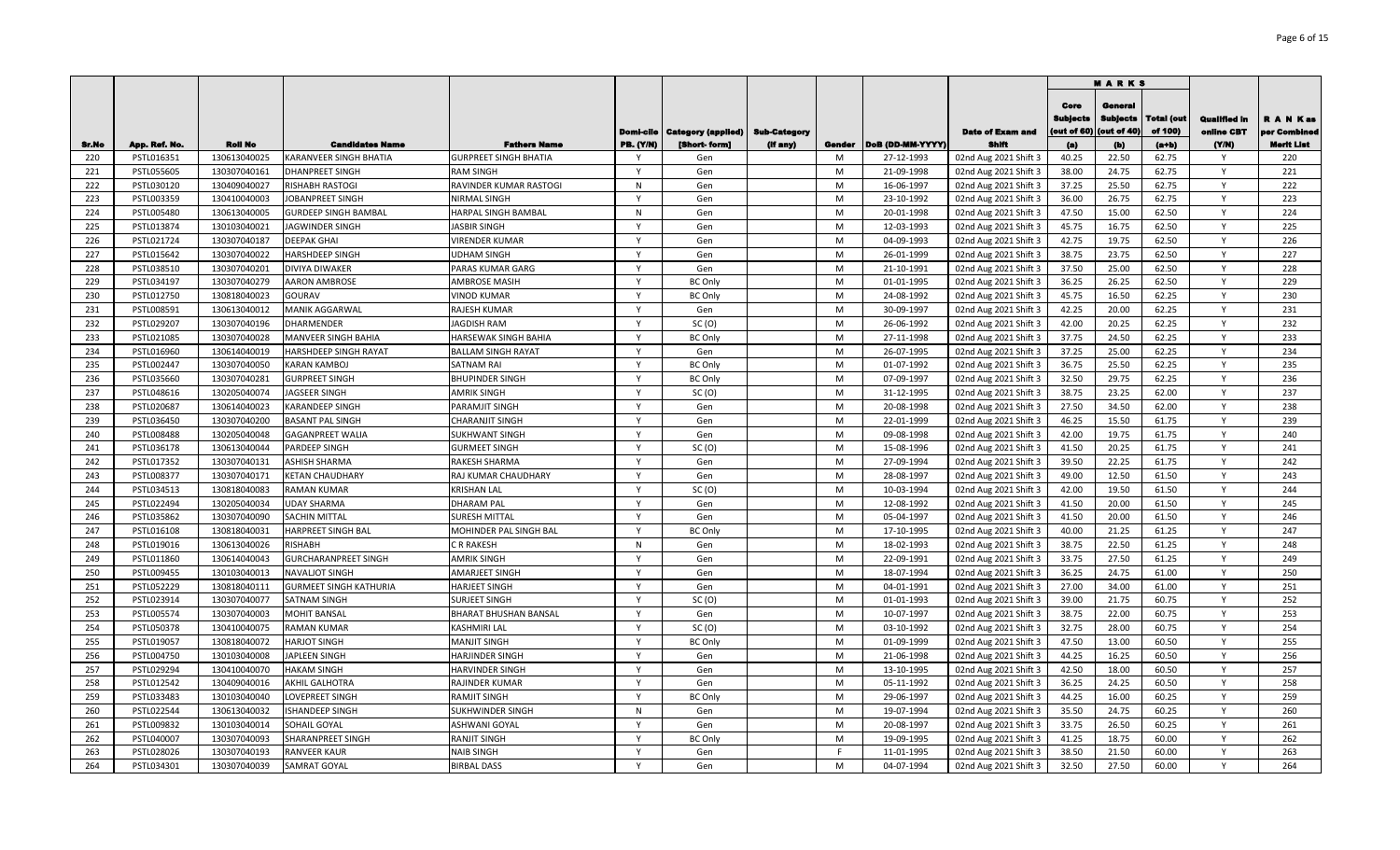|       |               |                |                                 |                            |                  |                                   |          |        |                  |                       |                                       | <b>MARKS</b>                              |                              |                                   |                               |
|-------|---------------|----------------|---------------------------------|----------------------------|------------------|-----------------------------------|----------|--------|------------------|-----------------------|---------------------------------------|-------------------------------------------|------------------------------|-----------------------------------|-------------------------------|
|       |               |                |                                 |                            | Domi-cile        | Category (applied)   Sub-Category |          |        |                  | Date of Exam and      | Core<br><b>Sublects</b><br>out of 60) | General<br><b>Subjects</b><br>(out of 40) | <b>Total (out</b><br>of 100) | <b>Qualified in</b><br>online CBT | <b>RANKas</b><br>per Combined |
| Sr.No | App. Ref. No. | <b>Roll No</b> | <b>Candidates Name</b>          | <b>Fathers Name</b>        | <b>PB.</b> (Y/N) | [Short-form]                      | (if any) | Gender | DoB (DD-MM-YYYY) | Shift                 | (a)                                   | (b)                                       | $(a+b)$                      | (YM)                              | Merit List                    |
| 265   | PSTL012550    | 130409040017   | ANMOL                           | <b>BHUSHAN KUMAR</b>       |                  | Gen                               |          | M      | 23-05-1993       | 02nd Aug 2021 Shift 3 | 32.00                                 | 28.00                                     | 60.00                        | Y                                 | 265                           |
| 266   | PSTL026905    | 130103040033   | <b>TAPAN DHAMIJA</b>            | SUBHASH DHAMIJA            | N                | Gen                               |          | M      | 01-06-1994       | 02nd Aug 2021 Shift 3 | 28.75                                 | 31.25                                     | 60.00                        | Y                                 | 266                           |
| 267   | PSTL037241    | 130614040028   | NEERAJ YADAV                    | RUPENDER YADAV             | N                | Gen                               |          | F      | 09-09-1997       | 02nd Aug 2021 Shift 3 | 43.00                                 | 16.75                                     | 59.75                        | Y                                 | 267                           |
| 268   | PSTL007300    | 130307040007   | ANURAG JINDAL                   | <b>VIJAY JINDAL</b>        | $\mathsf{Y}$     | Gen                               |          | M      | 22-08-1993       | 02nd Aug 2021 Shift 3 | 41.00                                 | 18.75                                     | 59.75                        | Y                                 | 268                           |
| 269   | PSTL002573    | 130307040217   | LOVEPREET SINGH                 | <b>MAKHAN SINGH</b>        | $\mathsf{Y}$     | SC (MB)                           |          | M      | 23-03-1996       | 02nd Aug 2021 Shift 3 | 35.50                                 | 24.25                                     | 59.75                        | Y                                 | 269                           |
| 270   | PSTL049356    | 130307040286   | RAHUL KATHURIA                  | RAJINDER KUMAR             | $\mathsf{v}$     | Gen                               |          | M      | 15-10-1994       | 02nd Aug 2021 Shift 3 | 32.00                                 | 27.75                                     | 59.75                        | Y                                 | 270                           |
| 271   | PSTL053008    | 130410040079   | SIDHANT VATSA                   | SUBHASH CHANDER            | $\mathsf{v}$     | Gen                               |          | M      | 01-06-1994       | 02nd Aug 2021 Shift 3 | 38.75                                 | 20.75                                     | 59.50                        | Y                                 | 271                           |
| 272   | PSTL046535    | 130410040043   | SHUBHAM CHAUDHARY               | ASHOK CHAUDHARY            | N                | Gen                               |          | M      | 07-05-1995       | 02nd Aug 2021 Shift 3 | 36.50                                 | 23.00                                     | 59.50                        | Y                                 | 272                           |
| 273   | PSTL008535    | 130818040013   | <b>HARSIMRANVIR SINGH</b>       | JASVIR SINGH SIDHU         | Y                | Gen                               |          | M      | 30-09-1994       | 02nd Aug 2021 Shift 3 | 39.75                                 | 19.50                                     | 59.25                        | Y                                 | 273                           |
| 274   | PSTL027276    | 130205040064   | JATINDER SINGH                  | <b>BHUPINDER SINGH</b>     | Y                | Gen                               |          | M      | 12-06-1996       | 02nd Aug 2021 Shift 3 | 32.50                                 | 26.75                                     | 59.25                        | Y                                 | 274                           |
| 275   | PSTL026073    | 130410040069   | <b>JAIDEEP</b>                  | RAMESH KUMAR               | $\mathsf{Y}$     | Gen                               |          | M      | 14-12-1996       | 02nd Aug 2021 Shift 3 | 41.75                                 | 17.25                                     | 59.00                        | Y                                 | 275                           |
| 276   | PSTL019796    | 130101040019   | <b>SUGAM BHALLA</b>             | RAJESH KUMAR               | Y                | Gen                               |          | M      | 13-12-1995       | 02nd Aug 2021 Shift 3 | 36.50                                 | 22.50                                     | 59.00                        | Y                                 | 276                           |
| 277   | PSTL030937    | 130103040038   | DEEPIKA BIDHAN                  | <b>BALJIT SINGH BIDHAN</b> | N                | Gen                               |          | F.     | 04-10-1994       | 02nd Aug 2021 Shift 3 | 42.50                                 | 16.25                                     | 58.75                        | Y                                 | 277                           |
| 278   | PSTL013200    | 130205040054   | SANJEEV RAI                     | KULWANT RAI                | Y                | Gen                               |          | M      | 22-12-1990       | 02nd Aug 2021 Shift 3 | 35.00                                 | 23.75                                     | 58.75                        | Y                                 | 278                           |
| 279   | PSTL041931    | 130307040095   | SHARANDEEP SINGH                | HARPREET SINGH MANN        | <sup>V</sup>     | Gen                               |          | M      | 31-10-1995       | 02nd Aug 2021 Shift 3 | 35.00                                 | 23.75                                     | 58.75                        | Y                                 | 279                           |
| 280   | PSTL048394    | 130307040210   | <b>GURSIMRAN SINGH DHALIWAL</b> | DALBIR SINGH DHALIWAL      | <b>V</b>         | Gen                               |          | M      | 14-10-1991       | 02nd Aug 2021 Shift 3 | 33.75                                 | 25.00                                     | 58.75                        | Y                                 | 280                           |
| 281   | PSTL004568    | 130614040008   | <b>MANJEET SINGH</b>            | <b>JASBIR SINGH</b>        | Y                | SC (O)                            |          | M      | 19-07-1994       | 02nd Aug 2021 Shift 3 | 33.25                                 | 25.50                                     | 58.75                        | Y                                 | 281                           |
| 282   | PSTL003130    | 130103040053   | <b>RAMANDEEP SINGH</b>          | RAMESH KUMAR               |                  | SC (MB)                           |          | M      | 14-07-1997       | 02nd Aug 2021 Shift 3 | 44.00                                 | 14.50                                     | 58.50                        | Y                                 | 282                           |
| 283   | PSTL006815    | 130410040060   | <b>SHABNAM RANI</b>             | <b>NARESH KUMAR</b>        | Y                | SC (MB)                           |          |        | 16-01-1996       | 02nd Aug 2021 Shift 3 | 40.75                                 | 17.75                                     | 58.50                        | Y                                 | 283                           |
| 284   | PSTL021943    | 130101040024   | KUNWAR PARTAP SINGH             | SATWINDER SINGH            | $\mathbf{v}$     | Gen                               |          | M      | 28-09-1994       | 02nd Aug 2021 Shift 3 | 39.00                                 | 19.50                                     | 58.50                        | Y                                 | 284                           |
| 285   | PSTL027271    | 130101040030   | <b>BALDEEP SINGH</b>            | <b>SUKHDEV SINGH</b>       | <sup>V</sup>     | Gen                               |          | M      | 03-07-1996       | 02nd Aug 2021 Shift 3 | 36.75                                 | 21.75                                     | 58.50                        | Y                                 | 285                           |
| 286   | PSTL000908    | 130103040002   | <b>RISHABH SAINI</b>            | PARBHAT SINGH              | N                | Gen                               |          | M      | 11-10-1999       | 02nd Aug 2021 Shift 3 | 32.25                                 | 26.25                                     | 58.50                        | Y                                 | 286                           |
| 287   | PSTL032391    | 130101040033   | <b>RAHUL KUMAR</b>              | ASHOK KUMAR                | $\mathsf{Y}$     | SC(0)                             |          | M      | 07-03-1995       | 02nd Aug 2021 Shift 3 | 28.75                                 | 29.75                                     | 58.50                        | Y                                 | 287                           |
| 288   | PSTL055776    | 130818040088   | GOURAV                          | <b>JAI GOPAL</b>           | Y                | Gen                               |          | M      | 18-10-1991       | 02nd Aug 2021 Shift 3 | 43.25                                 | 15.00                                     | 58.25                        | Y                                 | 288                           |
| 289   | PSTL028232    | 130307040140   | <b>NIKHIL LAKRA</b>             | ASHOK KUMAR                | $\mathsf{v}$     | <b>BC Only</b>                    |          | M      | 13-08-1997       | 02nd Aug 2021 Shift 3 | 37.00                                 | 21.25                                     | 58.25                        | Y                                 | 289                           |
| 290   | PSTL000820    | 130410040054   | <b>DEVESH KUMAR</b>             | <b>SURESH KUMAR</b>        | N                | Gen                               |          | M      | 25-07-1997       | 02nd Aug 2021 Shift 3 | 30.25                                 | 28.00                                     | 58.25                        | Y                                 | 290                           |
| 291   | PSTL034375    | 130307040148   | <b>AKSHAY SHARMA</b>            | <b>VIJAY SHARMA</b>        | $\mathsf{Y}$     | EWS                               |          | M      | 13-09-1995       | 02nd Aug 2021 Shift 3 | 30.00                                 | 28.25                                     | 58.25                        | Y                                 | 291                           |
| 292   | PSTL012244    | 130818040022   | ABHILASHA SHARMA                | VINOD KUMAR SHARMA         | Y                | Gen                               |          | F.     | 20-10-1994       | 02nd Aug 2021 Shift 3 | 38.75                                 | 19.25                                     | 58.00                        | Y                                 | 292                           |
| 293   | PSTL008925    | 130307040057   | <b>RUKAM BANSAL</b>             | HARKESH KUMAR BANSAL       | Y                | EWS                               |          | M      | 07-02-1996       | 02nd Aug 2021 Shift 3 | 30.75                                 | 27.25                                     | 58.00                        | Y                                 | 293                           |
| 294   | PSTL027158    | 130307040080   | <b>MAYUR GARG</b>               | ANIL KUMAR GARG            | Y                | Gen                               |          | M      | 27-07-1998       | 02nd Aug 2021 Shift 3 | 40.00                                 | 17.75                                     | 57.75                        | Y                                 | 294                           |
| 295   | PSTL010160    | 130103040015   | <b>JYOTI SHARMA</b>             | <b>BALDEV RAJ</b>          | N                | Gen                               |          | -F     | 11-10-1990       | 02nd Aug 2021 Shift 3 | 32.75                                 | 25.00                                     | 57.75                        | Y                                 | 295                           |
| 296   | PSTL008923    | 130307040172   | <b>MUKESH GHAI</b>              | JEEVAN LAL                 | Y                | EWS                               |          | M      | 28-04-1996       | 02nd Aug 2021 Shift 3 | 41.25                                 | 16.25                                     | 57.50                        | Y                                 | 296                           |
| 297   | PSTL042504    | 130205040069   | <b>MANDEEP SINGH</b>            | JAI BHAGWAN SINGH          | Y                | SC(0)                             |          | M      | 31-05-1995       | 02nd Aug 2021 Shift 3 | 40.50                                 | 17.00                                     | 57.50                        | Y                                 | 297                           |
| 298   | PSTL035247    | 130410040036   | <b>VIKAS KUMAR</b>              | <b>GOPI CHAND</b>          | N                | Gen                               |          | M      | 30-03-1991       | 02nd Aug 2021 Shift 3 | 40.00                                 | 17.50                                     | 57.50                        | Y                                 | 298                           |
| 299   | PSTL009655    | 130818040016   | <b>HUSANPREET SINGH</b>         | <b>SIKANDER SINGH</b>      | Y                | Gen                               |          | M      | 14-01-1997       | 02nd Aug 2021 Shift 3 | 37.50                                 | 20.00                                     | 57.50                        | $\mathsf{Y}$                      | 299                           |
| 300   | PSTL009795    | 130307040117   | <b>SURAJ PARKASH GARG</b>       | PARDEEP KUMAR GARG         | <sup>V</sup>     | EWS                               |          | M      | 06-10-1995       | 02nd Aug 2021 Shift 3 | 32.50                                 | 25.00                                     | 57.50                        | Y                                 | 300                           |
| 301   | PSTL001458    | 130818040004   | AJITPAL SINGH                   | HIMAT SINGH                |                  | Gen                               |          | M      | 25-01-1992       | 02nd Aug 2021 Shift 3 | 28.75                                 | 28.75                                     | 57.50                        | Y                                 | 301                           |
| 302   | PSTL009873    | 130410040012   | RAJINDER SINGH                  | <b>RAM DASS</b>            | N                | SC(0)                             |          | M      | 24-02-1996       | 02nd Aug 2021 Shift 3 | 40.50                                 | 16.75                                     | 57.25                        | Y                                 | 302                           |
| 303   | PSTL009634    | 130307040011   | <b>AMITESHWAR SINGH</b>         | SATSAROOP SINGH            | N                | EWS                               |          | M      | 03-10-1991       | 02nd Aug 2021 Shift 3 | 28.00                                 | 29.25                                     | 57.25                        | Y                                 | 303                           |
| 304   | PSTL047152    | 130307040209   | <b>JASHANPREET BRAR</b>         | <b>HARBANS SINGH</b>       | Y                | Gen                               |          | M      | 18-08-1996       | 02nd Aug 2021 Shift 3 | 39.00                                 | 18.00                                     | 57.00                        | $\mathsf{Y}$                      | 304                           |
| 305   | PSTL037345    | 130818040106   | <b>GARIMA</b>                   | KHUSHWANT RAI              | $\mathsf{Y}$     | Gen                               |          | E      | 03-03-1994       | 02nd Aug 2021 Shift 3 | 32.75                                 | 24.25                                     | 57.00                        | Y                                 | 305                           |
| 306   | PSTL019063    | 130103040065   | JAGTESHVAR SINGH SIDHU          | ROCKINDER SINGH            | Y                | Gen                               |          | M      | 01-09-1998       | 02nd Aug 2021 Shift 3 | 33.50                                 | 23.25                                     | 56.75                        | Y                                 | 306                           |
| 307   | PSTL007579    | 130307040054   | <b>GURKEERAT SINGH</b>          | SATPAL SINGH               | $\mathsf{Y}$     | Gen                               |          | M      | 03-04-1996       | 02nd Aug 2021 Shift 3 | 40.00                                 | 16.50                                     | 56.50                        | Y                                 | 307                           |
| 308   | PSTL032871    | 130307040038   | <b>AJAY MISHRA</b>              | AMAR MISHRA                | <sup>V</sup>     | Gen                               |          | M      | 13-10-1998       | 02nd Aug 2021 Shift 3 | 35.25                                 | 21.25                                     | 56.50                        | Y                                 | 308                           |
| 309   | PSTL029168    | 130307040035   | <b>KULDEEP SINGH</b>            | <b>GURMEET SINGH</b>       | Y                | SC(0)                             |          | M      | 19-08-1999       | 02nd Aug 2021 Shift 3 | 34.75                                 | 21.75                                     | 56.50                        | $\mathsf{Y}$                      | 309                           |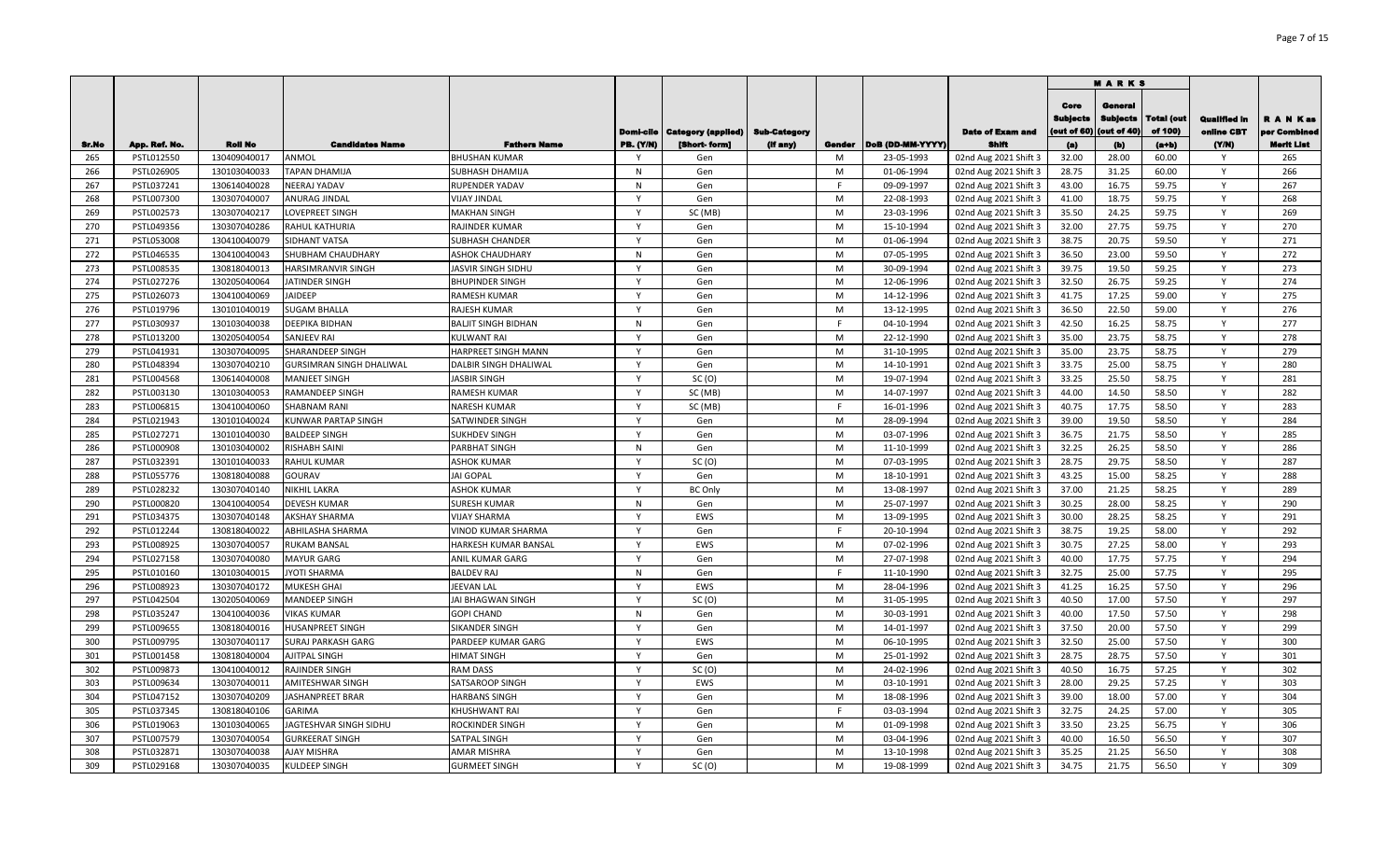|       |               |                |                             |                             |                  |                                |                     |        |                  |                         |             | <b>MARKS</b>    |            |              |              |
|-------|---------------|----------------|-----------------------------|-----------------------------|------------------|--------------------------------|---------------------|--------|------------------|-------------------------|-------------|-----------------|------------|--------------|--------------|
|       |               |                |                             |                             |                  |                                |                     |        |                  |                         | Core        | Genera          |            |              |              |
|       |               |                |                             |                             |                  |                                |                     |        |                  |                         | Subjects    | <b>Subjects</b> | Total (out | Qualified in | R A N Kas    |
|       |               |                |                             |                             |                  | Domi-cile   Category (applied) | <b>Sub-Category</b> |        |                  | <b>Date of Exam and</b> | (out of 60) | (out of 40)     | of 100)    | online CBT   | per Combined |
| Sr.No | App. Ref. No. | <b>Roll No</b> | <b>Candidates Name</b>      | <b>Fathers Name</b>         | <b>PB. (Y/N)</b> | [Short-form]                   | (if any)            | Gender | DoB (DD-MM-YYYY) | Shift                   | (a)         | (b)             | $(a+b)$    | (YM)         | Merit List   |
| 310   | PSTL006059    | 130613040007   | <b>RAKESH KUMAR</b>         | <b>GURDIP LAL</b>           | Y                | SC(0)                          |                     | M      | 27-01-2000       | 02nd Aug 2021 Shift 3   | 48.75       | 7.50            | 56.25      | Y            | 310          |
| 311   | PSTL014184    | 130205040003   | TEJINDER SINGH              | <b>KARTAR SINGH</b>         | Y                | <b>BC Only</b>                 |                     | M      | 24-08-1996       | 02nd Aug 2021 Shift 3   | 38.75       | 17.50           | 56.25      | Y            | 311          |
| 312   | PSTL013145    | 130307040259   | SHILPA SINGLA               | DARSHAN KUMAR SINGLA        | Y                | Gen                            |                     | F      | 16-01-1990       | 02nd Aug 2021 Shift 3   | 34.25       | 21.75           | 56.00      | Y            | 312          |
| 313   | PSTL018457    | 130410040065   | SIMARJIT SINGH              | PARAMJIT SINGH              | Y                | Gen                            |                     | M      | 23-06-1998       | 02nd Aug 2021 Shift 3   | 31.50       | 24.50           | 56.00      | Y            | 313          |
| 314   | PSTL000776    | 130410040001   | <b>NIKHIL KUMAR</b>         | RAJESH KUMAR                | $\mathsf{Y}$     | SC(0)                          |                     | M      | 27-04-1994       | 02nd Aug 2021 Shift 3   | 38.25       | 17.50           | 55.75      | Y            | 314          |
| 315   | PSTL002040    | 130307040107   | ANOOP SINGH BRAR            | CHARANJEET SINGH BRAR       | Y                | Gen                            |                     | M      | 27-08-1995       | 02nd Aug 2021 Shift 3   | 32.00       | 23.75           | 55.75      | Y            | 315          |
| 316   | PSTL018774    | 130409040024   | YOGESH                      | KEHAR CHAND MANYAL          | $\mathsf{v}$     | SC(0)                          |                     | M      | 19-10-1993       | 02nd Aug 2021 Shift 3   | 37.75       | 17.75           | 55.50      | Y            | 316          |
| 317   | PSTL000110    | 130818040001   | ANUBHAV SINGH SISODIYA      | <b>SHARVAN KUMAR SINGH</b>  | $\mathsf{v}$     | EWS                            |                     | M      | 10-07-1992       | 02nd Aug 2021 Shift 3   | 33.75       | 21.75           | 55.50      | <b>V</b>     | 317          |
| 318   | PSTL021809    | 130103040066   | <b>DEEPAK GUPTA</b>         | <b>SURINDER MOHAN GUPTA</b> | N                | Gen                            |                     | M      | 25-11-1993       | 02nd Aug 2021 Shift 3   | 27.50       | 28.00           | 55.50      | Υ            | 318          |
| 319   | PSTL008597    | 130307040008   | <b>RAMANDEEP SINGH</b>      | <b>KULDIP SINGH</b>         | <b>V</b>         | <b>BC Only</b>                 |                     | M      | 22-07-1998       | 02nd Aug 2021 Shift 3   | 38.50       | 16.75           | 55.25      |              | 319          |
| 320   | PSTL019347    | 130818040034   | AMIT                        | <b>GANGA SARAN</b>          | Y                | <b>BC Only</b>                 |                     | M      | 23-10-1994       | 02nd Aug 2021 Shift 3   | 38.25       | 17.00           | 55.25      | Y            | 320          |
| 321   | PSTL049428    | 130818040110   | SHRUTICA                    | <b>TARUN GARG</b>           | $\mathsf{Y}$     | Gen                            |                     | F      | 07-12-1994       | 02nd Aug 2021 Shift 3   | 32.50       | 22.75           | 55.25      | Y            | 321          |
| 322   | PSTL003960    | 130103040007   | <b>SAHIL BANSAL</b>         | PARVEEN KUMAR               | Y                | EWS                            |                     | M      | 29-12-1997       | 02nd Aug 2021 Shift 3   | 29.75       | 25.50           | 55.25      | Y            | 322          |
| 323   | PSTL015922    | 130103040024   | <b>GURJOT SINGH</b>         | <b>SURINDER SINGH</b>       | Y                | Gen                            |                     | M      | 08-01-1995       | 02nd Aug 2021 Shift 3   | 26.50       | 28.75           | 55.25      | Y            | 323          |
| 324   | PSTL013741    | 130307040126   | HARCHARAN SINGH SANDHU      | JAGJIT SINGH SANDHU         | $\mathsf{Y}$     | Gen                            |                     | M      | 16-12-1994       | 02nd Aug 2021 Shift 3   | 36.75       | 18.25           | 55.00      | Y            | 324          |
| 325   | PSTL026259    | 130307040031   | <b>ANKUSH KUMAR</b>         | <b>MOHINDER KUMAR</b>       | Y                | EWS                            |                     | M      | 18-03-1995       | 02nd Aug 2021 Shift 3   | 36.25       | 18.75           | 55.00      | $\mathsf{Y}$ | 325          |
| 326   | PSTL031606    | 130410040032   | <b>RAMNEEK SINGH</b>        | <b>AMARJIT SINGH</b>        | $\mathsf{Y}$     | Gen                            |                     | M      | 22-10-1987       | 02nd Aug 2021 Shift 3   | 34.75       | 20.25           | 55.00      | Y            | 326          |
| 327   | PSTL007246    | 130101040005   | <b>ABHISHEK SAINI</b>       | <b>TEJA RAM SAINI</b>       | N                | Gen                            |                     | M      | 06-04-1998       | 02nd Aug 2021 Shift 3   | 34.00       | 21.00           | 55.00      | Y            | 327          |
| 328   | PSTL002001    | 130818040091   | YASHPREET KAUR              | <b>JASPAL SINGH</b>         | Y                | SC (MB)                        |                     | F.     | 14-01-1999       | 02nd Aug 2021 Shift 3   | 32.75       | 22.25           | 55.00      | Y            | 328          |
| 329   | PSTL036691    | 130307040040   | <b>AMRITPAL SINGH</b>       | <b>BALWANT SINGH</b>        | Y                | SC (MB)                        |                     | M      | 07-11-1996       | 02nd Aug 2021 Shift 3   | 31.75       | 23.25           | 55.00      | Y            | 329          |
| 330   | PSTL005499    | 130307040222   | HIMANSHU PARVEEN SINGLA     | PARVEEN CHANDER             | <b>V</b>         | Gen                            |                     | M      | 23-11-1994       | 02nd Aug 2021 Shift 3   | 31.25       | 23.75           | 55.00      | Y            | 330          |
| 331   | PSTL051628    | 130103040048   | <b>RAHUL</b>                | VIJAY                       | N                | Gen                            |                     | M      | 25-10-1993       | 02nd Aug 2021 Shift 3   | 23.75       | 31.25           | 55.00      | $\mathsf{Y}$ | 331          |
| 332   | PSTL035893    | 130307040151   | MONU SHARMA                 | MADAN LAL SHARMA            | <b>V</b>         | EWS                            |                     | M      | 30-12-1991       | 02nd Aug 2021 Shift 3   | 35.00       | 19.75           | 54.75      | Y            | 332          |
| 333   | PSTL017566    | 130307040023   | <b>SUKHVIR SINGH</b>        | <b>NAHAR SINGH</b>          | Y                | SC(0)                          |                     | M      | 19-02-1996       | 02nd Aug 2021 Shift 3   | 30.00       | 24.75           | 54.75      | Y            | 333          |
| 334   | PSTL031027    | 130818040043   | <b>RAKESH JHA</b>           | <b>MANOJ JHA</b>            | Y                | EWS                            |                     | M      | 06-12-1993       | 02nd Aug 2021 Shift 3   | 40.25       | 14.25           | 54.50      | Y            | 334          |
| 335   | PSTL011804    | 130103040018   | TAPESHWAR KALRA             | RAJINDER PAL KALRA          | N                | Gen                            |                     | M      | 19-07-1991       | 02nd Aug 2021 Shift 3   | 35.00       | 19.50           | 54.50      | Y            | 335          |
| 336   | PSTL044774    | 130613040050   | <b>SUNIL KUMAR</b>          | <b>BANSI LAL</b>            | Y                | SC(0)                          |                     | M      | 20-02-1993       | 02nd Aug 2021 Shift 3   | 31.00       | 23.25           | 54.25      | Y            | 336          |
| 337   | PSTL046273    | 130307040098   | <b>KARANVIR SINGH SOHAL</b> | <b>HARDEEP SINGH</b>        | Y                | <b>BC Only</b>                 |                     | M      | 01-03-1997       | 02nd Aug 2021 Shift 3   | 30.25       | 24.00           | 54.25      | Y            | 337          |
| 338   | PSTL016069    | 130307040129   | <b>VINOD KUMAR</b>          | <b>RAM CHANDER</b>          | Y                | <b>BC Only</b>                 |                     | M      | 27-04-1997       | 02nd Aug 2021 Shift 3   | 41.75       | 12.00           | 53.75      | Y            | 338          |
| 339   | PSTL003717    | 130103040054   | <b>MANPREET SINGH</b>       | <b>MOHINDER CHAND</b>       | Y                | SC(0)                          |                     | M      | 24-08-1994       | 02nd Aug 2021 Shift 3   | 41.25       | 12.50           | 53.75      | Y            | 339          |
| 340   | PSTL049704    | 130410040074   | MANINDER PAL SINGH          | SATVINDER PAL               | <b>V</b>         | SC(0)                          |                     | M      | 21-12-1993       | 02nd Aug 2021 Shift 3   | 40.00       | 13.75           | 53.75      |              | 340          |
| 341   | PSTL019108    | 130205040006   | ARVINDERPAL SINGH           | SATPAL SINGH                | $\mathsf{v}$     | Gen                            |                     | M      | 26-02-1993       | 02nd Aug 2021 Shift 3   | 31.25       | 22.50           | 53.75      | Y            | 341          |
| 342   | PSTL009765    | 130818040064   | <b>GURMEET SINGH RAI</b>    | <b>JASVIR SINGH RAI</b>     | Y                | SC(0)                          |                     | M      | 20-08-1992       | 02nd Aug 2021 Shift 3   | 38.25       | 15.25           | 53.50      | Y            | 342          |
| 343   | PSTL005000    | 130818040092   | <b>NAVJOT SINGH</b>         | <b>BALJEET SINGH</b>        | Y                | Gen                            |                     | M      | 20-06-1996       | 02nd Aug 2021 Shift 3   | 35.00       | 18.50           | 53.50      | Y            | 343          |
| 344   | PSTL003431    | 130101040004   | <b>MANVEER SINGH WALIA</b>  | PARMINDER SINGH WALIA       | Y                | Gen                            |                     | M      | 03-09-1998       | 02nd Aug 2021 Shift 3   | 26.75       | 26.75           | 53.50      |              | 344          |
| 345   | PSTL036674    | 130205040068   | <b>ANKUR GOYAL</b>          | <b>SANJAY GOYAL</b>         | <b>V</b>         | Gen                            |                     | M      | 24-04-1991       | 02nd Aug 2021 Shift 3   | 20.50       | 33.00           | 53.50      |              | 345          |
| 346   | PSTL022047    | 130307040074   | <b>DEEP SINGH</b>           | <b>HARBANS SINGH</b>        | Y                | Gen                            |                     | M      | 20-10-1992       | 02nd Aug 2021 Shift 3   | 35.00       | 18.25           | 53.25      | Y            | 346          |
| 347   | PSTL041617    | 130614040031   | RAVI DUTT SHARMA            | <b>DHARAM VIR</b>           | Y                | Gen                            |                     | M      | 12-12-1992       | 02nd Aug 2021 Shift 3   | 32.50       | 20.75           | 53.25      | Y            | 347          |
| 348   | PSTL044478    | 130818040085   | <b>SIMAR GUPTA</b>          | <b>RAKESH GUPTA</b>         | Y                | Gen                            |                     | M      | 13-04-1993       | 02nd Aug 2021 Shift 3   | 30.50       | 22.75           | 53.25      | $\mathsf{Y}$ | 348          |
| 349   | PSTL033849    | 130307040276   | <b>KULDEEP SINGH</b>        | <b>BALWANT SINGH</b>        | $\mathsf{Y}$     | SC(0)                          |                     | M      | 11-09-1995       | 02nd Aug 2021 Shift 3   | 42.75       | 10.25           | 53.00      | Y            | 349          |
| 350   | PSTL010470    | 130818040017   | JAGDEEP SINGH               | <b>BALVIR SINGH</b>         | $\mathsf{Y}$     | Gen                            |                     | M      | 04-04-1992       | 02nd Aug 2021 Shift 3   | 35.25       | 17.75           | 53.00      | Y            | 350          |
| 351   | PSTL007515    | 130818040012   | JATINDER SINGH              | <b>GURMIT SINGH</b>         | $\mathsf{Y}$     | SC(0)                          |                     | M      | 07-11-1995       | 02nd Aug 2021 Shift 3   | 33.00       | 20.00           | 53.00      | Y            | 351          |
| 352   | PSTL021944    | 130818040100   | <b>KESHAV RELHAN</b>        | <b>SUDHIR KUMAR</b>         | N                | Gen                            |                     | M      | 12-11-1995       | 02nd Aug 2021 Shift 3   | 25.50       | 27.50           | 53.00      | Y            | 352          |
| 353   | PSTL049349    | 130307040158   | <b>NITIN KUMAR</b>          | <b>SH RAJ KUMAR</b>         | Y                | Gen                            |                     | M      | 18-01-1993       | 02nd Aug 2021 Shift 3   | 32.50       | 20.00           | 52.50      | Y            | 353          |
| 354   | PSTL025605    | 130307040189   | <b>JAPNAM SINGH</b>         | <b>GURJIT SINGH</b>         | Y                | Gen                            |                     | M      | 09-07-1997       | 02nd Aug 2021 Shift 3   | 32.50       | 20.00           | 52.50      | Y            | 354          |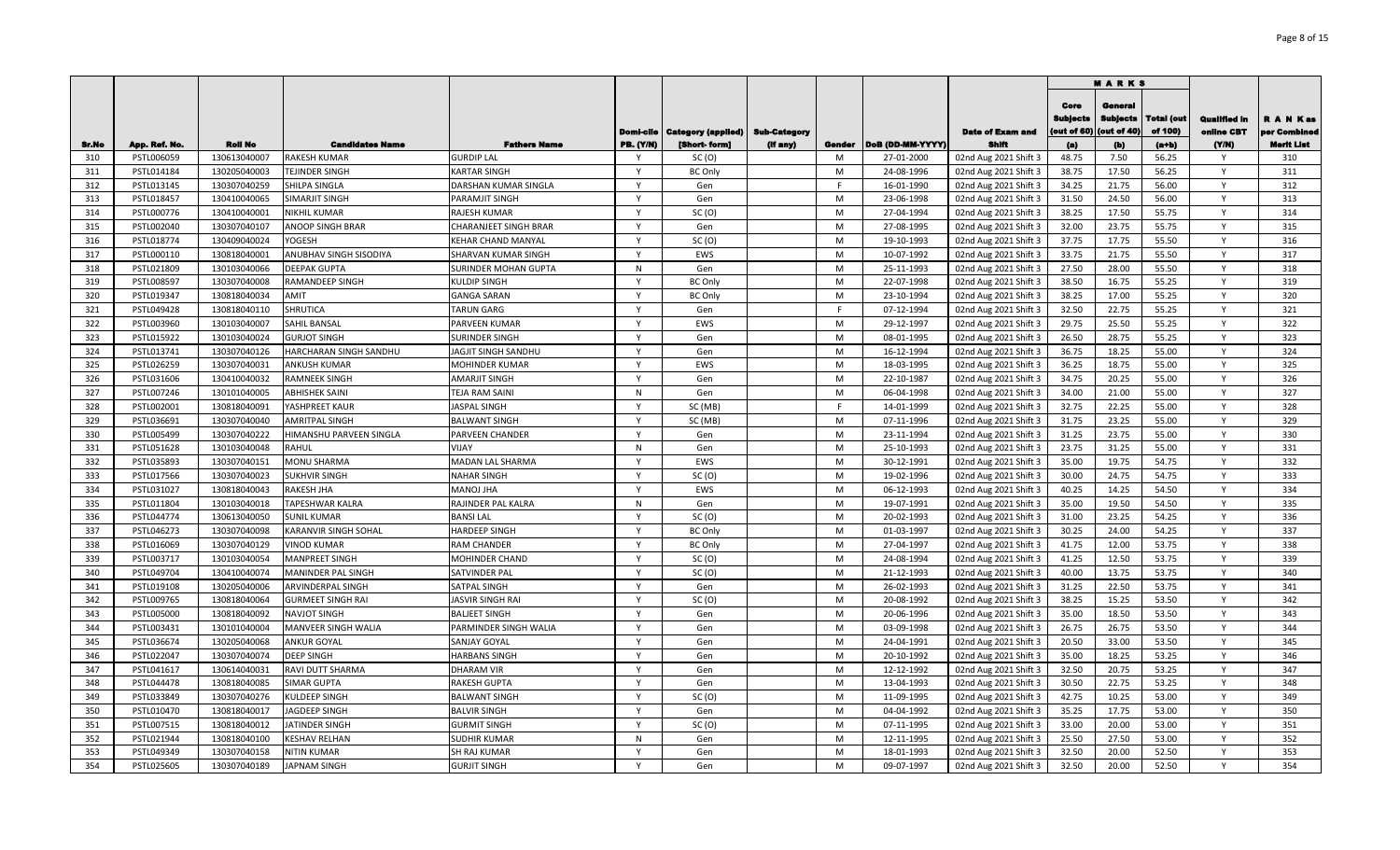|       |               |                |                               |                             |                  |                           |                     |        |                  |                         |                                        | <b>MARKS</b>                             |                        |                                   |                           |
|-------|---------------|----------------|-------------------------------|-----------------------------|------------------|---------------------------|---------------------|--------|------------------|-------------------------|----------------------------------------|------------------------------------------|------------------------|-----------------------------------|---------------------------|
|       |               |                |                               |                             | Domi-cile        | <b>Category (applied)</b> | <b>Sub-Category</b> |        |                  | <b>Date of Exam and</b> | Core<br><b>Subjects</b><br>(out of 60) | Genera<br><b>Subjects</b><br>(out of 40) | l'otal (out<br>of 100) | <b>Qualified In</b><br>online CBT | R A N Kas<br>per Combined |
| Sr.No | App. Ref. No. | <b>Roll No</b> | <b>Candidates Name</b>        | <b>Fathers Name</b>         | <b>PB. (Y/N)</b> | [Short-form]              | (if any)            | Gender | DoB (DD-MM-YYYY) | Shift                   | (a)                                    | (b)                                      | $(a+b)$                | (YM)                              | Merit List                |
| 355   | PSTL025734    | 130103040032   | <b>TAPESH</b>                 | <b>PAWAN KUMAR SUTHAR</b>   | N                | Gen                       |                     | M      | 17-10-1994       | 02nd Aug 2021 Shift 3   | 30.00                                  | 22.50                                    | 52.50                  | Y                                 | 355                       |
| 356   | PSTL038187    | 130307040243   | <b>ABHEY SINGLA</b>           | <b>KRISHAN KUMAR SINGLA</b> | Y                | Gen                       |                     | M      | 26-02-1996       | 02nd Aug 2021 Shift 3   | 28.25                                  | 24.25                                    | 52.50                  | Y                                 | 356                       |
| 357   | PSTL022285    | 130818040074   | PIYUSH GARG                   | HARKESH KUMAR GARG          | $\mathsf{Y}$     | Gen                       |                     | M      | 28-04-1999       | 02nd Aug 2021 Shift 3   | 27.00                                  | 25.50                                    | 52.50                  | Y                                 | 357                       |
| 358   | PSTL056463    | 130103040050   | JASKANWAL SINGH               | JATINDER SINGH              | $\mathsf{Y}$     | Gen                       |                     | M      | 18-09-1999       | 02nd Aug 2021 Shift 3   | 21.50                                  | 31.00                                    | 52.50                  | Y                                 | 358                       |
| 359   | PSTL012560    | 130307040018   | <b>HARWINDER SINGH</b>        | <b>ATMA SINGH</b>           | $\mathsf{Y}$     | <b>BC Only</b>            |                     | M      | 25-06-1998       | 02nd Aug 2021 Shift 3   | 37.00                                  | 15.25                                    | 52.25                  | Y                                 | 359                       |
| 360   | PSTL036314    | 130307040241   | PARDEEP KUMAR                 | <b>PAPPU RAM</b>            | Y                | SC(0)                     |                     | M      | 14-11-1993       | 02nd Aug 2021 Shift 3   | 33.50                                  | 18.75                                    | 52.25                  | Y                                 | 360                       |
| 361   | PSTL026031    | 130818040039   | HARPREET SINGH SANGHA         | NARANG SINGH SANGHA         | Y                | Gen                       |                     | M      | 25-08-1991       | 02nd Aug 2021 Shift 3   | 18.00                                  | 34.25                                    | 52.25                  | Y                                 | 361                       |
| 362   | PSTL043566    | 130613040048   | <b>RAMANPREET SINGH</b>       | <b>PAL SINGH</b>            | Y                | SC(0)                     |                     | M      | 07-10-1998       | 02nd Aug 2021 Shift 3   | 42.00                                  | 10.00                                    | 52.00                  | Y                                 | 362                       |
| 363   | PSTL001149    | 130307040049   | <b>GURMEET SINGH</b>          | <b>SUKHWINDER SINGH</b>     | Y                | Gen                       |                     | M      | 15-06-1993       | 02nd Aug 2021 Shift 3   | 38.00                                  | 14.00                                    | 52.00                  | Y                                 | 363                       |
| 364   | PSTL049891    | 130818040054   | POOJA RANI                    | <b>PUNDEV PRASAD</b>        | $\mathsf{Y}$     | SC(0)                     |                     | E      | 26-04-1996       | 02nd Aug 2021 Shift 3   | 26.50                                  | 25.50                                    | 52.00                  | Y                                 | 364                       |
| 365   | PSTL001364    | 130613040001   | <b>ANAND KUMAR</b>            | <b>AMAR NATH</b>            | Y                | SC(0)                     |                     | M      | 29-12-1998       | 02nd Aug 2021 Shift 3   | 33.50                                  | 18.25                                    | 51.75                  | Y                                 | 365                       |
| 366   | PSTL008977    | 130205040050   | <b>JATIN SHARMA</b>           | <b>VIJAY KUMAR SHARMA</b>   | Y                | Gen                       |                     | M      | 30-01-1995       | 02nd Aug 2021 Shift 3   | 32.50                                  | 19.25                                    | 51.75                  | Y                                 | 366                       |
| 367   | PSTL010559    | 130818040018   | <b>GAURAV GOEL</b>            | <b>NARESH GOEL</b>          | <b>V</b>         | Gen                       |                     | M      | 21-09-1991       | 02nd Aug 2021 Shift 3   | 30.75                                  | 21.00                                    | 51.75                  | Y                                 | 367                       |
| 368   | PSTL015793    | 130307040264   | <b>CHIRAG GARG</b>            | KEWAL KRISHAN GARG          | $\mathsf{v}$     | Gen                       |                     | M      | 12-12-1994       | 02nd Aug 2021 Shift 3   | 26.50                                  | 25.25                                    | 51.75                  | Y                                 | 368                       |
| 369   | PSTL054293    | 130307040160   | <b>AMANDEEP SINGH</b>         | <b>SHAMSHER SINGH</b>       | Y                | <b>BC</b> Only            |                     | M      | 07-09-1997       | 02nd Aug 2021 Shift 3   | 42.75                                  | 8.75                                     | 51.50                  | Y                                 | 369                       |
| 370   | PSTL010585    | 130307040014   | <b>GURBHEJ SINGH</b>          | <b>JAGIR SINGH</b>          | $\mathbf{v}$     | Gen                       |                     | M      | 20-05-1994       | 02nd Aug 2021 Shift 3   | 39.50                                  | 12.00                                    | 51.50                  |                                   | 370                       |
| 371   | PSTL014061    | 130409040018   | <b>RANJEET SINGH</b>          | <b>BALJIT SINGH</b>         | Y                | Gen                       |                     | M      | 28-08-1995       | 02nd Aug 2021 Shift 3   | 21.75                                  | 29.75                                    | 51.50                  | Y                                 | 371                       |
| 372   | PSTL056132    | 130307040162   | <b>RANJIT SINGH</b>           | <b>GURJEET SINGH</b>        | Y                | <b>BC Only</b>            |                     | M      | 22-04-1995       | 02nd Aug 2021 Shift 3   | 33.75                                  | 17.50                                    | 51.25                  | Y                                 | 372                       |
| 373   | PSTL016172    | 130409040053   | ABISHAI GODWIN ANDREW         | <b>STEPHEN ANDREW</b>       | Y                | SC (MB)                   |                     | M      | 11-10-1996       | 02nd Aug 2021 Shift 3   | 32.00                                  | 19.25                                    | 51.25                  | Y                                 | 373                       |
| 374   | PSTL010001    | 130307040118   | <b>ARVINDER SINGH</b>         | <b>NAZAM SINGH</b>          | Y                | SC(0)                     |                     | M      | 27-12-1992       | 02nd Aug 2021 Shift 3   | 40.75                                  | 10.25                                    | 51.00                  | Y                                 | 374                       |
| 375   | PSTL007458    | 130307040053   | ABHISHEK                      | OM PARKASH                  | Y                | SC(0)                     |                     | M      | 04-01-1996       | 02nd Aug 2021 Shift 3   | 30.50                                  | 20.00                                    | 50.50                  | $\mathsf{Y}$                      | 375                       |
| 376   | PSTL021445    | 130410040020   | <b>ANKUSH GOYAL</b>           | YASH PAL GOYAI              | Y                | Gen                       |                     | M      | 06-10-1998       | 02nd Aug 2021 Shift 3   | 21.25                                  | 29.25                                    | 50.50                  | Y                                 | 376                       |
| 377   | PSTL000218    | 130614040001   | <b>IQBAL SINGH SAINI</b>      | <b>MOHAN SINGH</b>          | Y                | <b>BC Only</b>            |                     | M      | 10-12-1996       | 02nd Aug 2021 Shift 3   | 41.00                                  | 9.25                                     | 50.25                  | Y                                 | 377                       |
| 378   | PSTL035347    | 130205040039   | <b>SURINDER SINGH</b>         | <b>BALWINDER SINGH</b>      | Y                | SC (MB)                   |                     | M      | 09-10-1993       | 02nd Aug 2021 Shift 3   | 38.75                                  | 11.50                                    | 50.25                  | Y                                 | 378                       |
| 379   | PSTL029325    | 130307040036   | <b>AYUSH GIRDHER</b>          | <b>ASHWANI</b>              | $\mathsf{Y}$     | Gen                       |                     | M      | 16-11-1998       | 02nd Aug 2021 Shift 3   | 38.50                                  | 11.75                                    | 50.25                  | $\mathsf{Y}$                      | 379                       |
| 380   | PSTL045727    | 130103040075   | <b>KARANPREET SINGH VIRDI</b> | MANINDER SINGH VIRDI        | N                | Gen                       |                     | M      | 23-12-1995       | 02nd Aug 2021 Shift 3   | 32.25                                  | 18.00                                    | 50.25                  | Y                                 | 380                       |
| 381   | PSTL024581    | 130818040037   | <b>SAHIL KUMAR</b>            | <b>CHANDER PRAKASH</b>      | Y                | Gen                       |                     | M      | 16-12-1994       | 02nd Aug 2021 Shift 3   | 35.00                                  | 15.00                                    | 50.00                  | Y                                 | 381                       |
| 382   | PSTL018809    | 130307040069   | <b>NISHANT GARG</b>           | <b>RAJ KUMAR</b>            | Y                | Gen                       |                     | M      | 05-01-1994       | 02nd Aug 2021 Shift 3   | 34.25                                  | 15.75                                    | 50.00                  | Y                                 | 382                       |
| 383   | PSTL028409    | 130818040042   | <b>GURPREET KAUR</b>          | <b>RANJIT SINGH</b>         | Y                | SC(0)                     |                     | F.     | 25-12-1995       | 02nd Aug 2021 Shift 3   | 28.75                                  | 21.25                                    | 50.00                  | Y                                 | 383                       |
| 384   | PSTL019140    | 130307040185   | <b>SANDEEP MAAN</b>           | JASBIR SINGH MAAN           | Y                | Gen                       |                     | M      | 10-07-1991       | 02nd Aug 2021 Shift 3   | 23.25                                  | 26.75                                    | 50.00                  | Y                                 | 384                       |
| 385   | PSTL009314    | 130307040257   | SACHIN GOYAL                  | <b>RAJ KUMAR</b>            | Y                | Gen                       |                     | M      | 29-06-1994       | 02nd Aug 2021 Shift 3   | 20.50                                  | 29.50                                    | 50.00                  | Y                                 | 385                       |
| 386   | PSTL002114    | 130307040002   | <b>SOURABH SHARMA</b>         | PREM CHAND SHARMA           | $\mathsf{Y}$     | EWS                       |                     | M      | 04-05-1993       | 02nd Aug 2021 Shift 3   | 31.75                                  | 18.00                                    | 49.75                  | Y                                 | 386                       |
| 387   | PSTL002046    | 130614040004   | HARPARTAP SINGH GREWAL        | HARINDER SINGH GREWAL       | Y                | Gen                       |                     | M      | 06-03-1996       | 02nd Aug 2021 Shift 3   | 31.75                                  | 17.50                                    | 49.25                  | N                                 | 387                       |
| 388   | PSTL050291    | 130614040038   | <b>VINAY KUMAR</b>            | <b>RAM PAL</b>              | N                | Gen                       |                     | M      | 02-10-1993       | 02nd Aug 2021 Shift 3   | 28.25                                  | 20.50                                    | 48.75                  | N                                 | 388                       |
| 389   | PSTL050014    | 130410040047   | <b>RESHAM SINGH</b>           | <b>BAKHSIS SINGH</b>        | N                | Gen                       |                     | M      | 02-06-1996       | 02nd Aug 2021 Shift 3   | 38.25                                  | 10.25                                    | 48.50                  | N                                 | 389                       |
| 390   | PSTL014505    | 130818040026   | <b>DEEPANSHU GUPTA</b>        | <b>VINOD KUMAR GUPTA</b>    | $\mathsf{v}$     | Gen                       |                     | M      | 15-07-1998       | 02nd Aug 2021 Shift 3   | 35.75                                  | 12.75                                    | 48.50                  | N                                 | 390                       |
| 391   | PSTL049386    | 130103040046   | <b>SHERRY BANSAL</b>          | <b>RAM CHAND</b>            | $\mathsf{v}$     | Gen                       |                     | M      | 03-10-1992       | 02nd Aug 2021 Shift 3   | 40.25                                  | 8.00                                     | 48.25                  | N                                 | 391                       |
| 392   | PSTL032803    | 130613040041   | <b>ANIL THAKUR</b>            | <b>MANJEET SINGH</b>        | Y                | EWS                       |                     | M      | 10-10-1997       | 02nd Aug 2021 Shift 3   | 36.50                                  | 11.75                                    | 48.25                  | Y                                 | 392                       |
| 393   | PSTL054327    | 130307040213   | <b>SHARANVEER KAUR</b>        | SUKHJIT SINGH               | $\mathsf{v}$     | <b>BC Only</b>            |                     | E      | 19-02-1996       | 02nd Aug 2021 Shift 3   | 34.75                                  | 13.50                                    | 48.25                  | Y                                 | 393                       |
| 394   | PSTL001784    | 130613040002   | <b>INDERPAL SINGH</b>         | <b>HARPAL SINGH</b>         | N                | Gen                       |                     | M      | 16-08-1992       | 02nd Aug 2021 Shift 3   | 34.00                                  | 14.25                                    | 48.25                  | N                                 | 394                       |
| 395   | PSTL010429    | 130205040052   | AMAN KUMAR DHIMAN             | <b>ASHWANI KUMAR</b>        | Y                | <b>BC Only</b>            |                     | M      | 17-08-1992       | 02nd Aug 2021 Shift 3   | 31.25                                  | 17.00                                    | 48.25                  | Y                                 | 395                       |
| 396   | PSTL024660    | 130205040061   | <b>SOURAV MEHTA</b>           | <b>SUSHIL KUMAR</b>         | Y                | EWS                       |                     | M      | 14-10-1993       | 02nd Aug 2021 Shift 3   | 28.00                                  | 20.25                                    | 48.25                  | $\mathsf{Y}$                      | 396                       |
| 397   | PSTL035636    | 130103040071   | <b>NANCY CHOPRA</b>           | PURAN PARMESHWAR CHOPRA     | N                | Gen                       |                     | F.     | 28-12-1998       | 02nd Aug 2021 Shift 3   | 27.00                                  | 21.25                                    | 48.25                  | N                                 | 397                       |
| 398   | PSTL015081    | 130101040013   | <b>KASHISH GOEL</b>           | <b>DEVINDER KUMAR</b>       | $\mathsf{Y}$     | Gen                       |                     | M      | 16-02-1997       | 02nd Aug 2021 Shift 3   | 25.25                                  | 23.00                                    | 48.25                  | N                                 | 398                       |
| 399   | PSTL026178    | 130307040190   | PANKAJ MITTAL                 | <b>SURINDER MOHAN</b>       | Y                | Gen                       |                     | M      | 13-08-1991       | 02nd Aug 2021 Shift 3   | 24.00                                  | 24.25                                    | 48.25                  | N                                 | 399                       |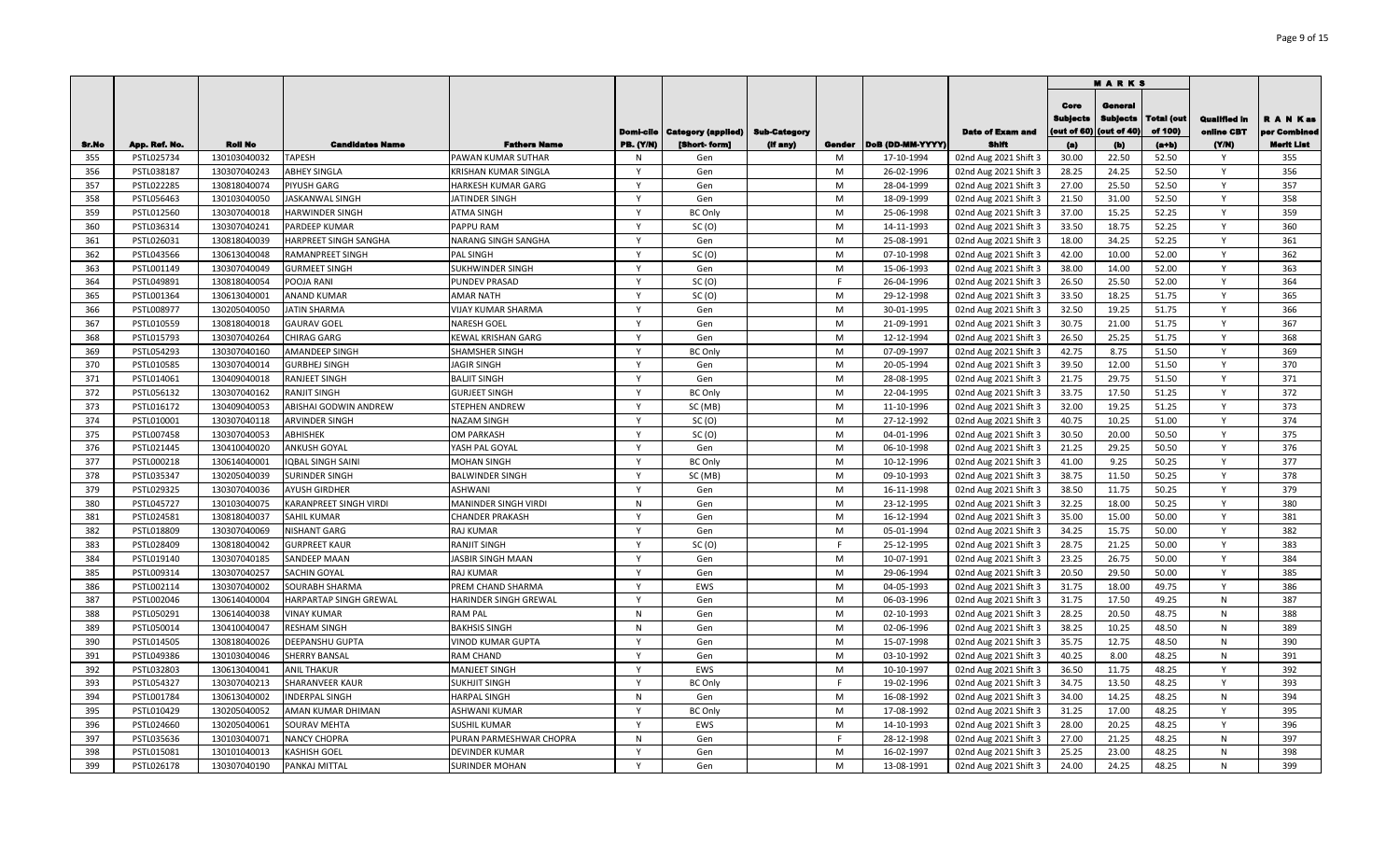|              |                          |                              |                                         |                                        |               |                                               |          |             |                          |                                                |                                       | <b>MARKS</b>                              |                              |                                   |                           |
|--------------|--------------------------|------------------------------|-----------------------------------------|----------------------------------------|---------------|-----------------------------------------------|----------|-------------|--------------------------|------------------------------------------------|---------------------------------------|-------------------------------------------|------------------------------|-----------------------------------|---------------------------|
|              |                          |                              |                                         |                                        |               | Domi-cile   Category (applied)   Sub-Category |          |             |                          | <b>Date of Exam and</b>                        | Core<br><b>Sublects</b><br>out of 60) | General<br><b>Subjects</b><br>(out of 40) | <b>Total (out</b><br>of 100) | <b>Qualified in</b><br>online CBT | R A N Kas<br>per Combined |
| Sr.No<br>400 | App. Ref. No.            | <b>Roll No</b>               | <b>Candidates Name</b><br>PARBJOT SINGH | <b>Fathers Name</b><br>HARWINDER SINGH | PB. (Y/N)     | [Short-form]                                  | (If any) | Gender<br>M | DoB (DD-MM-YYYY)         | Shift                                          | (a)<br>34.25                          | (b)                                       | $(a+b)$<br>48.00             | (Y/N)<br><b>V</b>                 | Merit List<br>400         |
| 401          | PSTL022379<br>PSTL005314 | 130307040236<br>130409040047 | ROHIT KUMAR SANDHU                      | RAKESH KUMAR                           | <b>V</b>      | SC(0)<br>SC(0)                                |          | M           | 09-11-1994<br>02-03-1994 | 02nd Aug 2021 Shift 3<br>02nd Aug 2021 Shift 3 | 32.50                                 | 13.75<br>15.25                            | 47.75                        | Y                                 | 401                       |
| 402          | PSTL012278               | 130101040009                 | GOPESH CHUGH                            | MAHESH KUMAR CHUGH                     | <b>V</b>      | Gen                                           |          | M           | 12-07-1992               | 02nd Aug 2021 Shift 3                          | 30.00                                 | 17.50                                     | 47.50                        | N                                 | 402                       |
| 403          | PSTL023174               | 130103040067                 | ABHINANDAN BHARDWAJ                     | RAJESHWAR BHARDWAJ                     | N             | Gen                                           |          | M           | 28-08-1995               | 02nd Aug 2021 Shift 3                          | 30.00                                 | 17.50                                     | 47.50                        | N                                 | 403                       |
| 404          | PSTL033235               | 130613040042                 | <b>GURWINDER SINGH</b>                  | SATNAM SINGH                           | $\mathsf{Y}$  | EWS                                           |          | M           | 09-04-1993               | 02nd Aug 2021 Shift 3                          | 28.00                                 | 19.50                                     | 47.50                        | Y                                 | 404                       |
| 405          | PSTL007483               | 130307040113                 | AAKASH SHARMA                           | <b>IASPAL SINGH</b>                    | $\mathsf{Y}$  | Gen                                           |          | M           | 22-04-1995               | 02nd Aug 2021 Shift 3                          | 22.75                                 | 24.75                                     | 47.50                        | N                                 | 405                       |
| 406          | PSTL032769               | 130409040029                 | GAURAV SHARMA                           | SUBHASH CHANDER                        | N             | Gen                                           |          | M           | 22-09-1989               | 02nd Aug 2021 Shift 3                          | 29.25                                 | 18.00                                     | 47.25                        | N                                 | 406                       |
| 407          | PSTL003266               | 130409040045                 | SAHIL RAMPAL                            | SITA RAM                               | $\mathsf{Y}$  | Gen                                           |          | M           | 03-02-1992               | 02nd Aug 2021 Shift 3                          | 33.50                                 | 13.25                                     | 46.75                        | N                                 | 407                       |
| 408          | PSTL047624               | 130818040108                 | SAKSHI                                  | SANJAY                                 | $\mathsf{v}$  | Gen                                           |          | E           | 28-02-1996               | 02nd Aug 2021 Shift 3                          | 32.50                                 | 14.25                                     | 46.75                        | N                                 | 408                       |
| 409          | PSTL034041               | 130409040061                 | MANJOT SINGH                            | MANJIT SINGH                           | $\mathsf{v}$  | <b>BC Only</b>                                |          | M           | 04-08-1992               | 02nd Aug 2021 Shift 3                          | 18.50                                 | 28.25                                     | 46.75                        | Y                                 | 409                       |
| 410          | PSTL017160               | 130307040265                 | LAKHWINDER SINGH                        | KARNAIL SINGH                          | $\mathsf{Y}$  | SC(0)                                         |          | M           | 10-10-1994               | 02nd Aug 2021 Shift 3                          | 31.50                                 | 15.00                                     | 46.50                        | $\mathsf{Y}$                      | 410                       |
| 411          | PSTL018983               | 130101040018                 | ROHIT GOGIA                             | <b>MADAN LAL</b>                       | Y             | Gen                                           |          | M           | 25-12-1997               | 02nd Aug 2021 Shift 3                          | 26.25                                 | 20.00                                     | 46.25                        | N                                 | 411                       |
| 412          | PSTL035839               | 130818040105                 | BANDEEP SINGH                           | AMREEK SINGH                           | $\mathsf{Y}$  | Gen                                           |          | M           | 23-08-1992               | 02nd Aug 2021 Shift 3                          | 21.25                                 | 25.00                                     | 46.25                        | N                                 | 412                       |
| 413          | PSTL017058               | 130307040231                 | HARDEEP SINGH                           | SOHAN SINGH                            | $\mathsf{Y}$  | SC (MB)                                       |          | M           | 15-03-1995               | 02nd Aug 2021 Shift 3                          | 37.50                                 | 8.50                                      | 46.00                        | Y                                 | 413                       |
| 414          | PSTL051569               | 130410040078                 | SAHIB SINGH                             | GURCHARAN SINGH                        | $\mathsf{Y}$  | SC (MB)                                       |          | M           | 25-04-1996               | 02nd Aug 2021 Shift 3                          | 27.00                                 | 19.00                                     | 46.00                        | Y                                 | 414                       |
| 415          | PSTL039650               | 130205040040                 | MOHIT KUMAR                             | RAMESH PAL                             | $\mathsf{Y}$  | SC(0)                                         |          | M           | 11-04-1995               | 02nd Aug 2021 Shift 3                          | 29.25                                 | 16.50                                     | 45.75                        | Y                                 | 415                       |
| 416          | PSTL050484               | 130101040042                 | <b>SAVROOP KAUR</b>                     | HARBHAJAN SINGH                        | N             | Gen                                           |          | F           | 01-06-1996               | 02nd Aug 2021 Shift 3                          | 26.25                                 | 19.50                                     | 45.75                        | N                                 | 416                       |
| 417          | PSTL025273               | 130307040137                 | SARBJEET BEDI                           | KRISHAN SINGH BEDI                     | <b>Y</b>      | Gen                                           |          | M           | 02-12-1992               | 02nd Aug 2021 Shift 3                          | 20.75                                 | 25.00                                     | 45.75                        | N                                 | 417                       |
| 418          | PSTL014452               | 130103040023                 | RAKESH KUMAR                            | SURINDER PAL                           | Y             | SC(0)                                         |          | M           | 11-02-1992               | 02nd Aug 2021 Shift 3                          | 31.75                                 | 13.75                                     | 45.50                        | Y                                 | 418                       |
| 419          | PSTL034706               | 130307040088                 | SAHIL GOYAL                             | SANJEEV GOYAL                          | $\checkmark$  | Gen                                           |          | M           | 19-12-1998               | 02nd Aug 2021 Shift 3                          | 28.50                                 | 17.00                                     | 45.50                        | N                                 | 419                       |
| 420          | PSTL009148               | 130818040015                 | AMANDEEP SINGH                          | NACHATAR SINGH                         | Y             | Gen                                           |          | M           | 23-02-1996               | 02nd Aug 2021 Shift 3                          | 38.75                                 | 6.50                                      | 45.25                        | N                                 | 420                       |
| 421          | PSTL040442               | 130205040042                 | RAJAT KUMAR                             | <b>VIJAY KUMAR</b>                     |               | <b>BC Only</b>                                |          | M           | 13-06-1995               | 02nd Aug 2021 Shift 3                          | 23.50                                 | 21.75                                     | 45.25                        |                                   | 421                       |
| 422          | PSTL006747               | 130818040010                 | <b>AMANPREET SINGH</b>                  | TARSEM SINGH                           | $\checkmark$  | SC(0)                                         |          | M           | 30-01-1998               | 02nd Aug 2021 Shift 3                          | 32.50                                 | 12.50                                     | 45.00                        | Y                                 | 422                       |
| 423          | PSTL048290               | 130307040285                 | PANKAJ SINGLA                           | CHAMAN LAL                             | $\mathsf{v}$  | EWS                                           |          | M           | 31-01-1995               | 02nd Aug 2021 Shift 3                          | 29.75                                 | 15.25                                     | 45.00                        | Y                                 | 423                       |
| 424          | PSTL036558               | 130409040031                 | <b>GURPREET SINGH</b>                   | <b>DHYAN SINGH</b>                     | $\mathsf{v}$  | SC(0)                                         |          | M           | 24-04-1991               | 02nd Aug 2021 Shift 3                          | 26.75                                 | 18.25                                     | 45.00                        | $\mathsf{Y}$                      | 424                       |
| 425          | PSTL026783               | 130818040041                 | DEVANSH JINDAL                          | SURINDER KUMAR JINDAL                  | $\mathsf{Y}$  | Gen                                           |          | M           | 14-11-1994               | 02nd Aug 2021 Shift 3                          | 25.00                                 | 20.00                                     | 45.00                        | N                                 | 425                       |
| 426          | PSTL014483               | 130307040064                 | ASHUTOSH TIWARI                         | TARAKNATH TIWARI                       | $\mathsf{Y}$  | Gen                                           |          | M           | 11-11-1995               | 02nd Aug 2021 Shift 3                          | 23.75                                 | 21.25                                     | 45.00                        | N                                 | 426                       |
| 427          | PSTL000796               | 130103040001                 | HANU DADHWAL                            | PAWANJIT SINGH DADHWAL                 | $\mathsf{v}$  | Gen                                           |          | E           | 19-03-1991               | 02nd Aug 2021 Shift 3                          | 19.50                                 | 25.50                                     | 45.00                        | N                                 | 427                       |
| 428          | PSTL001360               | 130307040105                 | SUSHIL KAUSHAL                          | KHADKA BAHADUR                         | $\mathsf{v}$  | Gen                                           |          | M           | 26-09-1993               | 02nd Aug 2021 Shift 3                          | 31.25                                 | 13.50                                     | 44.75                        | N                                 | 428                       |
| 429          | PSTL022537               | 130307040134                 | RAJDEEP BHATTI                          | <b>IAGIAR SINGH</b>                    | $\mathsf{v}$  | SC (MB)                                       |          | F.          | 30-12-1992               | 02nd Aug 2021 Shift 3                          | 30.00                                 | 14.50                                     | 44.50                        | Y                                 | 429                       |
| 430          | PSTL053359               | 130307040047                 | SOHAIL KHALID MAHENDRU                  | KHALID PARVEZ MAHENDRU                 | $\mathsf{Y}$  | <b>BC Only</b>                                |          | M           | 25-07-1997               | 02nd Aug 2021 Shift 3                          | 25.75                                 | 18.75                                     | 44.50                        | Y                                 | 430                       |
| 431          | PSTL007340               | 130205040047                 | MOHAMMAD IQBAL                          | KHUSHI MOHAMMAD                        | $\mathsf{Y}$  | <b>BC Only</b>                                |          | M           | 03-09-1991               | 02nd Aug 2021 Shift 3                          | 25.50                                 | 19.00                                     | 44.50                        | $\mathsf{Y}$                      | 431                       |
| 432          | PSTL031749               | 130409040028                 | SATWINDER SINGH                         | DARSHAN SINGH                          | $\mathsf{Y}$  | <b>BC Only</b>                                |          | M           | 02-10-1995               | 02nd Aug 2021 Shift 3                          | 29.00                                 | 15.00                                     | 44.00                        | Y                                 | 432                       |
| 433          | PSTL018853               | 130101040016                 | AADESH                                  | PARDEEP KUMAR                          | N             | Gen                                           |          | M           | 03-01-1997               | 02nd Aug 2021 Shift 3                          | 23.50                                 | 20.50                                     | 44.00                        | N                                 | 433                       |
| 434          | PSTL024339               | 130307040188                 | AJITESH KUMAR GARG                      | NARESH KUMAR GARG                      | Y             | Gen                                           |          | M           | 19-08-1991               | 02nd Aug 2021 Shift 3                          | 22.75                                 | 21.25                                     | 44.00                        | N                                 | 434                       |
| 435          | PSTL008987               | 130307040009                 | SHAHRUKH KHAN                           | <b>GANDHI KHAN</b>                     | $\mathsf{Y}$  | <b>BC Only</b>                                |          | M           | 05-12-1992               | 02nd Aug 2021 Shift 3                          | 32.00                                 | 11.75                                     | 43.75                        | Y                                 | 435                       |
| 436          | PSTL055928               | 130613040055                 | SUMIT TALGOTRA                          | PAWAN TALGOTRA                         | $\mathsf{Y}$  | <b>BC Only</b>                                |          | M           | 24-02-1992               | 02nd Aug 2021 Shift 3                          | 31.25                                 | 12.50                                     | 43.75                        | Y                                 | 436                       |
| 437          | PSTL007638               | 130613040009                 | HARPREET KAUR                           | SUKHDEV SINGH                          | Y             | SC(0)                                         |          | F           | 06-03-1992               | 02nd Aug 2021 Shift 3                          | 24.50                                 | 19.25                                     | 43.75                        | Y                                 | 437                       |
| 438          | PSTL020537               | 130103040028                 | <b>COMAL</b>                            | PAWAN NAGPAL                           | N             | Gen                                           |          | F           | 01-09-1995               | 02nd Aug 2021 Shift 3                          | 18.75                                 | 25.00                                     | 43.75                        | N                                 | 438                       |
| 439          | PSTL036985               | 130103040073                 | RAKESH KUMAR                            | DES RAJ                                | N             | Gen                                           |          | M           | 11-07-1994               | 02nd Aug 2021 Shift 3                          | 30.75                                 | 12.75                                     | 43.50                        | N                                 | 439                       |
| 440          | PSTL008960               | 130818040014                 | TANU                                    | <b>KAMALIIT</b>                        |               | Gen                                           |          |             | 07-11-1991               | 02nd Aug 2021 Shift 3                          | 17.00                                 | 26.50                                     | 43.50                        | N                                 | 440                       |
| 441          | PSTL014463               | 130205040028                 | SUNIL KUMAR                             | SUDESH KUMAR                           | v             | Gen                                           |          | M           | 08-02-1995               | 02nd Aug 2021 Shift 3                          | 29.75                                 | 13.50                                     | 43.25                        | N                                 | 441                       |
| 442          | PSTL020725               | 130205040007                 | <b>HARMANPREET SINGH</b>                | HARJINDER SINGH                        | <b>V</b><br>Y | <b>BC Only</b>                                |          | M           | 06-01-1994               | 02nd Aug 2021 Shift 3                          | 25.50                                 | 17.75                                     | 43.25                        | Y<br>Y                            | 442                       |
| 443          | PSTL028882               | 130307040195                 | PRINCE GOYAL                            | NARESH KUMAR GOYAL                     | $\mathsf{Y}$  | EWS                                           |          | M           | 06-06-1992               | 02nd Aug 2021 Shift 3                          | 22.50                                 | 20.75                                     | 43.25                        | $\mathsf{v}$                      | 443                       |
| 444          | PSTL000479               | 130307040248                 | ANKESH KUMAR                            | SURESH KUMAR                           |               | EWS                                           |          | M           | 24-12-1994               | 02nd Aug 2021 Shift 3                          | 21.00                                 | 22.25                                     | 43.25                        |                                   | 444                       |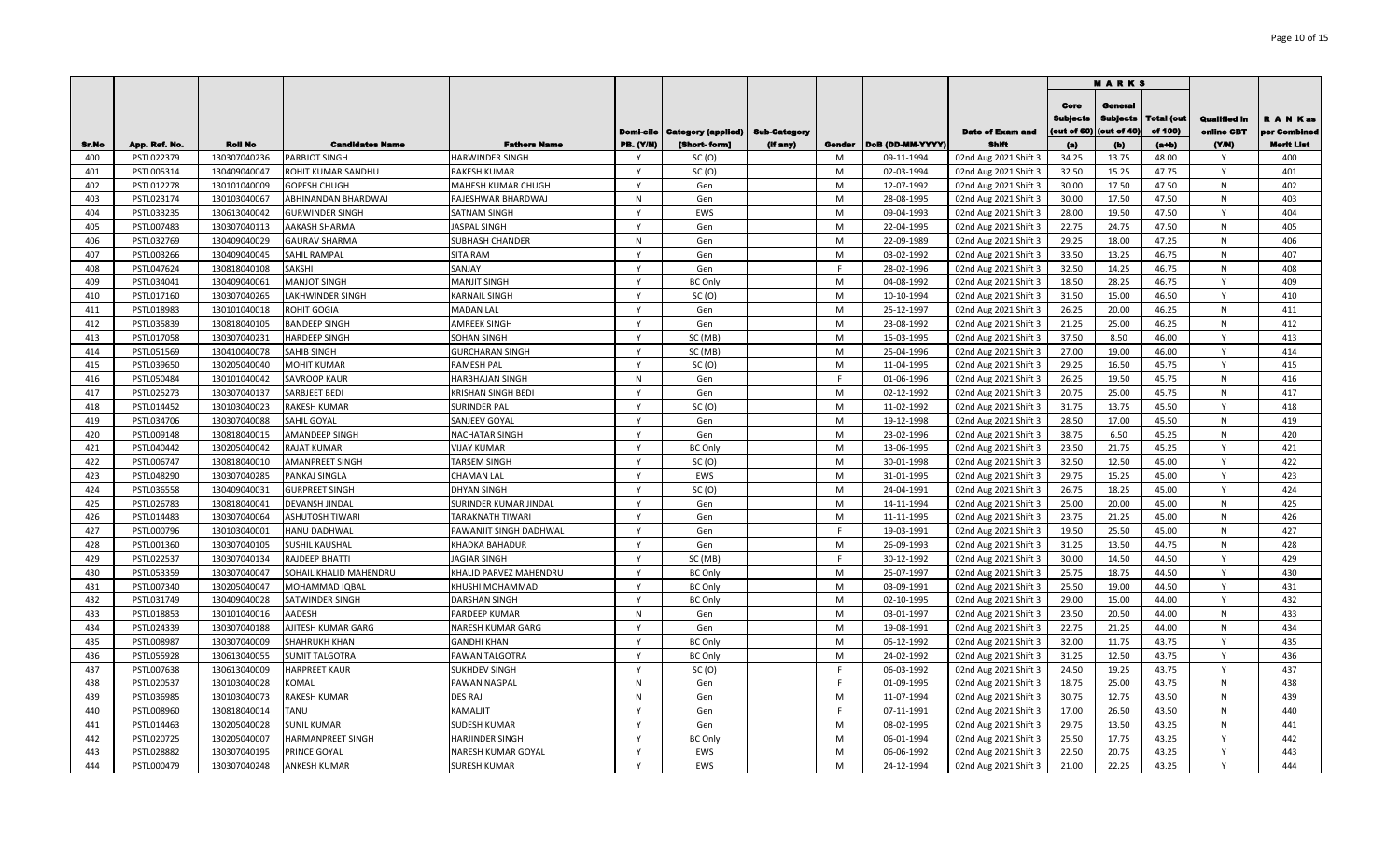|            |                          |                              |                                             |                                       |                              |                                         |              |        |                          |                                                |                                        | <b>MARKS</b>                              |                              |                                   |                               |
|------------|--------------------------|------------------------------|---------------------------------------------|---------------------------------------|------------------------------|-----------------------------------------|--------------|--------|--------------------------|------------------------------------------------|----------------------------------------|-------------------------------------------|------------------------------|-----------------------------------|-------------------------------|
|            |                          |                              |                                             |                                       |                              | <b>Domi-cile   Category (applied)  </b> | Sub-Category |        |                          | <b>Date of Exam and</b>                        | Core<br><b>Sublects</b><br>(out of 60) | General<br><b>Subjects</b><br>(out of 40) | <b>Total (out</b><br>of 100) | <b>Qualified in</b><br>online CBT | <b>RANKas</b><br>per Combined |
| Sr.No      | App. Ref. No.            | <b>Roll No</b>               | <b>Candidates Name</b>                      | <b>Fathers Name</b>                   | <b>PB. (Y/N)</b>             | [Short-form]                            | (If any)     | Gender | DoB (DD-MM-YYYY)         | <b>Shift</b>                                   | (a)                                    | (b)                                       | (a+b)                        | (YM)                              | <b>Merit List</b>             |
| 445        | PSTL030844               | 130307040197                 | <b>MANPREET RAM</b>                         | RANJEET RAM                           |                              | SC(0)                                   |              | M      | 29-11-1999               | 02nd Aug 2021 Shift 3                          | 31.00                                  | 12.00                                     | 43.00                        |                                   | 445                           |
| 446        | PSTL028531               | 130101040032                 | LOVEKESH GOYAL                              | RAJINDER GOYAL                        | $\mathsf{Y}$                 | Gen                                     |              | M      | 11-10-1995               | 02nd Aug 2021 Shift 3                          | 22.50                                  | 20.50                                     | 43.00                        | N                                 | 446                           |
| 447        | PSTL034537               | 130307040149                 | <b>ATINDERPAL SINGH</b>                     | HARMINDER BIR SINGH                   | $\mathsf{Y}$                 | Gen                                     |              | M      | 03-02-1995               | 02nd Aug 2021 Shift 3                          | 13.00                                  | 30.00                                     | 43.00                        | N                                 | 447                           |
| 448        | PSTL051792               | 130103040049                 | PRINCE                                      | <b>NARAYAN DUTT</b>                   | $\mathsf{Y}$<br>$\mathsf{Y}$ | Gen                                     |              | M      | 29-01-1995               | 02nd Aug 2021 Shift 3                          | 31.25                                  | 11.50                                     | 42.75                        | N<br>$\mathsf{Y}$                 | 448                           |
| 449        | PSTL017860               | 130409040022                 | DALVIR SINGH                                | DAYA SINGH                            | $\mathsf{Y}$                 | SC(0)                                   |              | M      | 25-08-1994               | 02nd Aug 2021 Shift 3                          | 26.75                                  | 16.00                                     | 42.75                        |                                   | 449                           |
| 450        | PSTL031605               | 130410040031                 | MANINDER SINGH                              | <b>HARPAL SINGH</b>                   | $\mathsf{Y}$                 | Gen                                     |              | M      | 08-11-1990               | 02nd Aug 2021 Shift 3                          | 23.25                                  | 19.50                                     | 42.75                        | N                                 | 450                           |
| 451        | PSTL022492               | 130307040075                 | <b>GURPREET SINGH</b>                       | MUKHDEV SINGH                         | $\mathsf{v}$                 | SC (MB)                                 |              | M      | 21-02-1993               | 02nd Aug 2021 Shift 3                          | 24.50                                  | 17.25                                     | 41.75                        | Y                                 | 451                           |
| 452        | PSTL042785               | 130614040032                 | <b>BHUPINDER SINGH</b>                      | SUKHWANT SINGH                        | $\mathsf{v}$                 | Gen                                     |              | M      | 08-06-1999               | 02nd Aug 2021 Shift 3                          | 17.25                                  | 24.50                                     | 41.75                        | N                                 | 452                           |
| 453        | PSTL003922               | 130307040166                 | ARSHDEEP SINGH                              | PARVINDERJIT SINGH                    | $\mathsf{v}$                 | <b>BC Only</b>                          |              | M      | 20-01-1998               | 02nd Aug 2021 Shift 3                          | 17.00                                  | 24.75                                     | 41.75                        | Y<br>Y                            | 453                           |
| 454        | PSTL005716               | 130307040004                 | MANPREET SINGH                              | <b>ASWINDER SINGH</b>                 | $\mathsf{v}$                 | SC(0)                                   |              | M      | 20-04-1992               | 02nd Aug 2021 Shift 3                          | 34.50                                  | 7.00                                      | 41.50                        |                                   | 454                           |
| 455        | PSTL032231               | 130613040037                 | HUSANDEEP SINGH                             | SEWA SINGH                            |                              | Gen                                     |              | M      | 07-12-1995               | 02nd Aug 2021 Shift 3                          | 33.75                                  | 7.75                                      | 41.50                        | N                                 | 455                           |
| 456        | PSTL012320               | 130103040058                 | PRIYANKA KUMARI                             | <b>BIAS DEV</b>                       | N<br>$\mathsf{Y}$            | Gen                                     |              | F      | 18-06-1991               | 02nd Aug 2021 Shift 3                          | 29.00                                  | 12.25                                     | 41.25                        | N                                 | 456<br>457                    |
| 457        | PSTL003064               | 130307040251                 | NEERAJ JINDAL                               | HUKAM CHAND JINDAL                    |                              | Gen                                     |              | M      | 28-10-1993               | 02nd Aug 2021 Shift 3                          | 26.25                                  | 15.00                                     | 41.25                        | N                                 |                               |
| 458        | PSTL039546               | 130103040044                 | AMRITPAL KAUR                               | RAGHBIR SINGH                         | $\mathsf{Y}$<br>$\mathsf{Y}$ | SC(0)                                   |              | F<br>E | 08-04-1994               | 02nd Aug 2021 Shift 3                          | 26.25                                  | 15.00                                     | 41.25                        | Y                                 | 458<br>459                    |
| 459        | PSTL053608               | 130818040087                 | MEENU                                       | YOGENDRA PAL                          |                              | Gen                                     |              |        | 27-05-1993               | 02nd Aug 2021 Shift 3                          | 24.75                                  | 16.50                                     | 41.25                        | N                                 |                               |
| 460        | PSTL025736<br>PSTL024476 | 130613040034<br>130205040009 | SANDEEP<br><b>GOPAL SINGH</b>               | NARINDER JEET                         | Y<br>$\mathsf{Y}$            | SC(0)                                   |              | M<br>M | 02-05-1993<br>06-03-1998 | 02nd Aug 2021 Shift 3                          | 17.50<br>31.75                         | 23.75<br>9.25                             | 41.25<br>41.00               | Y<br>$\mathsf{Y}$                 | 460<br>461                    |
| 461        |                          |                              |                                             | HARBHAJAN SINGH                       | <b>V</b>                     | SC(0)                                   |              | M      |                          | 02nd Aug 2021 Shift 3                          |                                        |                                           |                              | <b>V</b>                          |                               |
| 462        | PSTL011490               | 130614040014                 | RAVINDER SINGH                              | <b>MALKIT SINGH</b>                   | Y                            | SC(0)                                   |              |        | 09-01-1995               | 02nd Aug 2021 Shift 3                          | 29.00                                  | 12.00                                     | 41.00                        | N                                 | 462                           |
| 463        | PSTL047895               | 130818040053                 | RAJAT CHOUDHARY                             | RACHPAL SINGH                         | <b>Y</b>                     | Gen                                     |              | M      | 21-06-1995               | 02nd Aug 2021 Shift 3                          | 25.25                                  | 15.75                                     | 41.00                        |                                   | 463                           |
| 464        | PSTL017869               | 130307040181                 | NITIN GARG                                  | RAVINDER GARG                         | $\checkmark$                 | Gen<br>Gen                              |              | M<br>M | 25-11-1997               | 02nd Aug 2021 Shift 3                          | 13.50                                  | 27.50<br>12.00                            | 41.00                        | N<br>N                            | 464<br>465                    |
| 465        | PSTL000619               | 130614040002                 | <b>GURSIMRAN SINGH</b><br>NAVDEEP SINGH     | <b>ONKAR SINGH</b>                    | $\mathsf{v}$                 | Gen                                     |              | M      | 11-05-1993               | 02nd Aug 2021 Shift 3                          | 28.75<br>27.50                         |                                           | 40.75<br>40.75               | N                                 | 466                           |
| 466        | PSTL032392               | 130307040085                 |                                             | <b>JGGAR SINGH</b>                    | Y                            |                                         |              |        | 20-11-1990               | 02nd Aug 2021 Shift 3                          |                                        | 13.25                                     |                              | <b>V</b>                          |                               |
| 467        | PSTL036638               | 130103040072                 | NARESH                                      | RAJ KUMAR                             | $\mathsf{v}$                 | SC (MB)                                 |              | M<br>M | 21-09-1993               | 02nd Aug 2021 Shift 3                          | 26.50                                  | 14.25                                     | 40.75                        | N                                 | 467<br>468                    |
| 468        | PSTL039738               | 130409040032                 | <b>BALWINDER KUMAR</b>                      | MULAKH RAJ                            | $\mathsf{v}$                 | Gen                                     |              | M      | 22-12-1988               | 02nd Aug 2021 Shift 3                          | 24.25                                  | 16.50                                     | 40.75                        | N                                 | 469                           |
| 469<br>470 | PSTL003672               | 130103040005                 | PARMINDERDEEP SINGH<br><b>MANIK VERMA</b>   | <b>IAGDEV SINGH</b><br>RAJINDER KUMAR | $\mathsf{Y}$                 | Gen<br><b>BC Only</b>                   |              | M      | 05-02-1994<br>13-12-1997 | 02nd Aug 2021 Shift 3                          | 22.75<br>21.25                         | 18.00<br>19.50                            | 40.75<br>40.75               | Y                                 | 470                           |
| 471        | PSTL012835               | 130307040174<br>130818040008 |                                             | <b>JAIS RAJ</b>                       | $\mathsf{Y}$                 |                                         |              | M      |                          | 02nd Aug 2021 Shift 3                          |                                        | 24.00                                     |                              | $\mathsf{v}$                      | 471                           |
| 472        | PSTL006693<br>PSTL001977 | 130409040004                 | AMIT KUMAR                                  | <b>GURPAL SINGH</b>                   | $\mathsf{v}$                 | SC(0)                                   |              | M      | 07-09-1990<br>18-02-1998 | 02nd Aug 2021 Shift 3                          | 16.75<br>14.00                         | 26.75                                     | 40.75<br>40.75               |                                   | 472                           |
| 473        | PSTL009070               | 130307040058                 | AMITOJ SINGH SAINI<br>GAGANDEEP SINGH KALER | <b>GURMAIL SINGH</b>                  | $\mathsf{Y}$                 | Gen<br>SC(0)                            |              | M      | 25-10-1991               | 02nd Aug 2021 Shift 3<br>02nd Aug 2021 Shift 3 | 32.50                                  | 8.00                                      | 40.50                        | N<br>Y                            | 473                           |
| 474        |                          |                              |                                             |                                       | $\mathsf{v}$                 |                                         |              | M      |                          |                                                |                                        |                                           |                              | $\mathsf{Y}$                      | 474                           |
| 475        | PSTL011323<br>PSTL011205 | 130307040121<br>130818040020 | PARAMJEET SINGH<br>ZINNIA KAUR              | SURJEET SINGH<br>RAVINDER PAL SINGH   | $\mathsf{v}$                 | SC(0)<br>Gen                            |              | F      | 12-12-1992<br>25-01-1997 | 02nd Aug 2021 Shift 3<br>02nd Aug 2021 Shift 3 | 25.75<br>24.50                         | 14.75<br>16.00                            | 40.50<br>40.50               | N                                 | 475                           |
| 476        | PSTL007481               | 130205040023                 | <b>KRISHAN GOPAL</b>                        | SURINDER KUMAR                        | $\mathsf{Y}$                 | SC(0)                                   |              | M      | 30-03-1993               | 02nd Aug 2021 Shift 3                          | 25.00                                  | 15.25                                     | 40.25                        | Y                                 | 476                           |
| 477        | PSTL022012               | 130205040033                 | <b>JASWANT SINGH</b>                        | <b>BALVIR SINGH</b>                   | $\mathsf{Y}$                 | <b>BC Only</b>                          |              | M      | 15-03-1990               | 02nd Aug 2021 Shift 3                          | 19.00                                  | 21.25                                     | 40.25                        | Y                                 | 477                           |
| 478        | PSTL009506               | 130613040014                 | RANBIR SINGH                                | <b>HARJIT SINGH</b>                   | $\mathsf{Y}$                 | <b>BC Only</b>                          |              | M      | 10-09-1994               | 02nd Aug 2021 Shift 3                          | 24.00                                  | 16.00                                     | 40.00                        | $\mathsf{Y}$                      | 478                           |
| 479        | PSTL022799               | 130307040076                 | PRINCE KAKKAR                               | TARSEM LAL KAKKAR                     | Y                            | Gen                                     |              | M      | 20-02-1993               | 02nd Aug 2021 Shift 3                          | 22.50                                  | 17.50                                     | 40.00                        | N                                 | 479                           |
| 480        | PSTL050517               | 130205040076                 | ARSHDEEP SINGH                              | ZORA SINGH                            | Y                            | <b>BC Only</b>                          |              | M      | 03-09-1994               | 02nd Aug 2021 Shift 3                          | 21.00                                  | 19.00                                     | 40.00                        | Y                                 | 480                           |
| 481        | PSTL030344               | 130409040060                 | KOMAL                                       | KALI DASS SHARMA                      | Y                            | Gen                                     |              | F      | 25-08-1994               | 02nd Aug 2021 Shift 3                          | 19.25                                  | 20.75                                     | 40.00                        | N                                 | 481                           |
| 482        | PSTL049326               | 130205040075                 | <b>ANSHUL MALHOTRA</b>                      | RAVINDER MALHOTRA                     | $\mathsf{Y}$                 | Gen                                     |              | M      | 23-12-1993               | 02nd Aug 2021 Shift 3                          | 10.00                                  | 30.00                                     | 40.00                        | N                                 | 482                           |
| 483        | PSTL028234               | 130307040141                 | <b>AGPREET SINGH</b>                        |                                       | Y                            |                                         |              | M      | 15-07-1996               |                                                | 20.75                                  | 18.75                                     | 39.50                        |                                   | 483                           |
| 484        | PSTL011324               | 130307040015                 | HARPREET SINGH                              | BALWANT SINGH<br>PRITAM SINGH         | $\mathsf{v}$                 | Gen<br><b>BC Only</b>                   |              | M      | 26-01-1993               | 02nd Aug 2021 Shift 3<br>02nd Aug 2021 Shift 3 | 28.50                                  | 10.50                                     | 39.00                        | N<br>N                            | 484                           |
| 485        | PSTL032931               | 130410040035                 | ROHIT KUMAR                                 | PARSHOTAM LAL                         | N                            | Gen                                     |              | M      | 26-05-1993               | 02nd Aug 2021 Shift 3                          | 22.50                                  | 16.25                                     | 38.75                        | N                                 | 485                           |
| 486        | PSTL043174               | 130307040153                 | RAJAT SIDANA                                | <b>ANIL KUMAR</b>                     | v                            | Gen                                     |              | M      | 01-05-1994               | 02nd Aug 2021 Shift 3                          | 21.00                                  | 17.75                                     | 38.75                        | N                                 | 486                           |
| 487        | PSTL016104               | 130409040020                 | SHIVAM VASUDEV                              | SURES KUMAR                           | N                            | Gen                                     |              | M      | 27-02-1997               | 02nd Aug 2021 Shift 3                          | 20.00                                  | 18.75                                     | 38.75                        | N                                 | 487                           |
| 488        | PSTL045418               | 130307040283                 | <b>AGPREET SINGH</b>                        | KEWAL SINGH                           | v                            | SC(0)                                   |              | M      | 15-04-1996               | 02nd Aug 2021 Shift 3                          | 23.75                                  | 14.75                                     | 38.50                        | N                                 | 488                           |
| 489        | PSTL045829               | 130614040033                 | MANISH RAHANOO                              | <b>MADAN LAL</b>                      | Y                            | SC(0)                                   |              | M      | 16-09-1997               | 02nd Aug 2021 Shift 3                          | 23.00                                  | 15.50                                     | 38.50                        | N                                 | 489                           |
|            |                          |                              |                                             |                                       |                              |                                         |              |        |                          |                                                |                                        |                                           |                              |                                   |                               |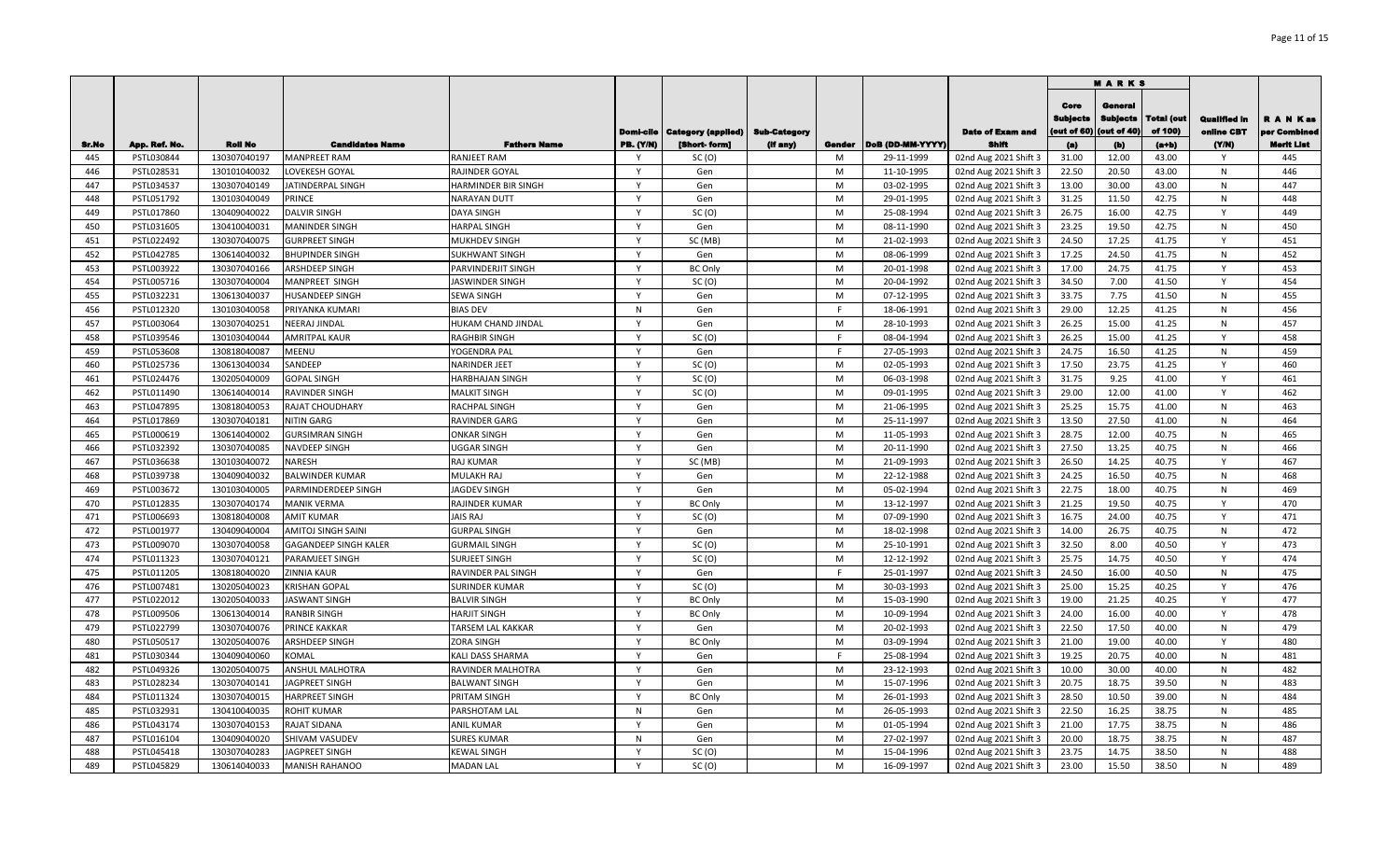|       |               |                |                              |                            |                  |                           |              |        |                  |                         |                                       | <b>MARKS</b>                              |                              |                                   |                               |
|-------|---------------|----------------|------------------------------|----------------------------|------------------|---------------------------|--------------|--------|------------------|-------------------------|---------------------------------------|-------------------------------------------|------------------------------|-----------------------------------|-------------------------------|
|       |               |                |                              |                            | Domi-cile        | <b>Category (applied)</b> | Sub-Category |        |                  | <b>Date of Exam and</b> | Core<br><b>Sublects</b><br>out of 60) | General<br><b>Subjects</b><br>(out of 40) | <b>Total (out</b><br>of 100) | <b>Qualified in</b><br>online CBT | <b>RANKas</b><br>per Combined |
| Sr.No | App. Ref. No. | <b>Roll No</b> | <b>Candidates Name</b>       | <b>Fathers Name</b>        | <b>PB. (Y/N)</b> | [Short-form]              | (If any)     | Gender | DoB (DD-MM-YYYY) | <b>Shift</b>            | (a)                                   | (b)                                       | (a+b)                        | (YM)                              | <b>Merit List</b>             |
| 490   | PSTL032257    | 130307040037   | LAVISH GARG                  | RAJINDER KUMAR             |                  | Gen                       |              | M      | 06-01-1999       | 02nd Aug 2021 Shift 3   | 27.50                                 | 10.75                                     | 38.25                        | N                                 | 490                           |
| 491   | PSTL021617    | 130101040022   | MANSIMAR SINGH               | <b>AGMEET SINGH</b>        | $\mathsf{Y}$     | Gen                       |              | M      | 17-04-1997       | 02nd Aug 2021 Shift 3   | 10.50                                 | 27.75                                     | 38.25                        | N                                 | 491                           |
| 492   | PSTL056309    | 130307040163   | <b>GURNAM SINGH</b>          | DARSHAN SINGH              | $\mathsf{Y}$     | SC(0)                     |              | M      | 02-10-1990       | 02nd Aug 2021 Shift 3   | 9.25                                  | 29.00                                     | 38.25                        | N                                 | 492                           |
| 493   | PSTL016508    | 130410040063   | <b>GURPAL SINGH</b>          | SITAL SINGH                | $\mathsf{Y}$     | SC(0)                     |              | M      | 25-11-1992       | 02nd Aug 2021 Shift 3   | 25.25                                 | 12.75                                     | 38.00                        | N                                 | 493                           |
| 494   | PSTL035268    | 130307040150   | <b>BALKAR CHAND</b>          | LAL CHAND                  | $\mathsf{Y}$     | Gen                       |              | M      | 20-12-1992       | 02nd Aug 2021 Shift 3   | 11.25                                 | 26.75                                     | 38.00                        | N                                 | 494                           |
| 495   | PSTL000623    | 130307040048   | <b>CHANDAN GROVER</b>        | RAJ PAUL GROVER            | $\mathsf{Y}$     | Gen                       |              | M      | 19-09-1992       | 02nd Aug 2021 Shift 3   | 22.00                                 | 15.75                                     | 37.75                        | N                                 | 495                           |
| 496   | PSTL004440    | 130818040006   | HARJOT SINGH SAWHNEY         | KANWALJIT SINGH SAWHNEY    | $\mathsf{Y}$     | Gen                       |              | M      | 11-08-1998       | 02nd Aug 2021 Shift 3   | 19.75                                 | 17.75                                     | 37.50                        | N                                 | 496                           |
| 497   | PSTL025766    | 130307040078   | RANDEEP SINGH DHALIWAL       | <b>GURSEWAK SINGH</b>      | $\mathsf{v}$     | Gen                       |              | M      | 12-01-1993       | 02nd Aug 2021 Shift 3   | 16.25                                 | 21.25                                     | 37.50                        | N                                 | 497                           |
| 498   | PSTL052644    | 130410040050   | DAIZEN KHANNA                | RANVIND KHANNA             | $\mathsf{v}$     | Gen                       |              | M      | 14-08-1996       | 02nd Aug 2021 Shift 3   | 15.00                                 | 22.50                                     | 37.50                        | N                                 | 498                           |
| 499   | PSTL056310    | 130307040214   | ANURAG                       | VARJINDER KUMAR            | $\mathsf{Y}$     | SC(0)                     |              | M      | 06-06-1997       | 02nd Aug 2021 Shift 3   | 29.75                                 | 7.50                                      | 37.25                        | N                                 | 499                           |
| 500   | PSTL016985    | 130205040029   | <b>HARPREET SINGH</b>        | SUKHWINDER SINGH           | $\mathsf{Y}$     | SC (MB)                   |              | M      | 20-12-1996       | 02nd Aug 2021 Shift 3   | 27.75                                 | 9.50                                      | 37.25                        | N                                 | 500                           |
| 501   | PSTL005296    | 130307040052   | JAGMANPREET SINGH            | APAR SINGH                 | $\mathsf{Y}$     | <b>BC Only</b>            |              | M      | 08-04-1993       | 02nd Aug 2021 Shift 3   | 19.75                                 | 17.50                                     | 37.25                        | N                                 | 501                           |
| 502   | PSTL017570    | 130307040024   | JOBANDEEP SINGH              | PARAMJEET SINGH            | $\mathsf{Y}$     | <b>BC Only</b>            |              | M      | 05-05-1995       | 02nd Aug 2021 Shift 3   | 18.25                                 | 19.00                                     | 37.25                        | N                                 | 502                           |
| 503   | PSTL011615    | 130613040020   | <b>MANJIT KUMAR</b>          | SHAM LAL                   | $\mathsf{Y}$     | SC(0)                     |              | M      | 14-04-1992       | 02nd Aug 2021 Shift 3   | 35.00                                 | 2.00                                      | 37.00                        | N                                 | 503                           |
| 504   | PSTL005169    | 130818040060   | RAJVIR SINGH                 | BALWINDER SINGH            | $\mathsf{Y}$     | Gen                       |              | M      | 21-12-1992       | 02nd Aug 2021 Shift 3   | 28.75                                 | 8.25                                      | 37.00                        | N                                 | 504                           |
| 505   | PSTL007043    | 130307040006   | PRINCE SINGLA                | BAL KRISHAN SINGLA         | Y                | Gen                       |              | M      | 26-09-1996       | 02nd Aug 2021 Shift 3   | 24.75                                 | 12.25                                     | 37.00                        | N                                 | 505                           |
| 506   | PSTL021945    | 130103040029   | <b>INDERPREET SINGH</b>      | JASBIR SINGH               | $\mathsf{Y}$     | Gen                       |              | M      | 18-03-1995       | 02nd Aug 2021 Shift 3   | 33.25                                 | 3.50                                      | 36.75                        | N                                 | 506                           |
| 507   | PSTL017594    | 130205040031   | HARPREET SINGH               | <b>AMRIK SINGH</b>         | <b>V</b>         | Gen                       |              | M      | 22-12-1992       | 02nd Aug 2021 Shift 3   | 28.00                                 | 8.75                                      | 36.75                        | N                                 | 507                           |
| 508   | PSTL025807    | 130307040138   | <b>BALWANT SINGH</b>         | <b>IOGINDER SINGH</b>      | Y                | SC(0)                     |              | M      | 15-03-1990       | 02nd Aug 2021 Shift 3   | 26.50                                 | 10.25                                     | 36.75                        | N                                 | 508                           |
| 509   | PSTL012886    | 130205040027   | <b>ATINDER SINGH</b>         | <b>SURJIT SINGH</b>        | <b>Y</b>         | SC (MB)                   |              | M      | 11-03-1992       | 02nd Aug 2021 Shift 3   | 22.50                                 | 14.25                                     | 36.75                        | N                                 | 509                           |
| 510   | PSTL024541    | 130101040028   | <b>ATINDER PAL SINGH</b>     | KARTAR SINGH               | $\checkmark$     | SC(0)                     |              | M      | 15-07-1995       | 02nd Aug 2021 Shift 3   | 20.50                                 | 16.00                                     | 36.50                        | N                                 | 510                           |
| 511   | PSTL028300    | 130409040059   | LOVEPREET                    | LALCHAND                   | $\mathsf{v}$     | SC(0)                     |              | M      | 03-09-1992       | 02nd Aug 2021 Shift 3   | 17.00                                 | 19.50                                     | 36.50                        | N                                 | 511                           |
| 512   | PSTL000109    | 130307040164   | <b>MANPREET SINGH</b>        | <b>CHARAT SINGH</b>        | Y                | SC (MB)                   |              | M      | 10-05-1997       | 02nd Aug 2021 Shift 3   | 14.00                                 | 22.50                                     | 36.50                        | N                                 | 512                           |
| 513   | PSTL010071    | 130307040060   | GURDARSHAN SINGH             | <b>GULSHAN SINGH</b>       | $\mathsf{v}$     | SC(0)                     |              | M      | 01-08-1996       | 02nd Aug 2021 Shift 3   | 19.00                                 | 17.25                                     | 36.25                        | N                                 | 513                           |
| 514   | PSTL046661    | 130409040036   | PARAMBIR SINGH               | <b>MANJIT SINGH</b>        | $\mathsf{v}$     | Gen                       |              | M      | 24-03-1998       | 02nd Aug 2021 Shift 3   | 18.75                                 | 17.50                                     | 36.25                        | N                                 | 514                           |
| 515   | PSTL055802    | 130818040089   | PARVEEN KUMAR                | DINESH KUMAR               | $\mathsf{Y}$     | Gen                       |              | M      | 20-11-1991       | 02nd Aug 2021 Shift 3   | 15.00                                 | 21.25                                     | 36.25                        | N                                 | 515                           |
| 516   | PSTL041812    | 130103040074   | NAVDEEP SINGH                | <b>GURMAIL SINGH</b>       | N                | Gen                       |              | M      | 20-04-1995       | 02nd Aug 2021 Shift 3   | 8.75                                  | 27.50                                     | 36.25                        | N                                 | 516                           |
| 517   | PSTL001942    | 130410040002   | JAGDEEP SINGH                | SUKHWINDER SINGH           | $\mathsf{v}$     | Gen                       |              | M      | 26-08-1995       | 02nd Aug 2021 Shift 3   | 14.00                                 | 21.75                                     | 35.75                        | N                                 | 517                           |
| 518   | PSTL000447    | 130818040002   | <b>GURJOT KIRAN CHHIBBER</b> | RAM SINGH                  | $\mathsf{Y}$     | SC(0)                     |              | M      | 01-08-1998       | 02nd Aug 2021 Shift 3   | 9.00                                  | 26.75                                     | 35.75                        | N                                 | 518                           |
| 519   | PSTL013796    | 130307040176   | SATNAM SINGH                 | <b>MANJEET SINGH</b>       | $\mathsf{v}$     | SC(0)                     |              | M      | 21-07-1992       | 02nd Aug 2021 Shift 3   | 26.50                                 | 9.00                                      | 35.50                        | N                                 | 519                           |
| 520   | PSTL010237    | 130307040013   | RISHAV SINGLA                | SURESH KUMAR               | $\mathsf{v}$     | Gen                       |              | M      | 24-10-1995       | 02nd Aug 2021 Shift 3   | 18.50                                 | 17.00                                     | 35.50                        | N                                 | 520                           |
| 521   | PSTL017910    | 130307040025   | RAJAT SHARMA                 | RAMESH KUMAR SHARMA        | $\mathsf{Y}$     | Gen                       |              | M      | 12-08-1994       | 02nd Aug 2021 Shift 3   | 15.75                                 | 19.75                                     | 35.50                        | N                                 | 521                           |
| 522   | PSTL038241    | 130613040045   | GAGANDIP SINGH               | <b>BALDEV SINGH</b>        | $\mathsf{Y}$     | Gen                       |              | M      | 05-05-1992       | 02nd Aug 2021 Shift 3   | 21.50                                 | 13.75                                     | 35.25                        | N                                 | 522                           |
| 523   | PSTL007063    | 130818040011   | AASHISH                      | PAWAN KUMAR                | $\mathsf{Y}$     | SC (MB)                   |              | M      | 17-11-1996       | 02nd Aug 2021 Shift 3   | 15.00                                 | 20.25                                     | 35.25                        | N                                 | 523                           |
| 524   | PSTL007678    | 130409040012   | RAVNEET SINGH                | RANJIT SINGH               | Y                | Gen                       |              | M      | 15-09-1988       | 02nd Aug 2021 Shift 3   | 19.50                                 | 15.50                                     | 35.00                        | N                                 | 524                           |
| 525   | PSTL027930    | 130818040076   | JATINDER SINGH               | NARPINDER SINGH            | Y                | SC(0)                     |              | M      | 07-11-1996       | 02nd Aug 2021 Shift 3   | 18.75                                 | 16.25                                     | 35.00                        | N                                 | 525                           |
| 526   | PSTL054798    | 130410040081   | AMANDEEP MEHRA               | DARSHAN LAL                | Y                | Gen                       |              | M      | 12-01-1993       | 02nd Aug 2021 Shift 3   | 18.00                                 | 17.00                                     | 35.00                        | N                                 | 526                           |
| 527   | PSTL019162    | 130613040028   | <b>KAMALJIT SINGH</b>        | HARI LAL NAFRI             | $\mathsf{Y}$     | SC(0)                     |              | M      | 03-06-1992       | 02nd Aug 2021 Shift 3   | 16.25                                 | 18.75                                     | 35.00                        | N                                 | 527                           |
| 528   | PSTL008721    | 130101040006   | <b>MANSHU PURI</b>           | <b>GURSEWAK SINGH PURI</b> | Y                | Gen                       |              | M      | 30-08-1998       | 02nd Aug 2021 Shift 3   | 14.00                                 | 21.00                                     | 35.00                        | N                                 | 528                           |
| 529   | PSTL006145    | 130205040020   | NAVJOT KUMAR                 | DALIP CHAND                | $\mathsf{v}$     | Gen                       |              | M      | 14-02-1991       | 02nd Aug 2021 Shift 3   | 25.00                                 | 9.50                                      | 34.50                        | N                                 | 529                           |
| 530   | PSTL038333    | 130614040029   | <b>BALJINDER SINGH</b>       | <b>ACHHAR SINGH</b>        | $\mathsf{v}$     | Gen                       |              | M      | 05-01-1991       | 02nd Aug 2021 Shift 3   | 27.75                                 | 6.50                                      | 34.25                        | N                                 | 530                           |
| 531   | PSTL018795    | 130818040033   | SANT SINGH                   | RAJINDER PAL SINGH         | v                | EWS                       |              | M      | 22-04-1996       | 02nd Aug 2021 Shift 3   | 23.25                                 | 11.00                                     | 34.25                        | N                                 | 531                           |
| 532   | PSTL022441    | 130410040068   | <b>ARMINDER SIINGH</b>       | <b>ASHOK KUMAR</b>         |                  | SC(0)                     |              | M      | 05-04-1992       | 02nd Aug 2021 Shift 3   | 17.25                                 | 17.00                                     | 34.25                        | N                                 | 532                           |
| 533   | PSTL017341    | 130307040233   | SAMARTH KANSAL               | PREM KUMAR KANSAL          | v                | Gen                       |              | M      | 20-07-1998       | 02nd Aug 2021 Shift 3   | 12.50                                 | 21.75                                     | 34.25                        | N                                 | 533                           |
| 534   | PSTL012250    | 130614040016   | <b>MANDEEP KAUR</b>          | <b>ASBIR SINGH</b>         | Y                | SC(0)                     |              | F      | 03-11-1997       | 02nd Aug 2021 Shift 3   | 28.25                                 | 5.75                                      | 34.00                        | N                                 | 534                           |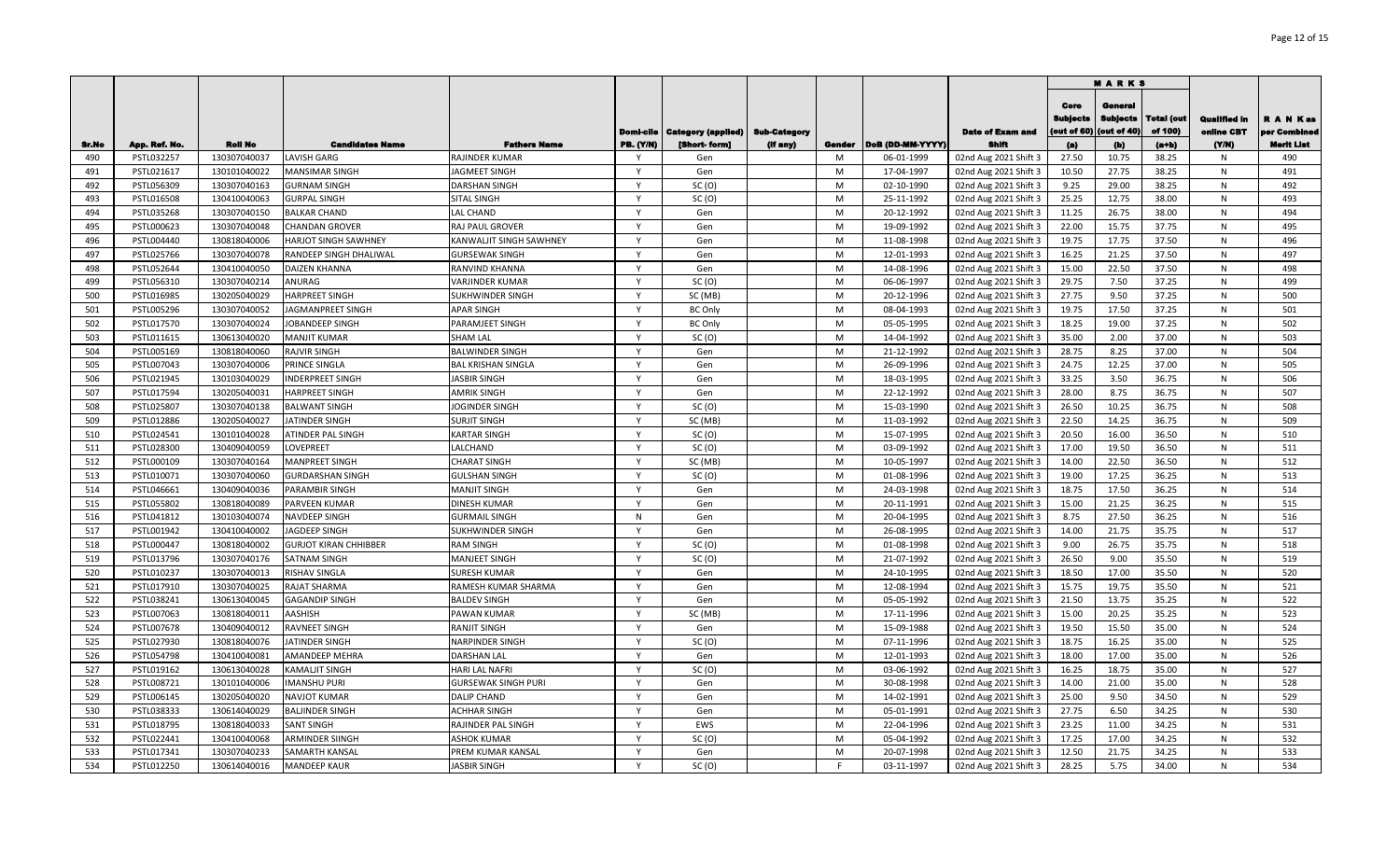|            |                          |                              |                                                    |                                           |              |                                          |          |        |                          |                                                | <b>MARKS</b>                          |                                           |                              |                                   |                               |
|------------|--------------------------|------------------------------|----------------------------------------------------|-------------------------------------------|--------------|------------------------------------------|----------|--------|--------------------------|------------------------------------------------|---------------------------------------|-------------------------------------------|------------------------------|-----------------------------------|-------------------------------|
|            |                          |                              |                                                    |                                           | Domi-cile    | <b>Category (applied)   Sub-Category</b> |          |        |                          | <b>Date of Exam and</b>                        | Core<br><b>Sublects</b><br>out of 60) | General<br><b>Subjects</b><br>(out of 40) | <b>Total (out</b><br>of 100) | <b>Qualified in</b><br>online CBT | <b>RANKas</b><br>per Combined |
| Sr.No      | App. Ref. No.            | <b>Roll No</b>               | <b>Candidates Name</b>                             | <b>Fathers Name</b>                       | PB. (Y/N)    | [Short-form]                             | (If any) | Gender | DoB (DD-MM-YYYY)         | <b>Shift</b>                                   | (a)                                   | (b)                                       | (a+b)                        | (YM)                              | <b>Merit List</b>             |
| 535        | PSTL029148               | 130818040079                 | GAGANDEEP SINGH                                    | <b>JAGTAR SINGH</b>                       | $\mathsf{Y}$ | SC(0)                                    |          | M      | 18-11-1994               | 02nd Aug 2021 Shift 3                          | 26.25                                 | 7.75                                      | 34.00                        | N                                 | 535                           |
| 536<br>537 | PSTL009747<br>PSTL050023 | 130307040116<br>130307040159 | <b>IASHANDEEP SINGH</b><br>SUKH HARMAN PREET SINGH | DARBARA SINGH<br><b>GURINDERPAL SINGH</b> | $\mathsf{Y}$ | <b>BC Only</b><br>Gen                    |          | M<br>M | 12-07-1998<br>05-12-1997 | 02nd Aug 2021 Shift 3                          | 15.00<br>24.25                        | 19.00<br>9.50                             | 34.00<br>33.75               | N<br>N                            | 536<br>537                    |
| 538        | PSTL006027               | 130614040009                 | AMANDEEP KAUR                                      | <b>MANJIT SINGH</b>                       | $\mathsf{Y}$ | SC(0)                                    |          | E      | 31-01-1997               | 02nd Aug 2021 Shift 3<br>02nd Aug 2021 Shift 3 | 22.50                                 | 11.25                                     | 33.75                        | N                                 | 538                           |
| 539        | PSTL051657               | 130818040057                 | RAHUL KUMAR                                        | SUSHIL KUMAR                              | $\mathsf{Y}$ | Gen                                      |          | M      | 13-01-1993               | 02nd Aug 2021 Shift 3                          | 12.50                                 | 21.25                                     | 33.75                        | N                                 | 539                           |
| 540        | PSTL006196               | 130818040007                 | KARANVIR SIDHU                                     | SARABJIT                                  | $\mathsf{Y}$ | SC (MB)                                  |          | M      | 15-06-1997               | 02nd Aug 2021 Shift 3                          | 8.25                                  | 25.25                                     | 33.50                        | N                                 | 540                           |
| 541        | PSTL028811               | 130818040077                 | ANGADJOT SINGH                                     | TEJINDER SINGH                            | $\mathsf{Y}$ | Gen                                      |          | M      | 01-09-1994               | 02nd Aug 2021 Shift 3                          | 13.75                                 | 19.50                                     | 33.25                        | N                                 | 541                           |
| 542        | PSTL034276               | 130307040280                 | MUKHWINDER SINGH                                   | <b>GURNAM SINGH</b>                       | $\mathsf{v}$ | Gen                                      |          | M      | 24-02-1994               | 02nd Aug 2021 Shift 3                          | 9.00                                  | 24.25                                     | 33.25                        | N                                 | 542                           |
| 543        | PSTL048949               | 130818040109                 | <b>HARPREET KAUR</b>                               | HAKAM SINGH                               | $\mathsf{v}$ | Gen                                      |          | E      | 21-08-1994               | 02nd Aug 2021 Shift 3                          | 5.25                                  | 28.00                                     | 33.25                        | N                                 | 543                           |
| 544        | PSTL033770               | 130307040087                 | KAPIL GARG                                         | RAJ KUMAR                                 | $\mathsf{v}$ | Gen                                      |          | M      | 08-08-1999               | 02nd Aug 2021 Shift 3                          | 23.25                                 | 9.75                                      | 33.00                        | N                                 | 544                           |
| 545        | PSTL019105               | 130307040071                 | <b>HARPARTAP SINGH</b>                             | SUKHDEV SINGH                             | $\mathsf{v}$ | EWS                                      |          | M      | 20-01-1992               | 02nd Aug 2021 Shift 3                          | 8.00                                  | 25.00                                     | 33.00                        | N                                 | 545                           |
| 546        | PSTL014848               | 130103040060                 | SHUBHDEEP SINGH                                    | CHAMKAUR SINGH                            | Y            | SC(0)                                    |          | M      | 01-08-1992               | 02nd Aug 2021 Shift 3                          | 21.75                                 | 11.00                                     | 32.75                        | N                                 | 546                           |
| 547        | PSTL046752               | 130307040208                 | LOVEPREET SINGH                                    | JASWINDER SINGH                           | $\mathsf{Y}$ | Gen                                      |          | M      | 03-06-1997               | 02nd Aug 2021 Shift 3                          | 26.00                                 | 6.50                                      | 32.50                        | N                                 | 547                           |
| 548        | PSTL029252               | 130103040037                 | AMAN KUMAR                                         | RAM KUMAR BHAGANIA                        | N            | Gen                                      |          | M      | 25-12-1993               | 02nd Aug 2021 Shift 3                          | 16.25                                 | 16.25                                     | 32.50                        | N                                 | 548                           |
| 549        | PSTL007640               | 130613040010                 | <b>SANDEEP KAUR</b>                                | SUKHDEV SINGH                             | $\mathsf{Y}$ | SC(0)                                    |          | E      | 15-10-1990               | 02nd Aug 2021 Shift 3                          | 15.50                                 | 17.00                                     | 32.50                        | N                                 | 549                           |
| 550        | PSTL013609               | 130307040019                 | NEHA BHAGRIA                                       | MOTI LAL                                  | Y            | Gen                                      |          | F      | 22-10-1993               | 02nd Aug 2021 Shift 3                          | 25.50                                 | 6.75                                      | 32.25                        | N                                 | 550                           |
| 551        | PSTL015561               | 130818040029                 | LOVEPREET SINGH                                    | JAGTAR SINGH                              | $\mathsf{Y}$ | SC(0)                                    |          | M      | 18-09-1995               | 02nd Aug 2021 Shift 3                          | 19.00                                 | 13.25                                     | 32.25                        | N                                 | 551                           |
| 552        | PSTL049513               | 130205040015                 | <b>VISHAL BHAGAT</b>                               | <b>BAL KRISHAN BHAGAT</b>                 | <b>V</b>     | SC(0)                                    |          | M      | 17-11-1993               | 02nd Aug 2021 Shift 3                          | 14.75                                 | 17.50                                     | 32.25                        | N                                 | 552                           |
| 553        | PSTL048950               | 130409040037                 | ASHISH SHARMA                                      | YASHPAL SHARMA                            | Y            | Gen                                      |          | M      | 30-04-1995               | 02nd Aug 2021 Shift 3                          | 19.50                                 | 12.25                                     | 31.75                        | N                                 | 553                           |
| 554        | PSTL010072               | 130613040016                 | RAMANDEEP KAUR                                     | PARAMJEET SINGH                           | <b>Y</b>     | Gen                                      |          | F      | 14-03-1994               | 02nd Aug 2021 Shift 3                          | 14.75                                 | 17.00                                     | 31.75                        | N                                 | 554                           |
| 555        | PSTL002693               | 130307040108                 | ARUNISH KUMAR                                      | SATISH KUMAR GUPTA                        | $\checkmark$ | Gen                                      |          | M      | 20-04-1992               | 02nd Aug 2021 Shift 3                          | 14.25                                 | 17.50                                     | 31.75                        | N                                 | 555                           |
| 556        | PSTL030894               | 130818040081                 | <b>PUNEET KAUR</b>                                 | <b>BALJOT SINGH RATHORE</b>               | Y            | FF-D                                     |          |        | 01-07-1999               | 02nd Aug 2021 Shift 3                          | 8.50                                  | 23.25                                     | 31.75                        | N                                 | 556                           |
| 557        | PSTL049523               | 130410040046                 | ANKAJ KUMAR                                        | LALO SINGH                                | Y            | SC(0)                                    |          | M      | 18-11-1995               | 02nd Aug 2021 Shift 3                          | 18.00                                 | 13.50                                     | 31.50                        | N                                 | 557                           |
| 558        | PSTL017561               | 130103040063                 | <b>VARINDER SINGH</b>                              | GURBACHAN SINGH                           | $\mathsf{v}$ | SC(0)                                    |          | M      | 15-02-1995               | 02nd Aug 2021 Shift 3                          | 17.25                                 | 14.25                                     | 31.50                        | N                                 | 558                           |
| 559        | PSTL009711               | 130205040024                 | MOHIT SHARMA                                       | KRISHAN KUMAR SHARMA                      | $\mathsf{v}$ | Gen                                      |          | M      | 04-09-1994               | 02nd Aug 2021 Shift 3                          | 20.50                                 | 10.75                                     | 31.25                        | N                                 | 559                           |
| 560        | PSTL018687               | 130409040023                 | <b>GURPREET SINGH</b>                              | RAJA SINGH                                | $\mathsf{Y}$ | Gen                                      |          | M      | 09-04-1993               | 02nd Aug 2021 Shift 3                          | 14.00                                 | 17.00                                     | 31.00                        | N                                 | 560                           |
| 561        | PSTL015096               | 130818040069                 | SARABJIT SINGH                                     | <b>BAHADUR SINGH</b>                      | $\mathsf{Y}$ | Gen                                      |          | M      | 06-10-1995               | 02nd Aug 2021 Shift 3                          | 19.50                                 | 11.25                                     | 30.75                        | N                                 | 561                           |
| 562        | PSTL016383               | 130410040016                 | <b>AMRITPAL SINGH</b>                              | <b>MOHAN SINGH</b>                        | $\mathsf{v}$ | SC(0)                                    |          | M      | 19-02-1993               | 02nd Aug 2021 Shift 3                          | 12.50                                 | 18.00                                     | 30.50                        | N                                 | 562                           |
| 563        | PSTL008517               | 130307040256                 | SHUBHAM SINGLA                                     | GAGANDEEP SINGLA                          | $\mathsf{Y}$ | EWS                                      |          | M      | 24-10-1996               | 02nd Aug 2021 Shift 3                          | 15.25                                 | 15.00                                     | 30.25                        | N                                 | 563                           |
| 564        | PSTL023366               | 130410040024                 | RAMANDEEP                                          | PARKASH CHAND                             | $\mathsf{v}$ | Gen                                      |          | M      | 27-01-1991               | 02nd Aug 2021 Shift 3                          | 10.00                                 | 20.00                                     | 30.00                        | N                                 | 564                           |
| 565        | PSTL011868               | 130613040021                 | <b>IATINDER KUMAR</b>                              | <b>TILAK RAJ</b>                          | $\mathsf{v}$ | SC(0)                                    |          | M      | 18-05-1990               | 02nd Aug 2021 Shift 3                          | 21.25                                 | 8.50                                      | 29.75                        | N                                 | 565                           |
| 566        | PSTL012479               | 130307040017                 | PRIYA GARG                                         | MURLI MANOHAR                             | Y            | Gen                                      |          | F.     | 09-09-1996               | 02nd Aug 2021 Shift 3                          | 18.25                                 | 11.25                                     | 29.50                        | N                                 | 566                           |
| 567        | PSTL009844               | 130205040051                 | PRABHJOT SINGH                                     | SURJIT SINGH                              | Y            | SC(0)                                    |          | M      | 15-11-1998               | 02nd Aug 2021 Shift 3                          | 20.25                                 | 9.00                                      | 29.25                        | N                                 | 567                           |
| 568        | PSTL045207               | 130307040206                 | AMARJEET SINGH                                     | DHARAM SINGH SIDHU                        | $\mathsf{Y}$ | Gen                                      |          | M      | 11-04-1996               | 02nd Aug 2021 Shift 3                          | 16.75                                 | 12.50                                     | 29.25                        | N                                 | 568                           |
| 569        | PSTL050144               | 130307040100                 | SAJAN GARG                                         | PARDEEP KUMAR                             | Y            | EWS                                      |          | M      | 27-06-1998               | 02nd Aug 2021 Shift 3                          | 22.25                                 | 6.75                                      | 29.00                        | N                                 | 569                           |
| 570        | PSTL006469               | 130307040111                 | HARDAS SINGH SRAN                                  | SUKHWANT SINGH SRAN                       | Y            | Gen                                      |          | M      | 19-12-1991               | 02nd Aug 2021 Shift 3                          | 13.75                                 | 15.00                                     | 28.75                        | N                                 | 570                           |
| 571        | PSTL018756               | 130205040005                 | SHARANJIT SINGH                                    | SURJIT SINGH                              | Y            | SC (MB)                                  |          | M      | 02-06-1994               | 02nd Aug 2021 Shift 3                          | 10.00                                 | 18.75                                     | 28.75                        | N                                 | 571                           |
| 572        | PSTL013795               | 130307040063                 | LOVEPREET SINGH                                    | <b>BALKAR SINGH</b>                       | $\mathsf{Y}$ | <b>BC Only</b>                           |          | M      | 05-04-1997               | 02nd Aug 2021 Shift 3                          | 22.75                                 | 5.75                                      | 28.50                        | N                                 | 572                           |
| 573        | PSTL039435               | 130613040046                 | SURESH KUMAR                                       | RESHAM SINGH                              | Y            | SC(0)                                    |          | M      | 09-05-1999               | 02nd Aug 2021 Shift 3                          | 18.50                                 | 10.00                                     | 28.50                        | N                                 | 573                           |
| 574        | PSTL035560               | 130818040048                 | AYUSH JINDAL                                       | SURINDER KUMAR JINDAL                     | $\mathsf{v}$ | Gen                                      |          | M      | 23-09-1996               | 02nd Aug 2021 Shift 3                          | 13.00                                 | 15.50                                     | 28.50                        | N                                 | 574                           |
| 575        | PSTL015535               | 130614040018                 | <b>GURPREET SINGH</b>                              | <b>GURMAIL SINGH</b>                      | $\mathsf{v}$ | SC(0)                                    |          | M      | 26-07-1995               | 02nd Aug 2021 Shift 3                          | 9.75                                  | 18.75                                     | 28.50                        | N                                 | 575                           |
| 576        | PSTL033649               | 130205040013                 | VANSHIKA                                           | SURINDER PAL                              | v            | <b>BC Only</b>                           |          |        | 15-07-1999               | 02nd Aug 2021 Shift 3                          | 12.25                                 | 16.00                                     | 28.25                        | N                                 | 576                           |
| 577        | PSTL032520               | 130103040039                 | ATINDERVIR SINGH                                   | GURMEET SINGH                             |              | SC(0)                                    |          | M      | 10-07-1994               | 02nd Aug 2021 Shift 3                          | 11.25                                 | 17.00                                     | 28.25                        | N                                 | 577                           |
| 578        | PSTL002775               | 130409040005                 | MANPREET KUMAR                                     | SURINDER KUMAR                            | v            | SC(0)                                    |          | M      | 04-06-1992               | 02nd Aug 2021 Shift 3                          | 6.25                                  | 22.00                                     | 28.25                        | N                                 | 578                           |
| 579        | PSTL017583               | 130307040179                 | <b>TANDEEP SINGH</b>                               | KULWANT SINGH                             | Y            | <b>BC Only</b>                           |          | M      | 27-10-1994               | 02nd Aug 2021 Shift 3                          | 14.00                                 | 14.00                                     | 28.00                        | N                                 | 579                           |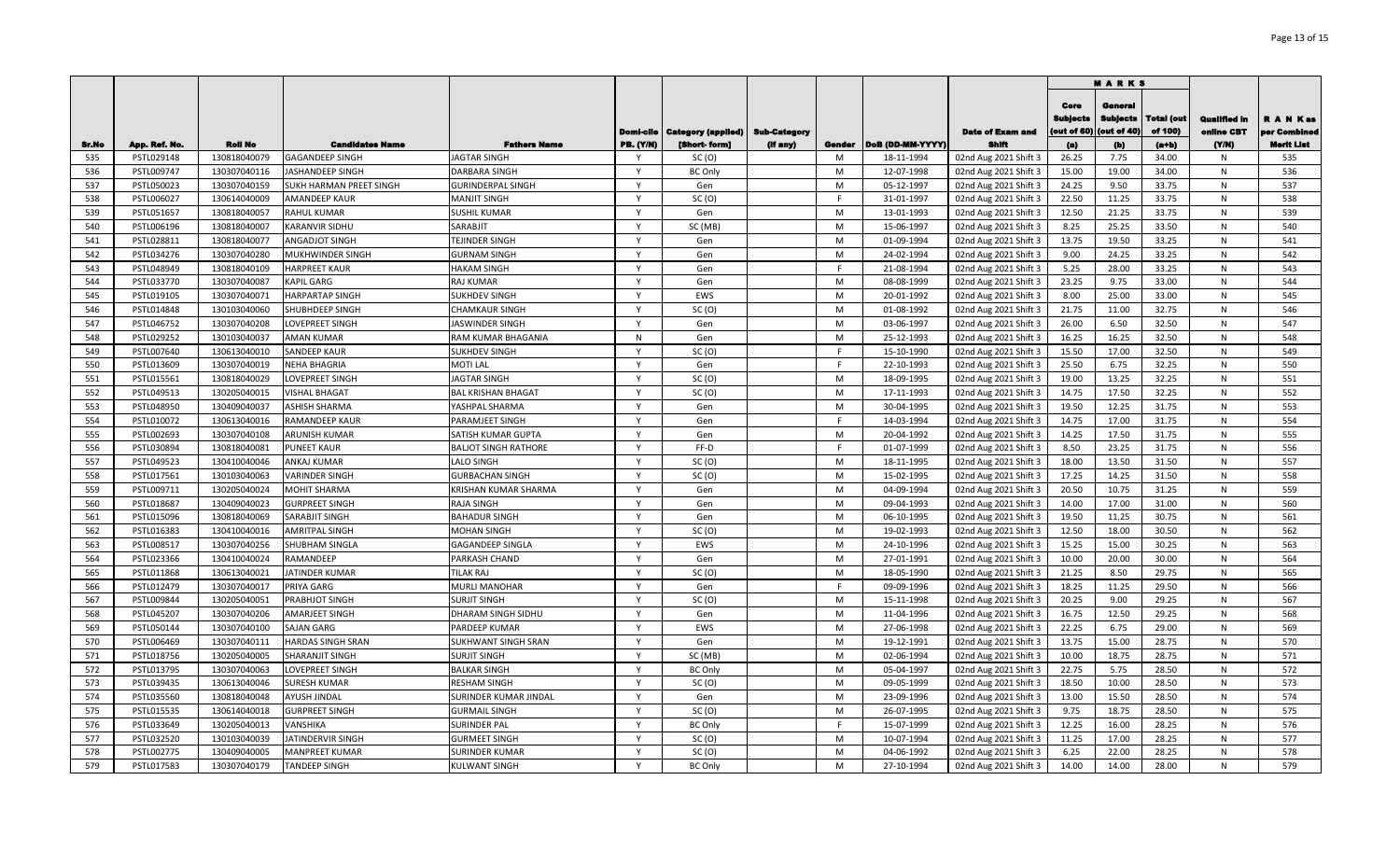|       |               |                |                                |                        |                  |                                          |          |        |                  |                         | <b>MARKS</b>                           |                                           |                              |                                   |                               |
|-------|---------------|----------------|--------------------------------|------------------------|------------------|------------------------------------------|----------|--------|------------------|-------------------------|----------------------------------------|-------------------------------------------|------------------------------|-----------------------------------|-------------------------------|
|       |               |                |                                |                        | Domi-cile        | <b>Category (applied)   Sub-Category</b> |          |        |                  | <b>Date of Exam and</b> | Core<br><b>Sublects</b><br>(out of 60) | General<br><b>Subjects</b><br>(out of 40) | <b>Total (out</b><br>of 100) | <b>Qualified In</b><br>online CBT | <b>RANKas</b><br>per Combined |
| Sr.No | App. Ref. No. | <b>Roll No</b> | <b>Candidates Name</b>         | <b>Fathers Name</b>    | <b>PB. (Y/N)</b> | [Short-form]                             | (If any) | Gender | DoB (DD-MM-YYYY) | Shift                   | (a)                                    | (b)                                       | (a+b)                        | (YM)                              | <b>Merit List</b>             |
| 580   | PSTL052779    | 130307040102   | <b>HARPINDER PAL SINGH</b>     | <b>GURMEJ SINGH</b>    |                  | Gen                                      |          | M      | 21-05-1992       | 02nd Aug 2021 Shift 3   | 10.75                                  | 17.25                                     | 28.00                        | N                                 | 580                           |
| 581   | PSTL046197    | 130307040044   | <b>HAPPY</b>                   | <b>MALKIT SINGH</b>    | $\mathsf{Y}$     | Gen                                      |          | M      | 25-08-1996       | 02nd Aug 2021 Shift 3   | 18.75                                  | 9.00                                      | 27.75                        | N                                 | 581                           |
| 582   | PSTL024404    | 130307040273   | <b>GURPREET SINGH</b>          | AJAIB SINGH            | $\mathsf{v}$     | SC(0)                                    |          | M      | 28-11-1988       | 02nd Aug 2021 Shift 3   | 17.75                                  | 10.00                                     | 27.75                        | N                                 | 582                           |
| 583   | PSTL026782    | 130307040191   | <b>HONEY KUMAR</b>             | <b>NARINDER KUMAR</b>  | $\mathsf{Y}$     | Gen                                      |          | M      | 17-01-1995       | 02nd Aug 2021 Shift 3   | 14.50                                  | 13.25                                     | 27.75                        | N                                 | 583                           |
| 584   | PSTL015422    | 130818040028   | VISHAL SANDHU                  | <b>GIAN CHAND</b>      | Y                | SC(0)                                    |          | M      | 16-08-1987       | 02nd Aug 2021 Shift 3   | 22.50                                  | 5.00                                      | 27.50                        | N                                 | 584                           |
| 585   | PSTL022048    | 130307040272   | <b>GURWINDER SINGH</b>         | <b>DARSHAN SINGH</b>   | Y                | <b>BC Only</b>                           |          | M      | 03-10-1989       | 02nd Aug 2021 Shift 3   | 20.00                                  | 7.50                                      | 27.50                        | N                                 | 585                           |
| 586   | PSTL006820    | 130409040009   | <b>HARPREET SINGH</b>          | <b>DARSHAN SINGH</b>   | $\mathsf{Y}$     | SC(0)                                    |          | M      | 30-03-1990       | 02nd Aug 2021 Shift 3   | 13.00                                  | 14.50                                     | 27.50                        | N                                 | 586                           |
| 587   | PSTL005954    | 130307040169   | <b>GURVINDER SINGH BHULLAR</b> | <b>GURSEWAK SINGH</b>  | $\mathsf{v}$     | SC (MB)                                  |          | M      | 02-07-1993       | 02nd Aug 2021 Shift 3   | 10.25                                  | 17.25                                     | 27.50                        | N                                 | 587                           |
| 588   | PSTL055745    | 130307040103   | JATINDER KUMAR GODARA          | <b>MAHAVIR GODARA</b>  | $\mathsf{v}$     | Gen                                      |          | M      | 20-02-1994       | 02nd Aug 2021 Shift 3   | 11.25                                  | 16.00                                     | 27.25                        | N                                 | 588                           |
| 589   | PSTL027434    | 130410040028   | <b>HARJOT SINGH GILL</b>       | SUKHVINDER SINGH       | Y                | Gen                                      |          | M      | 07-09-1996       | 02nd Aug 2021 Shift 3   | 11.00                                  | 16.00                                     | 27.00                        | N                                 | 589                           |
| 590   | PSTL033267    | 130307040144   | <b>GURDEEP SINGH</b>           | <b>MAKHAN SINGH</b>    | $\mathsf{v}$     | Gen                                      |          | M      | 20-01-1995       | 02nd Aug 2021 Shift 3   | 16.25                                  | 10.50                                     | 26.75                        | N                                 | 590                           |
| 591   | PSTL039289    | 130818040084   | <b>TAJINDER KAUR</b>           | <b>DALBARA SINGH</b>   | Y                | SC(0)                                    |          | F      | 05-03-1993       | 02nd Aug 2021 Shift 3   | 14.75                                  | 12.00                                     | 26.75                        | N                                 | 591                           |
| 592   | PSTL029044    | 130818040078   | <b>MANWINDER SINGH SIDHU</b>   | CHARANJIT SINGH SIDHU  | $\mathsf{Y}$     | SC (O)ES-D                               |          | M      | 20-05-1993       | 02nd Aug 2021 Shift 3   | 12.25                                  | 14.50                                     | 26.75                        | N                                 | 592                           |
| 593   | PSTL003135    | 130409040044   | <b>SHUBHAM SINGH</b>           | <b>BALWINDER SINGH</b> | Y                | Gen                                      |          | M      | 08-09-1995       | 02nd Aug 2021 Shift 3   | 11.75                                  | 15.00                                     | 26.75                        | N                                 | 593                           |
| 594   | PSTL016492    | 130205040057   | <b>NARINDER SINGH</b>          | <b>BAHADAR SINGH</b>   | Y                | SC (O)                                   |          | M      | 23-07-1994       | 02nd Aug 2021 Shift 3   | 5.75                                   | 20.75                                     | 26.50                        | N                                 | 594                           |
| 595   | PSTL008825    | 130613040013   | <b>GURDEEP SINGH</b>           | JAGSEER SINGH          | N                | Gen                                      |          | M      | 02-02-1997       | 02nd Aug 2021 Shift 3   | 16.25                                  | 10.00                                     | 26.25                        | N                                 | 595                           |
| 596   | PSTL004213    | 130307040110   | <b>HEMANT</b>                  | PARDEEP KUMAR          | Y                | Gen                                      |          | M      | 16-06-1997       | 02nd Aug 2021 Shift 3   | 12.00                                  | 14.25                                     | 26.25                        | N                                 | 596                           |
| 597   | PSTL051466    | 130818040056   | JASHANDEEP SINGH               | JASWINDER SINGH        | <b>Y</b>         | Gen                                      |          | M      | 07-08-1996       | 02nd Aug 2021 Shift 3   | 6.25                                   | 20.00                                     | 26.25                        | N                                 | 597                           |
| 598   | PSTL025434    | 130103040031   | JASHANDEEP SINGH               | <b>JASWANT SINGH</b>   | Y                | Gen                                      |          | M      | 10-03-1996       | 02nd Aug 2021 Shift 3   | 5.50                                   | 20.00                                     | 25.50                        | N                                 | 598                           |
| 599   | PSTL014035    | 130205040055   | <b>HARMANPREET SINGH</b>       | <b>JAGTAR SINGH</b>    |                  | SC (MB)                                  |          | M      | 20-12-1999       | 02nd Aug 2021 Shift 3   | 15.50                                  | 9.75                                      | 25.25                        | N                                 | 599                           |
| 600   | PSTL020112    | 130613040029   | <b>SUKHVIR SINGH</b>           | DALWINDER SINGH        | <b>V</b>         | SC(0)                                    |          | M      | 05-06-1991       | 02nd Aug 2021 Shift 3   | 17.75                                  | 7.25                                      | 25.00                        | N                                 | 600                           |
| 601   | PSTL026738    | 130307040079   | KANWARPAL SINGH                | <b>JASVIR SINGH</b>    |                  | SC(0)                                    |          | M      | 06-02-1994       | 02nd Aug 2021 Shift 3   | 17.00                                  | 8.00                                      | 25.00                        | N                                 | 601                           |
| 602   | PSTL009465    | 130307040173   | <b>VARUN SHARMA</b>            | <b>ARJUN DEV</b>       | <b>V</b>         | Gen                                      |          | M      | 10-10-1998       | 02nd Aug 2021 Shift 3   | 13.75                                  | 11.25                                     | 25.00                        | N                                 | 602                           |
| 603   | PSTL018398    | 130205040059   | <b>MANJOT SINGH</b>            | <b>JASMER SINGH</b>    | $\mathbf{v}$     | SC(0)                                    |          | M      | 19-05-1992       | 02nd Aug 2021 Shift 3   | 13.75                                  | 10.75                                     | 24.50                        | N                                 | 603                           |
| 604   | PSTL013831    | 130307040177   | GAGANPREET SINGH               | RAVINDER SINGH         | $\mathsf{v}$     | <b>BC Only</b>                           |          | M      | 06-03-1994       | 02nd Aug 2021 Shift 3   | 16.00                                  | 8.25                                      | 24.25                        | N                                 | 604                           |
| 605   | PSTL050501    | 130205040044   | UJJWAL ARORA                   | <b>SURESH KUMAR</b>    | $\mathsf{Y}$     | Gen                                      |          | M      | 03-09-1996       | 02nd Aug 2021 Shift 3   | 9.75                                   | 14.25                                     | 24.00                        | N                                 | 605                           |
| 606   | PSTL032399    | 130613040039   | <b>HARPREET SINGH</b>          | NIRMAL SINGH           | $\mathsf{Y}$     | SC(0)                                    |          | M      | 29-12-1994       | 02nd Aug 2021 Shift 3   | 8.25                                   | 15.75                                     | 24.00                        | N                                 | 606                           |
| 607   | PSTL053220    | 130409040042   | YUDHVIR SINGH GILL             | <b>AVTAR SINGH</b>     | Y                | Gen                                      |          | M      | 09-03-1992       | 02nd Aug 2021 Shift 3   | 6.50                                   | 17.50                                     | 24.00                        | N                                 | 607                           |
| 608   | PSTL010677    | 130307040120   | DAVINDERJEET SINGH             | PARAMJEET SINGH        | $\mathsf{v}$     | <b>BC Only</b>                           |          | M      | 31-08-1997       | 02nd Aug 2021 Shift 3   | 15.75                                  | 7.50                                      | 23.25                        | N                                 | 608                           |
| 609   | PSTL025888    | 130818040075   | <b>SUKHMINDER KAUR</b>         | <b>HARPAL SINGH</b>    | $\mathsf{Y}$     | SC(0)                                    |          | F.     | 06-08-1993       | 02nd Aug 2021 Shift 3   | 11.75                                  | 11.50                                     | 23.25                        | N                                 | 609                           |
| 610   | PSTL021552    | 130614040024   | TEJASVI                        | DHARMPAL SHARMA        | Y                | Gen                                      |          | M      | 03-03-1995       | 02nd Aug 2021 Shift 3   | 12.50                                  | 10.00                                     | 22.50                        | N                                 | 610                           |
| 611   | PSTL002302    | 130614040005   | <b>SANCHIT BHOGAL</b>          | SUBHASH CHANDER        | $\mathsf{Y}$     | SC(0)                                    |          | M      | 19-08-1997       | 02nd Aug 2021 Shift 3   | 6.75                                   | 15.75                                     | 22.50                        | N                                 | 611                           |
| 612   | PSTL033301    | 130307040145   | <b>LAKWINDER SINGH</b>         | LACHHAMAN SINGH        | Y                | SC(0)                                    |          | M      | 11-05-1992       | 02nd Aug 2021 Shift 3   | 16.75                                  | 5.00                                      | 21.75                        | N                                 | 612                           |
| 613   | PSTL035820    | 130307040089   | <b>PUNEET SINGH</b>            | AMARJIT SINGH          | $\mathsf{Y}$     | Gen                                      |          | M      | 29-02-1996       | 02nd Aug 2021 Shift 3   | 13.00                                  | 8.75                                      | 21.75                        | N                                 | 613                           |
| 614   | PSTL025320    | 130307040030   | SAGARPREET SINGH               | SAWINDER SINGH         | Y                | SC(0)                                    |          | M      | 03-09-1994       | 02nd Aug 2021 Shift 3   | 11.00                                  | 10.75                                     | 21.75                        | N                                 | 614                           |
| 615   | PSTL046837    | 130101040039   | SHUBHAM                        | <b>DEO DUTTA</b>       | Y                | <b>BC Only</b>                           |          | M      | 02-10-1992       | 02nd Aug 2021 Shift 3   | 4.50                                   | 17.25                                     | 21.75                        | N                                 | 615                           |
| 616   | PSTL033888    | 130307040147   | <b>HARJIT SINGH</b>            | <b>JITPAL SINGH</b>    | Y                | Gen                                      |          | M      | 04-03-1998       | 02nd Aug 2021 Shift 3   | 10.25                                  | 10.25                                     | 20.50                        | N                                 | 616                           |
| 617   | PSTL015589    | 130818040030   | NAVDEEP SINGH                  | <b>MEWA SINGH</b>      | $\mathsf{Y}$     | SC(0)                                    |          | M      | 24-03-1995       | 02nd Aug 2021 Shift 3   | 9.50                                   | 11.00                                     | 20.50                        | N                                 | 617                           |
| 618   | PSTL008152    | 130307040055   | <b>HARPREET SINGH</b>          | SUKHWINDER SINGH       | Y                | SC (MB)                                  |          | M      | 14-07-1994       | 02nd Aug 2021 Shift 3   | 12.75                                  | 7.50                                      | 20.25                        | N                                 | 618                           |
| 619   | PSTL014918    | 130614040017   | AMANPREET SINGH                | <b>GURNAM SINGH</b>    | Y                | SC(0)                                    |          | M      | 05-04-1992       | 02nd Aug 2021 Shift 3   | 13.00                                  | 7.00                                      | 20.00                        | N                                 | 619                           |
| 620   | PSTL045159    | 130307040097   | HARMANDEEP SINGH               | <b>JASPAL SINGH</b>    | <b>V</b>         | Gen                                      |          | M      | 12-12-1997       | 02nd Aug 2021 Shift 3   | 10.00                                  | 10.00                                     | 20.00                        | N                                 | 620                           |
| 621   | PSTL018743    | 130818040071   | <b>GURDEEP SINGH</b>           | <b>JAGDISH SINGH</b>   | <b>V</b>         | SC (O)                                   |          | M      | 02-04-1994       | 02nd Aug 2021 Shift 3   | 9.25                                   | 10.75                                     | 20.00                        | N                                 | 621                           |
| 622   | PSTL031075    | 130410040030   | VEERDEVINDER SINGH             | GURMEET SINGH          |                  | SC (MB)                                  |          | M      | 07-07-1994       | 02nd Aug 2021 Shift 3   | 8.75                                   | 11.00                                     | 19.75                        | N                                 | 622                           |
| 623   | PSTL019554    | 130614040022   | HARPREET SAROYA                | <b>KEWAL RAM</b>       | <b>V</b>         | SC(0)                                    |          | M      | 26-03-1994       | 02nd Aug 2021 Shift 3   | 13.25                                  | 6.00                                      | 19.25                        | N                                 | 623                           |
| 624   | PSTL010272    | 130614040012   | <b>ARUN KUMAR</b>              | SADA RAM               | Y                | SC(0)                                    |          | M      | 20-02-1999       | 02nd Aug 2021 Shift 3   | 9.50                                   | 9.75                                      | 19.25                        | N                                 | 624                           |